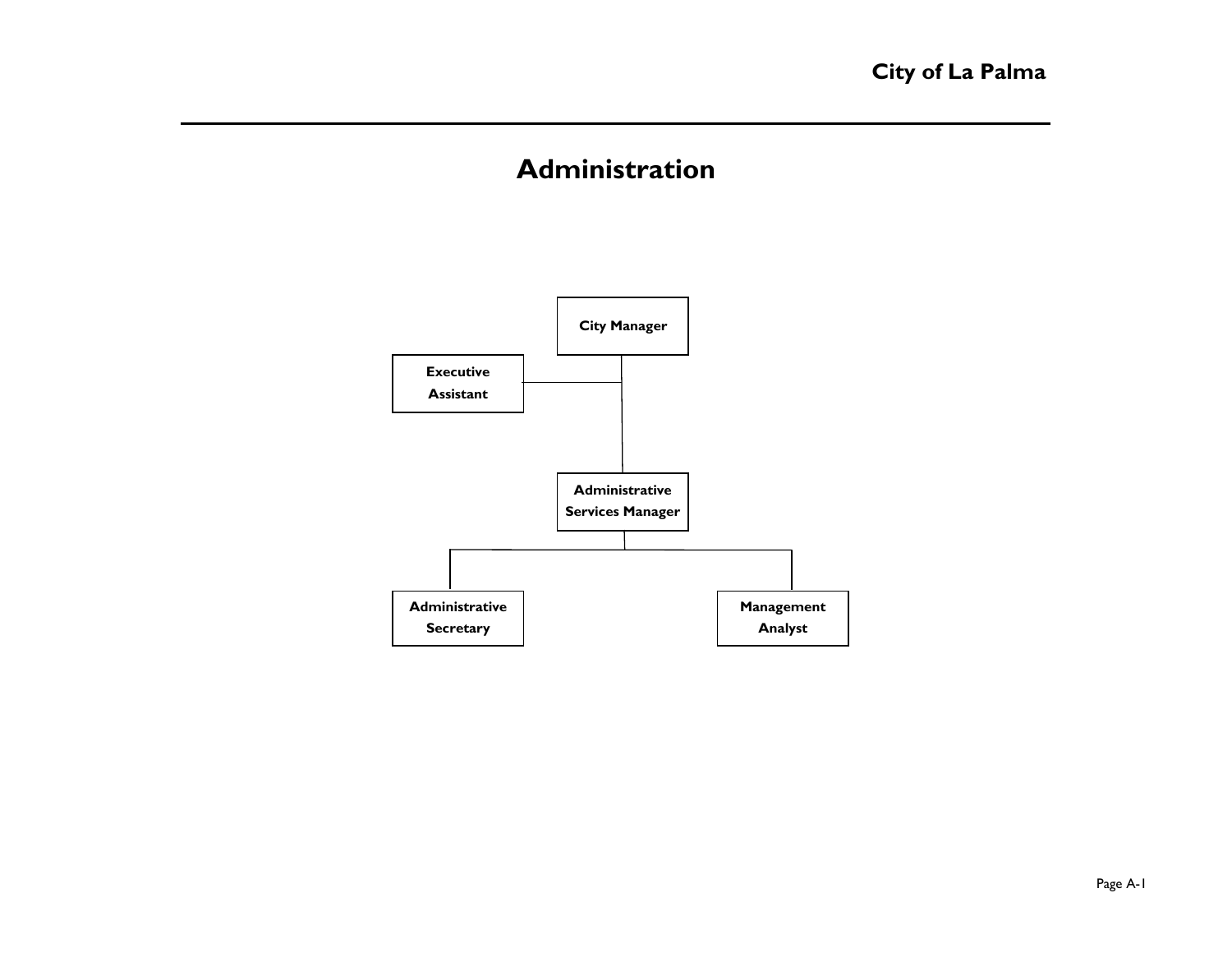# **Administration**

#### *General Fund Positions*

|                                 | FY 2012-13 ADOPTED | <b>FY 2012-13 AMENDED</b> | FY 2013-14 ADOPTED | FY 2014-15<br><b>ESTIMATED</b> |
|---------------------------------|--------------------|---------------------------|--------------------|--------------------------------|
| City Manager                    | 00.1               | 1.00                      | 1.00               | 1.00                           |
| Administrative Services Manager | 00.1               | 1.00                      | 1.00               | 1.00                           |
| Management Analyst              | 1.00               | 1.00                      | 1.00               | 1.00                           |
| <b>Executive Assistant</b>      | 1.00               | 1.00                      | 1.00               | 1.00                           |
| <b>Administrative Secretary</b> | 0.90               | 0.90                      | 0.90               | 0.90                           |
|                                 | 4.90               | 4.90                      | 4.90               | 4.90                           |
| <b>Other Funds Positions</b>    |                    |                           |                    |                                |
| City Manager                    | 0.00               | 0.00                      | 0.00               | 0.00                           |
| Administrative Services Manager | 0.00               | 0.00                      | 0.00               | 0.00                           |
| Management Analyst              | 0.00               | 0.00                      | 0.00               | 0.00                           |
| <b>Executive Assistant</b>      | 0.00               | 0.00                      | 0.00               | 0.00                           |
| <b>Administrative Secretary</b> | 0.10               | 0.10                      | 0.10               | 0.10                           |
|                                 | 0.10               | 0.10                      | 0.10               | 0.10                           |
| <b>TOTAL FTE:</b>               | 5.00               | 5.00                      | 5.00               | 5.00                           |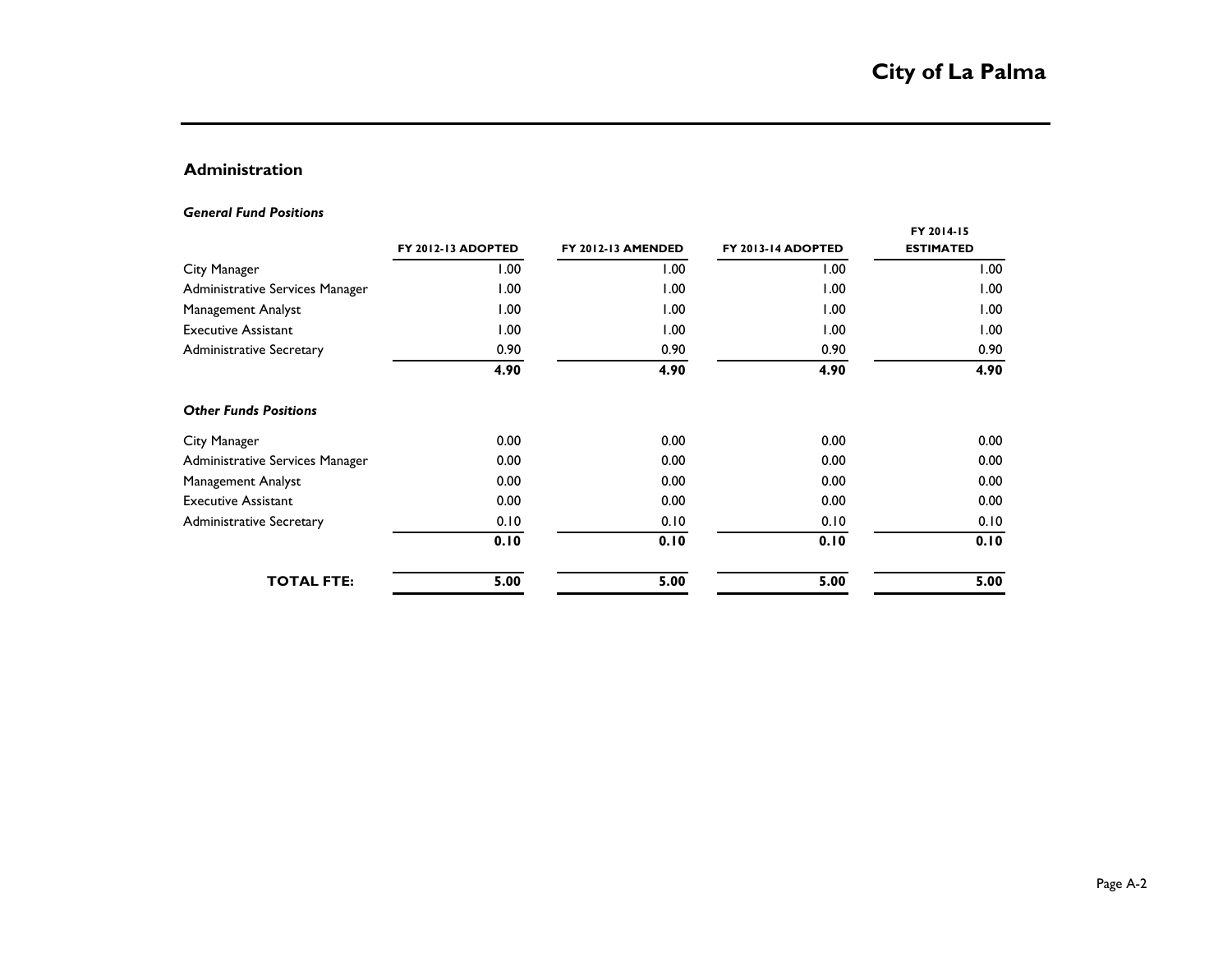#### **Department Description and Functions**

#### **Administration**

#### **City Manager**

Provide organization-wide management, evaluation, planning and direction Implement City Council policies and directives Develop and implement methods of improving services and public infrastructure improvements Oversee the City operating and capital budgets Participate in ongoing County and Regional committees and organizations to promote the City's interests Prepare and Manage City Council, Legal Services, and City Manager department budgets Monitor legislative activities

#### **City Council Support**

Support City Council activities and effectiveness

#### **Legal Services**

Oversee contract City Attorney services, including Labor Attorney services

#### **City Clerk**

Manage legislative process for the City Council, Planning Commission, the Successor Agency to the Redevelopment Commission

Maintain City Municipal Code

Coordinate citywide records management system

Manage business license processes

Promote and sustain excellent community relations and communications; facilitate public outreach and communications

Conduct municipal elections and Citizen Committee recruitments

Ensure timely responses to public information requests

Filing officer for election-related and annual conflict of interest statements

Oversee compliance with Brown Act and Public Records Act

Prepare and manage City Clerk budget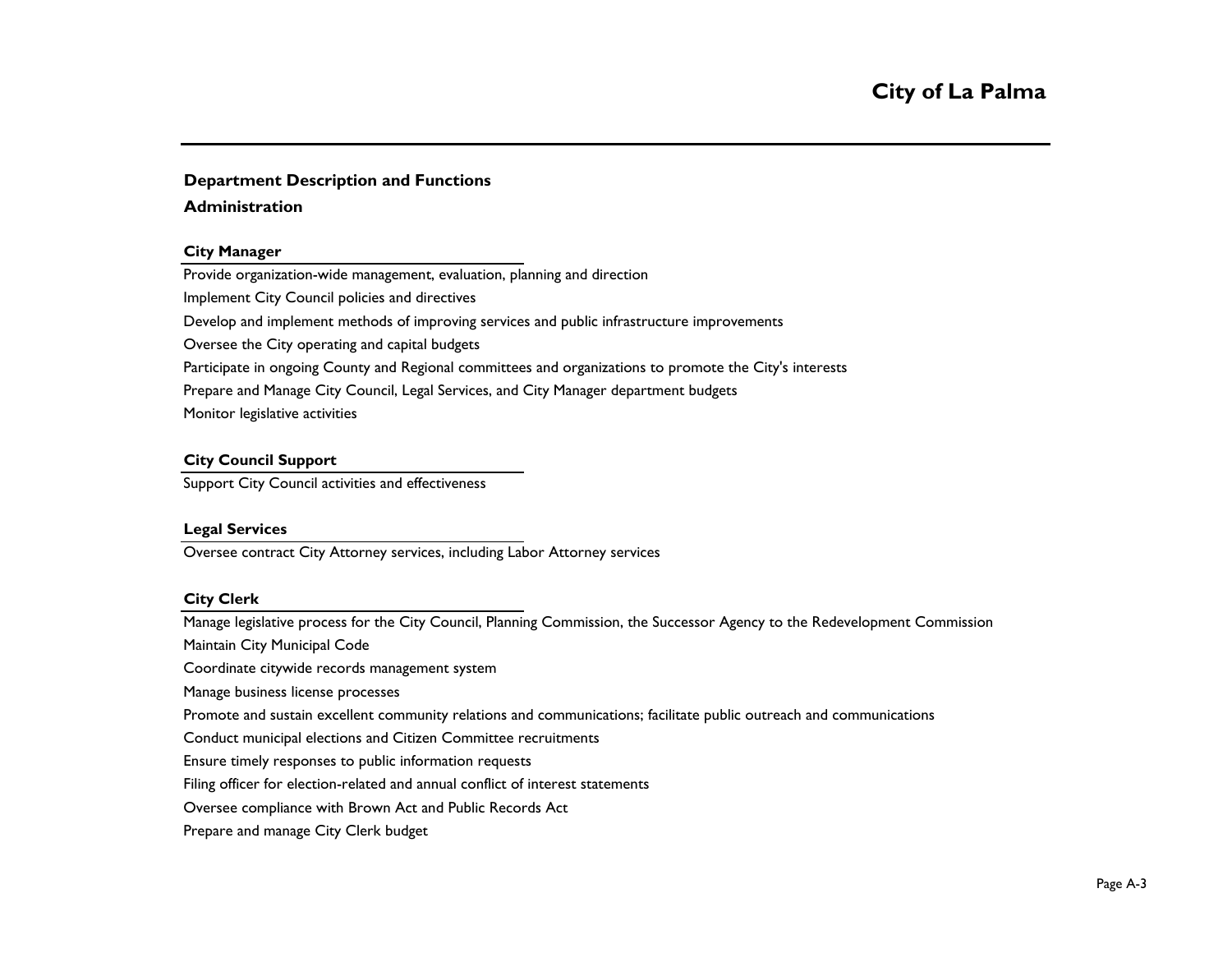#### **Department Description and Functions**

#### **Administration**

#### **Human Resources**

Promote positive labor-management relations

Oversee recruitment, classification, and talent/performance management for employees citywide

Develop and implement effective and efficient employee benefits as part of total compensation

Develop and implement systems to ensure internal and external equity in job classifications and compensation practices

Prepare and manage the Employee Benefits internal service fund budget

Ensure all mandates are met re: employee training

Represent the City in intergovernmental county and statewide committees regarding human resources matters

#### **Risk Management**

Prepare and manage the Insurance internal service fund Protect the assets of the City through proactive risk management activities and policies Manage claims against the City including workers compensation claims Identify risk hazards and promote risk management and safety throughout the organization Coordinate office related ergonomic requests

#### **Intergovernmental/Community Promotions**

Prepare and Manage Intergovernmental/Community Promotions budget Manage animal services contract with Southeast Area Animal Care Agency (SEAACA) Pursue intergovernmental relations and partnerships Coordinate annual Civic Expo Enhance transparency and outreach efforts through a robust and up to date City website Oversee City's agreement with the Orange County Fire Authority

### **Information Technologies (IT)**

Develop and implement effective Citywide technology infrastructure Promote utilization of technology to provide efficiencies in service throughout the organization Manage citywide office equipment purchases and maintenance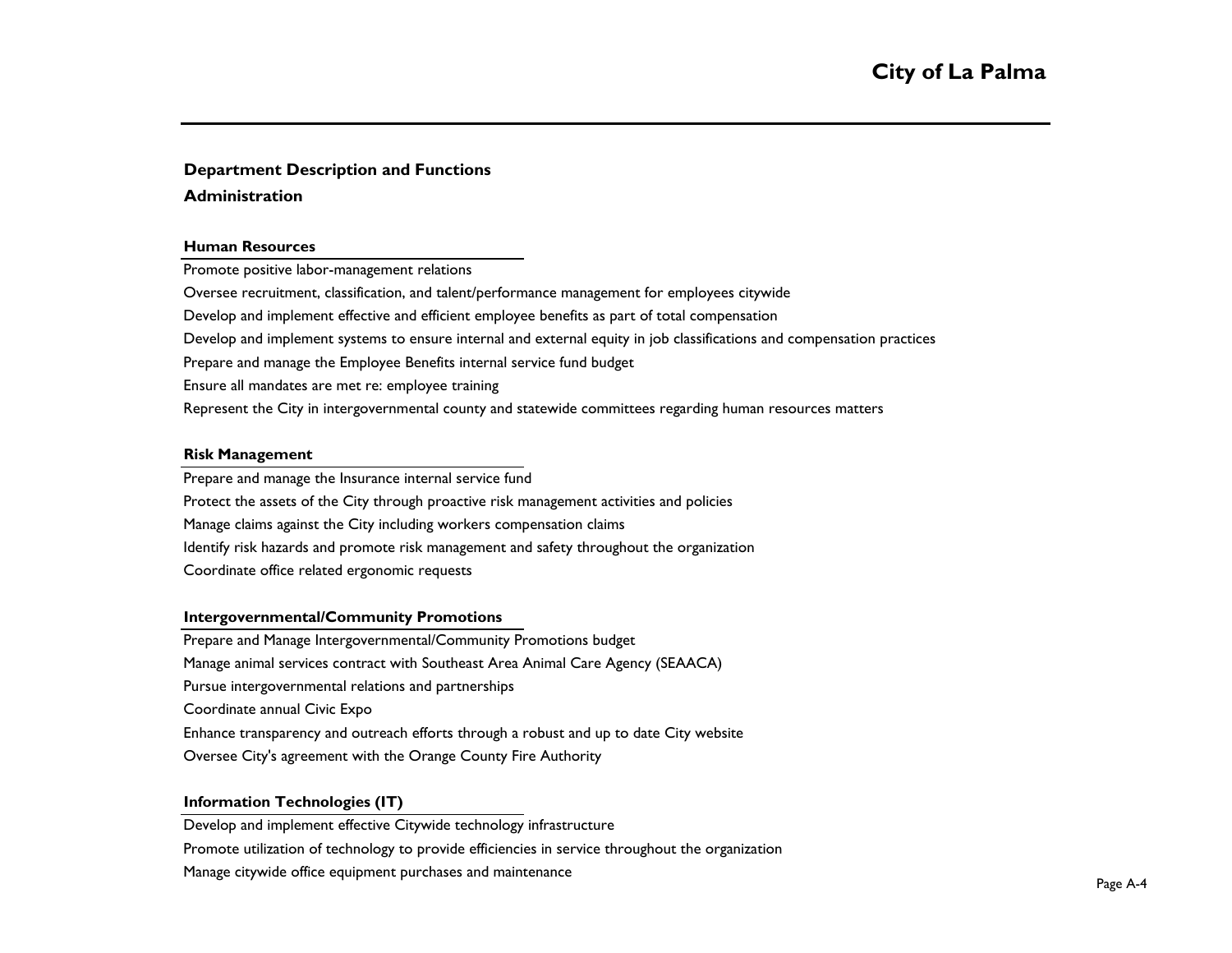# **Performance Indicators**

# **Administration**

| <b>Performance</b>                                           | FY 2013-14        | <b>Vision</b> | <b>City Council / Management</b>                                           |  |  |  |  |  |
|--------------------------------------------------------------|-------------------|---------------|----------------------------------------------------------------------------|--|--|--|--|--|
| <b>Measure</b>                                               | Target / Baseline | <b>Values</b> | <b>Goals / Objectives</b>                                                  |  |  |  |  |  |
| City FTE per 1,000 population                                | $<$ 5             | Vision        | Balance Budget/Reduce Personnel Costs - Provide                            |  |  |  |  |  |
|                                                              |                   |               | efficient and effective customer service                                   |  |  |  |  |  |
| Number of Press Releases Issued                              | $>24$             | Pride and     | Communication/Engagement - Maximize citizen                                |  |  |  |  |  |
|                                                              |                   | Ownership     | satisfaction with City communications and outreach                         |  |  |  |  |  |
| Number of E Blasts Issued                                    | $>48$             |               |                                                                            |  |  |  |  |  |
| Number of Agendas/Staff Reports posted to the Web            | 24/240            |               |                                                                            |  |  |  |  |  |
| Number of sick leave hours used per 1,000 worked             | $28.0$            | Opportunity   | Balance Budget/Reduce Personnel Costs - Maximize<br>workplace productivity |  |  |  |  |  |
| Number of workers' compensation claims per 100 FTE           | $<$ 9             | Security      | Balance Budget/Reduce Personnel Costs - Reduce                             |  |  |  |  |  |
|                                                              |                   |               | average workers' compensation claims per employee                          |  |  |  |  |  |
|                                                              |                   |               | through promotion of a safe workplace                                      |  |  |  |  |  |
| Percent of business licenses processed online                | $>50\%$           | Vision        | Create Proactive Economic Strategies/Attract and                           |  |  |  |  |  |
|                                                              |                   |               | Retain Businesses to increase revenue and employment                       |  |  |  |  |  |
|                                                              |                   |               | - Increase number of business utilizing the online                         |  |  |  |  |  |
|                                                              |                   |               | business licensing software to increase productivity and                   |  |  |  |  |  |
|                                                              |                   |               | to increase participation in online business directory                     |  |  |  |  |  |
| Number of internal technology service requests/time to close | $<$ 2 days        | Vision        | Balance Budget/Reduce costs - Provide responsive                           |  |  |  |  |  |
|                                                              |                   |               | service for internal Information Technology needs                          |  |  |  |  |  |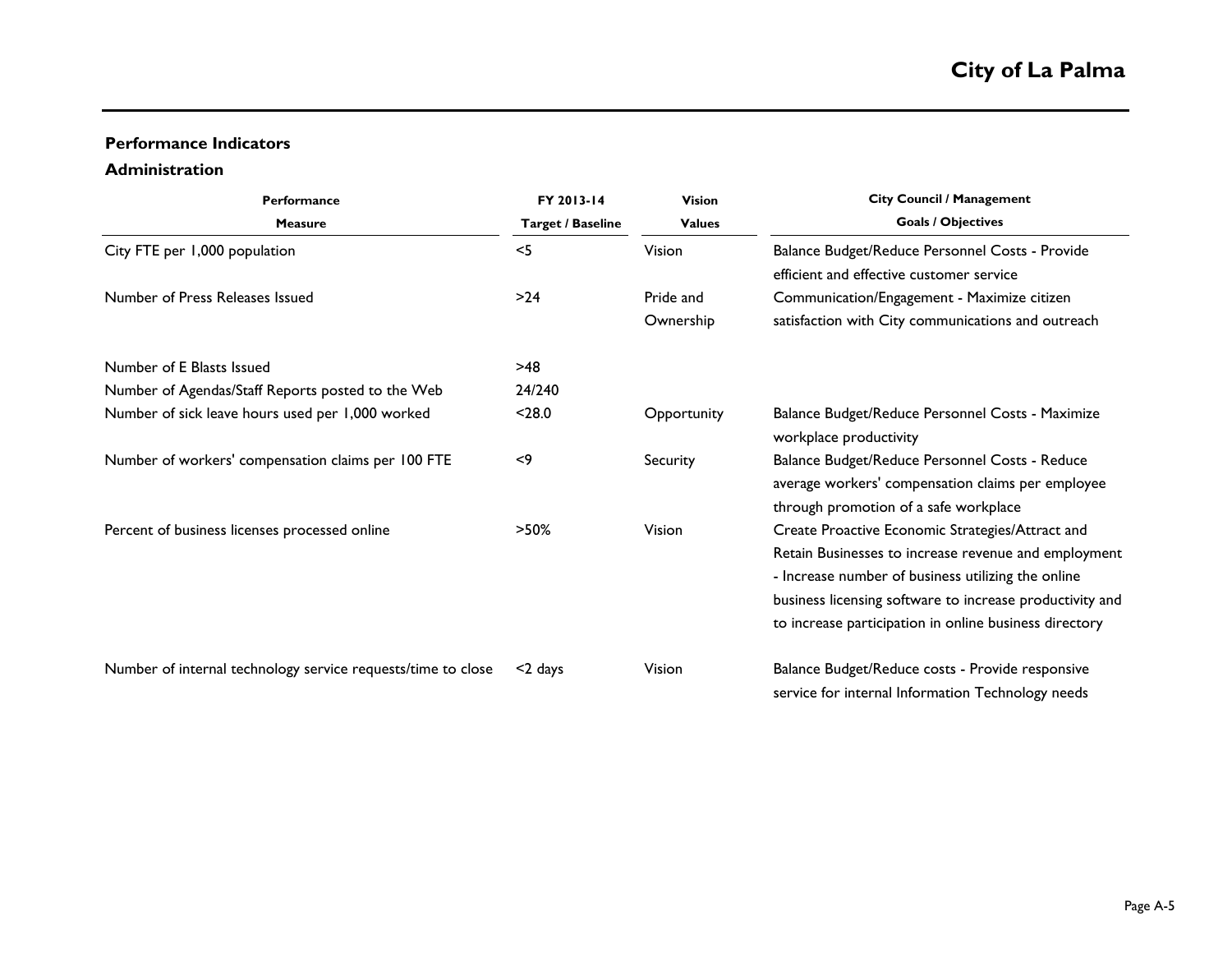# **Performance Indicators Administration**

City FTE per 1,000 population: Measuring the number of employees per 1,000 population gives a comparable measure to other municipal agencies, helps us gauge how well the City Council goal of reducing personnel costs is being met, and helps us assess the efficiency and effectiveness of customer service.

Number of Press Releases and E-Blasts/Number of Agendas and Staff Reports posted to Web: Measuring the number of communications disseminated to the public through press releases and e-blasts assists in assessing how the City Council goal of expanding communications and outreach efforts is being met. Likewise, measuring the number of agendas and staff reports being posted to the web helps to provide transparency and engage the community in the legislative process.

Number of sick leave hours used/Number of workers compensation cases: Measuring the number of sick leave hours used and the number of workers compensation cases helps to measure productivity and promotion of safety in the workforce efforts. This also helps to assess how well the City Council goal of balancing the budget and reducing personnel costs is being met.

Percent of business licenses processed online: Measuring the percent of business licensed processed online helps ascertain the success of the new business licensing software, which in turn increases productivity and participation in online business directory. This also helps to achieve the City Council goal of Creating Proactive Economic Strategies and Attracting and Retaining Businesses to increase revenue and employment.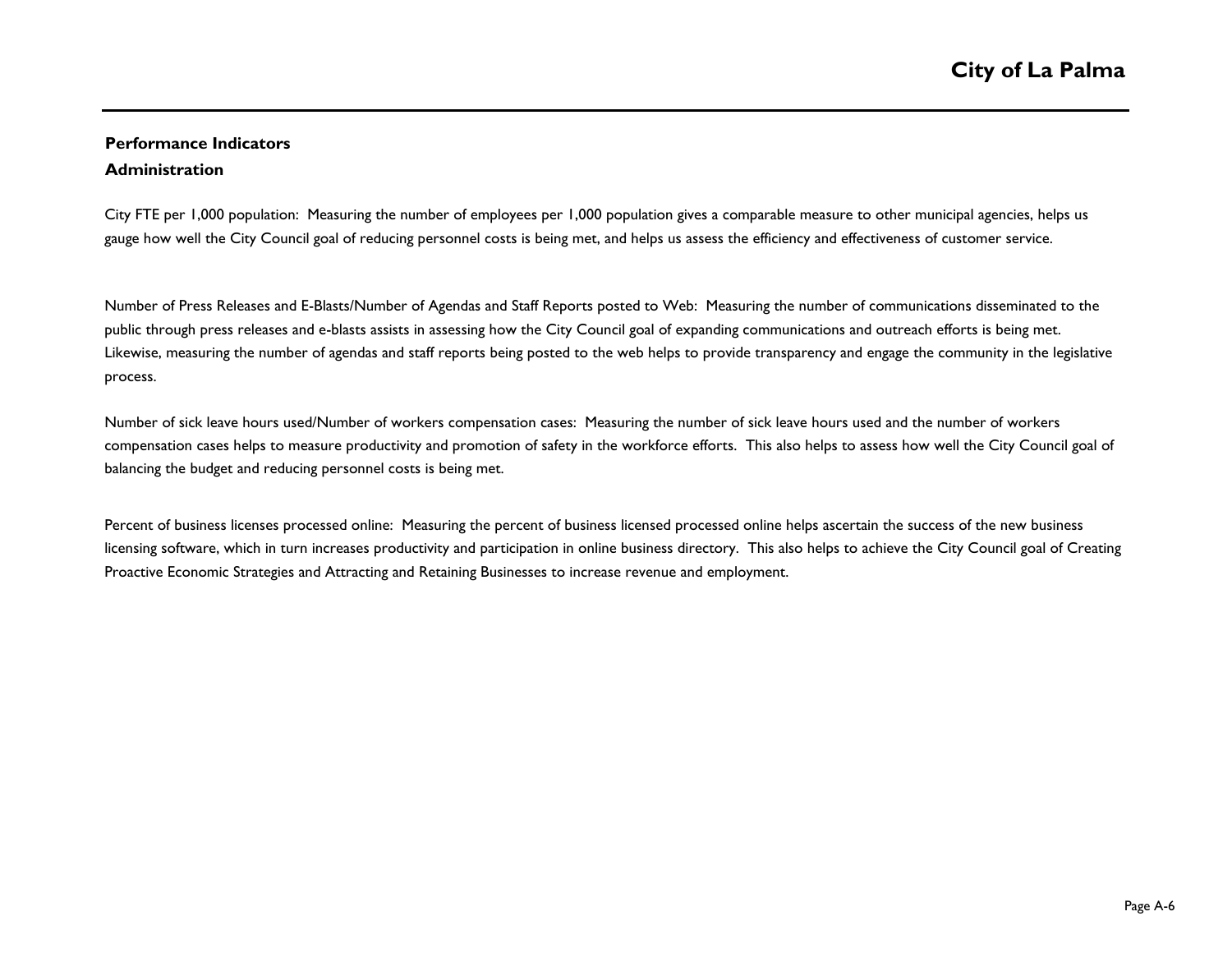# **Administration and Finance**

#### **Summary of Departmental Expenditures:**

|                                               |    |                    |      |                    |     |                    |     |                    |     |                    | % Change from      |     |                    | % Change from      |
|-----------------------------------------------|----|--------------------|------|--------------------|-----|--------------------|-----|--------------------|-----|--------------------|--------------------|-----|--------------------|--------------------|
|                                               |    | <b>Fiscal Year</b> |      | <b>Fiscal Year</b> |     | <b>Fiscal Year</b> |     | <b>Fiscal Year</b> |     | <b>Fiscal Year</b> | <b>Fiscal Year</b> |     | <b>Fiscal Year</b> | <b>Fiscal Year</b> |
|                                               |    | $2011 - 12$        |      | $2012 - 13$        |     | $2012 - 13$        |     | $2012 - 13$        |     | $2013 - 14$        | $2012 - 13$        |     | $2014 - 15$        | $2013 - 14$        |
| <b>Administration</b>                         |    | Actual             |      | <b>Adopted</b>     |     | <b>Amended</b>     |     | Projected          |     | <b>Adopted</b>     | <b>Projected</b>   |     | <b>Estimated</b>   | <b>Proposed</b>    |
| <b>City Council</b>                           | æ. | 63,528             | - \$ | 68,900             | -SI | 65,400             | \$  | 58,700 \$          |     | 64,380             | 9.7%               | \$. | 65,480             | 1.7%               |
| <b>Legal Services</b>                         |    | 131,279            |      | 134,140            |     | 133,140            |     | 154,100            |     | 134,180            | $-12.9%$           |     | 124,260            | $-7.4%$            |
| City Manager                                  |    | 533,183            |      | 546,750            |     | 517,990            |     | 492,500            |     | 495,970            | 0.7%               |     | 509,710            | 2.8%               |
| <b>City Clerk</b>                             |    | 143,030            |      | 176,980            |     | 162,920            |     | 154,800            |     | 145,900            | $-5.7%$            |     | 165,480            | 13.4%              |
| <b>Community Promotions/Intergovernmental</b> |    | 174,760            |      | 207,400            |     | 194,670            |     | 187,100            |     | 172,390            | $-7.9%$            |     | 181,150            | 5.1%               |
|                                               |    | ,045,780           |      | 134,170,           |     | 1,074,120          | -SI | ,047,200           | \$. | 1,012,820          | $-3.3%$            |     | 1,046,080          | 3.3%               |
| <b>Finance Department</b>                     |    |                    |      |                    |     |                    |     |                    |     |                    |                    |     |                    |                    |
| Finance                                       |    | 417,993            | - \$ | 432,930            | \$  | 424,570            | \$  | 422,200            | \$  | 423,610            | 0.3%               |     | 438,850            | 3.6%               |
|                                               |    |                    |      |                    |     |                    |     |                    |     |                    |                    |     |                    |                    |
| <b>Total Departmental Expenditures</b>        |    | ,463,773           |      | .567.100           |     | 1,498,690          |     | 469,400,           | \$  | 1,436,430          | $-2.2%$            |     | 1,484,930          | 3.4%               |

#### **Summary of Departmental Expenditures by Category:**

|                                        |                    |                    |    |                    |                    |                    | % Change from      |     |                    | % Change from      |
|----------------------------------------|--------------------|--------------------|----|--------------------|--------------------|--------------------|--------------------|-----|--------------------|--------------------|
|                                        | <b>Fiscal Year</b> | <b>Fiscal Year</b> |    | <b>Fiscal Year</b> | <b>Fiscal Year</b> | <b>Fiscal Year</b> | <b>Fiscal Year</b> |     | <b>Fiscal Year</b> | <b>Fiscal Year</b> |
|                                        | $2011 - 12$        | $2012 - 13$        |    | $2012 - 13$        | $2012 - 13$        | $2013 - 14$        | $2012 - 13$        |     | $2014 - 15$        | $2013 - 14$        |
|                                        | <b>Actual</b>      | <b>Adopted</b>     |    | <b>Amended</b>     | <b>Projected</b>   | <b>Adopted</b>     | <b>Projected</b>   |     | <b>Estimated</b>   | <b>Proposed</b>    |
| <b>Personnel Services</b>              | 977.361            | 1.020.200          |    | 986.210 \$         | 983,600 \$         | 967,300            | $-1.7%$            | \$. | .000,900 ا         | 3.5%               |
| Maintenance and Operations             | 486.412            | 543,400            | £. | 508,980 \$         | 485,900 \$         | 469.130            | $-3.5%$            |     | 484,030            | 3.2%               |
| Capital Outlay/Improvements            |                    | 3.500              |    | $3,500$ \$         | $\sim$             |                    | N/A                |     |                    | $\#$ DIV/0!        |
| <b>Total Departmental Expenditures</b> | .463.773           | .567.100           |    | l.498.690          | .469.500 S         | .436.430           | $-2.3%$            |     | ,484,930           | 3.4%               |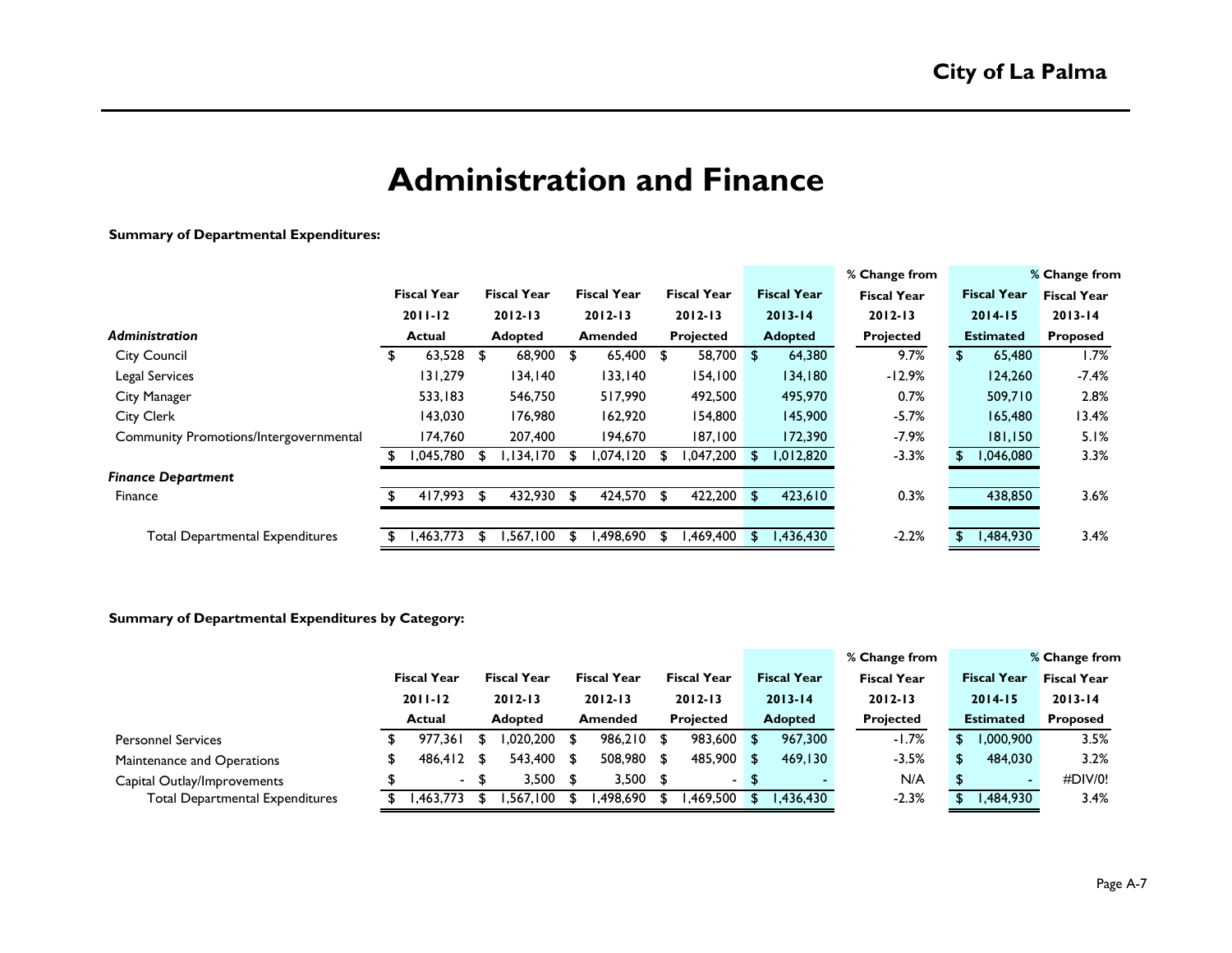**% Change from % Change from**

#### **DEPARTMENT:** Administration **Account Code: 001-100 Account Code: 001-100**

**PROGRAM:** 

**City Council**

|                             |  | <b>Fiscal Year</b>       |  |                          |                          |                |                | <b>Fiscal Year</b> | <b>Fiscal Year</b> | <b>Fiscal Year</b> | <b>Fiscal Year</b> |  | <b>Fiscal Year</b> |             | <b>Fiscal Year</b> |
|-----------------------------|--|--------------------------|--|--------------------------|--------------------------|----------------|----------------|--------------------|--------------------|--------------------|--------------------|--|--------------------|-------------|--------------------|
|                             |  | $2011 - 12$              |  |                          |                          |                |                | $2012 - 13$        | $2012 - 13$        | $2013 - 14$        | $2012 - 13$        |  |                    | $2014 - 15$ | $2013 - 14$        |
|                             |  | Actual                   |  | <b>Adopted</b>           | <b>Amended</b>           | <b>Adopted</b> | <b>Amended</b> |                    | <b>Estimated</b>   |                    | <b>Proposed</b>    |  |                    |             |                    |
| <b>Personnel Services</b>   |  | 41,987                   |  | 41,700                   | 41,600                   | 41,200         |                | (0.1)              |                    | 41,800             | 1.5                |  |                    |             |                    |
| Maintenance and Operations  |  | 21.541                   |  | 27.200                   | 23,800                   | 23.180         |                | (2.6)              |                    | 23,680             | 2.2                |  |                    |             |                    |
| Capital Outlay/Improvements |  | $\overline{\phantom{0}}$ |  | $\overline{\phantom{0}}$ | $\overline{\phantom{0}}$ |                |                | N/A                |                    |                    | N/A                |  |                    |             |                    |
| Total                       |  | 63.528                   |  | 68,900                   | 65,400                   | 64,380         |                | (1.6)              |                    | 65,480             | 1.7                |  |                    |             |                    |
|                             |  |                          |  |                          |                          |                |                |                    |                    |                    |                    |  |                    |             |                    |

#### PROGRAM DESCRIPTION:

The City Council serves as the legislative and policy-making body of the City of La Palma, enacting all laws and directing actions necessary to provide for the general welfare of the community through appropriate programs, services, and activities. Regular Council meetings are held on the first and third Tuesdays of the month at 7:00 p.m. in the Council Chambers located at City Hall. There are 24 regularly scheduled meetings per year.

#### PROGRAM EXPLANATION:

- Code 501: Executive Assistant 0.25
- Code 505: Represents the salary savings anticipated during the year due to vacancies in the workforce. Estimated at three percent (3%).
- Code 510: City Council remuneration (\$300 per month per Councilmember).
- Code 550: Funds budgeted in this code include this program's pro rata share of Employee Benefits costs.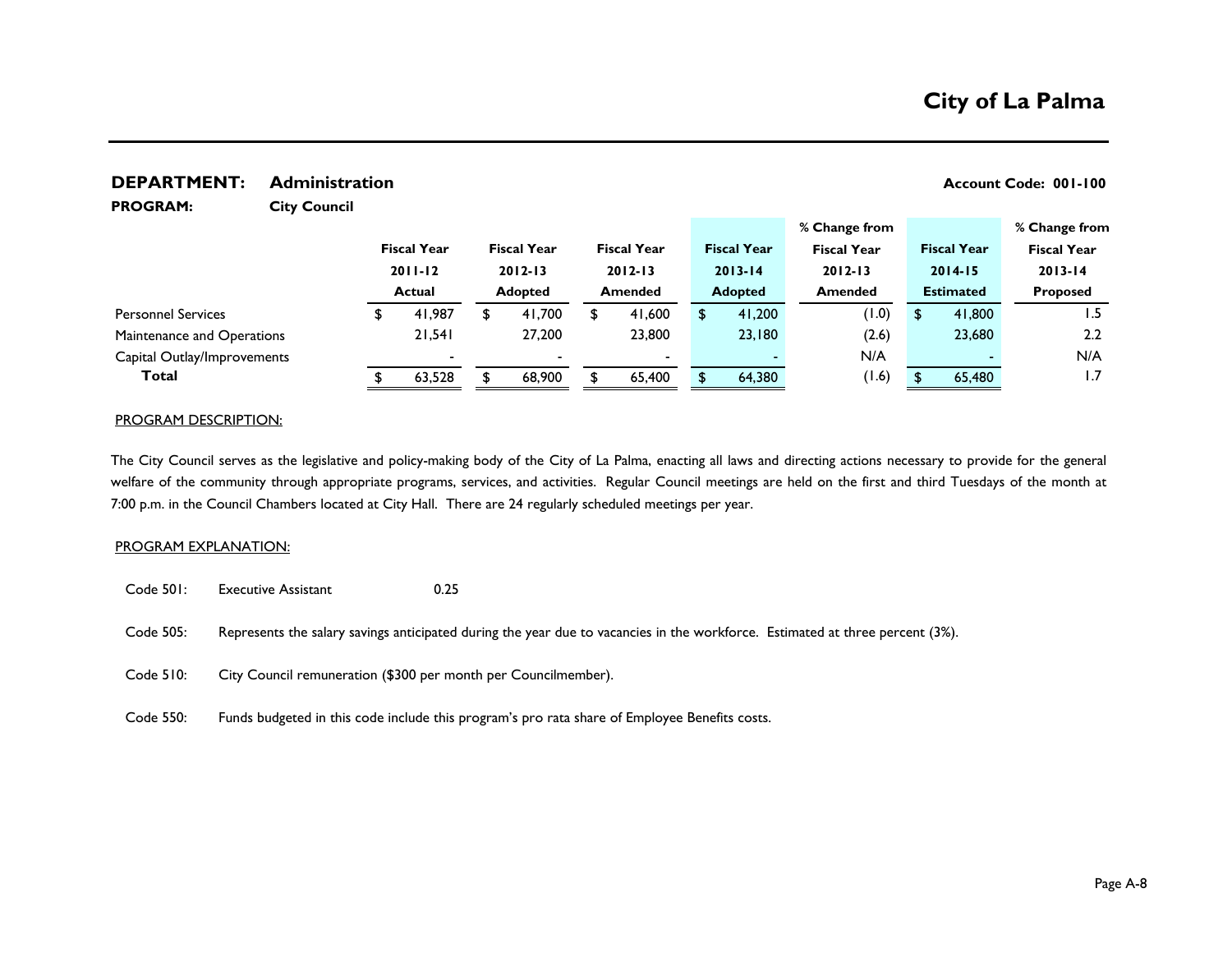| <b>DEPARTMENT:</b> | <b>Administration</b>                                                                                                |              | Account Code: 001-100 |  |
|--------------------|----------------------------------------------------------------------------------------------------------------------|--------------|-----------------------|--|
| <b>PROGRAM:</b>    | <b>City Council</b>                                                                                                  |              |                       |  |
| Code 620:          | Funds budgeted in this code include meetings and training for the following:                                         |              |                       |  |
|                    | Miscellaneous meetings and training (\$2,500 per Councilmember)                                                      | \$<br>12,500 |                       |  |
|                    | Americana Awards Program funding                                                                                     | 2,500        |                       |  |
|                    | City Council Goal Setting Retreat                                                                                    | 500          |                       |  |
| Code 622:          | Miscellaneous subscriptions to publications provided to the City Council.                                            |              |                       |  |
|                    |                                                                                                                      | FY 2013-14   | FY 2014-15            |  |
| Code 650:          | Funds budgeted in this code include the following office supplies:                                                   |              |                       |  |
|                    | City Council photography                                                                                             | \$<br>100    | \$<br>1,100           |  |
|                    | Nameplates, nametags, tiles, and plaques                                                                             | 500          | 500                   |  |
|                    | Miscellaneous office supplies                                                                                        | 800          | 300                   |  |
|                    | Note: Fiscal Year 2014-15 costs include additional \$1,000 for new Council Member(s) photograph(s) due to elections. |              |                       |  |
| Code 654:          | Miscellaneous printing needs.                                                                                        |              |                       |  |
| Code 977:          | Funds budgeted in this code include this program's pro rata share of Liability Insurance and Claims costs.           |              |                       |  |
| Code 978:          | Funds budgeted in this code include this program's pro rata share of Building Maintenance and Replacement costs.     |              |                       |  |

Code 981: Funds budgeted in this code include this program's pro rata share of Computer Maintenance costs.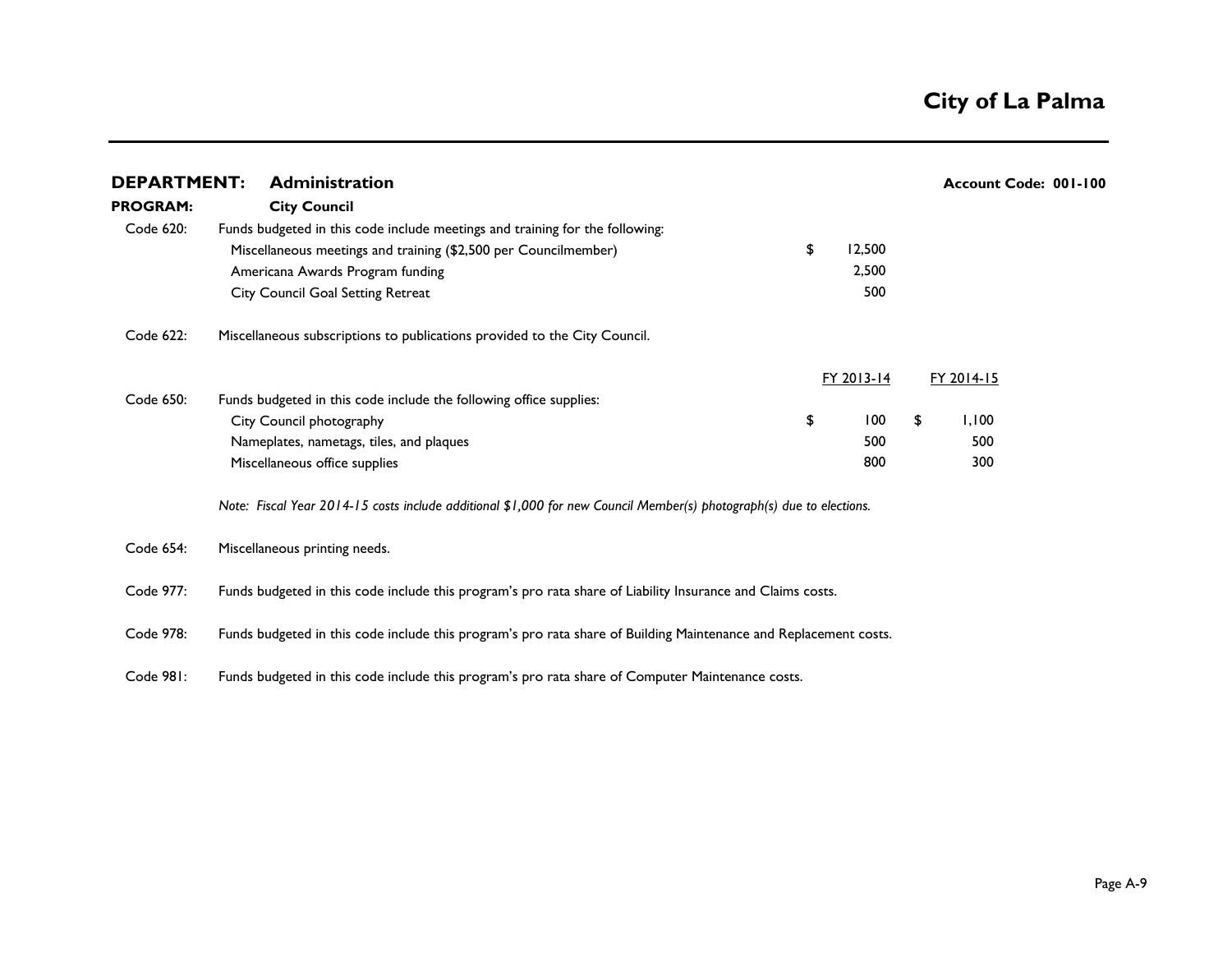|                 | <b>DEPARTMENT:</b>             | <b>Administration</b>                 |                    |                    |                    |                    |                    |                    | Account Code: 001-100 |
|-----------------|--------------------------------|---------------------------------------|--------------------|--------------------|--------------------|--------------------|--------------------|--------------------|-----------------------|
| <b>PROGRAM:</b> |                                | <b>City Council</b>                   |                    |                    |                    |                    |                    |                    |                       |
|                 |                                |                                       |                    |                    |                    |                    | % Change from      |                    | % Change from         |
|                 |                                |                                       | <b>Fiscal Year</b> | <b>Fiscal Year</b> | <b>Fiscal Year</b> | <b>Fiscal Year</b> | <b>Fiscal Year</b> | <b>Fiscal Year</b> | <b>Fiscal Year</b>    |
|                 |                                |                                       | $2011 - 12$        | $2012 - 13$        | $2012 - 13$        | $2013 - 14$        | $2012 - 13$        | $2014 - 15$        | $2013 - 14$           |
| Code            | <b>Description</b>             |                                       | <b>Actual</b>      | <b>Adopted</b>     | Amended            | <b>Adopted</b>     | Amended            | <b>Estimated</b>   | <b>Proposed</b>       |
|                 |                                | <b>PERSONNEL SERVICES</b>             |                    |                    |                    |                    |                    |                    |                       |
| 501.000         | Salaries - Full-time           |                                       | \$<br>15,769       | \$<br>15,700       | \$<br>15,700       | \$<br>16,100       | 2.5                | \$<br>16,100       |                       |
| 505.000         | Salary Savings Credit          |                                       |                    | \$<br>(700)        | \$<br>(700)        | (700)              |                    | (700)              |                       |
| 510.000         | Salaries - Part-time           |                                       | 18,000             | \$<br>18,000       | \$<br>18,000       | 18,000             |                    | 18,000             |                       |
| 550.000         | <b>Employee Benefits</b>       |                                       | 8,218              | \$<br>8,700        | \$<br>8,600        | 7,800              | (9.3)              | 8,400              | 7.7                   |
|                 |                                | <b>TOTAL PERSONNEL</b>                |                    |                    |                    |                    |                    |                    |                       |
|                 | <b>SERVICES</b>                |                                       | 41,987             | 41,700             | 41,600             | 41,200             | (1.0)              | 41,800             | 1.5                   |
|                 |                                | <b>MAINTENANCE AND OPERATIONS</b>     |                    |                    |                    |                    |                    |                    |                       |
| 620.000         | Meetings & Training            |                                       | 13,065             | 18,900             | 15,500             | 15,500             |                    | 15,500             |                       |
| 621.000         |                                | Mileage Reimbmnt/Auto Allow           |                    | 500                | 500                | 500                |                    | 500                |                       |
| 622.000         | <b>Publications &amp; Dues</b> |                                       |                    |                    |                    |                    | N/A                |                    | N/A                   |
| 650.000         | <b>Office Supplies</b>         |                                       | 312                | 2,400              | 2,400              | 1,400              | (41.7)             | 1,900              | 35.7                  |
| 654.000         | Printing & Reproduction        |                                       | 514                | 800                | 800                | 800                |                    | 800                |                       |
| 977.000         |                                | Liability Insurance & Claims          | 1,300              | 900                | 900                | 1,360              | 51.1               | 1,360              |                       |
| 978.000         |                                | <b>Building Maintenance/Replacmnt</b> | 4,600              | 2,500              | 2,500              | 2,520              | 0.8                | 2,520              |                       |
| 981.000         | <b>Computer Maintenance</b>    |                                       | 1,700              | 1,200              | 1,200              | 1,100              | (8.3)              | 1,100              |                       |
|                 |                                | <b>TOTAL MAINTENANCE AND</b>          |                    |                    |                    |                    |                    |                    |                       |
|                 | <b>OPERATIONS</b>              |                                       | 21,541             | 27,200             | 23,800             | 23,180             | (2.6)              | 23,680             | 2.2                   |
|                 |                                | <b>TOTAL EXPENDITURES</b>             | \$<br>63,528       | \$<br>68,900       | \$<br>65,400       | \$<br>64,380       | (1.6)              | 65,480<br>S        | 1.7                   |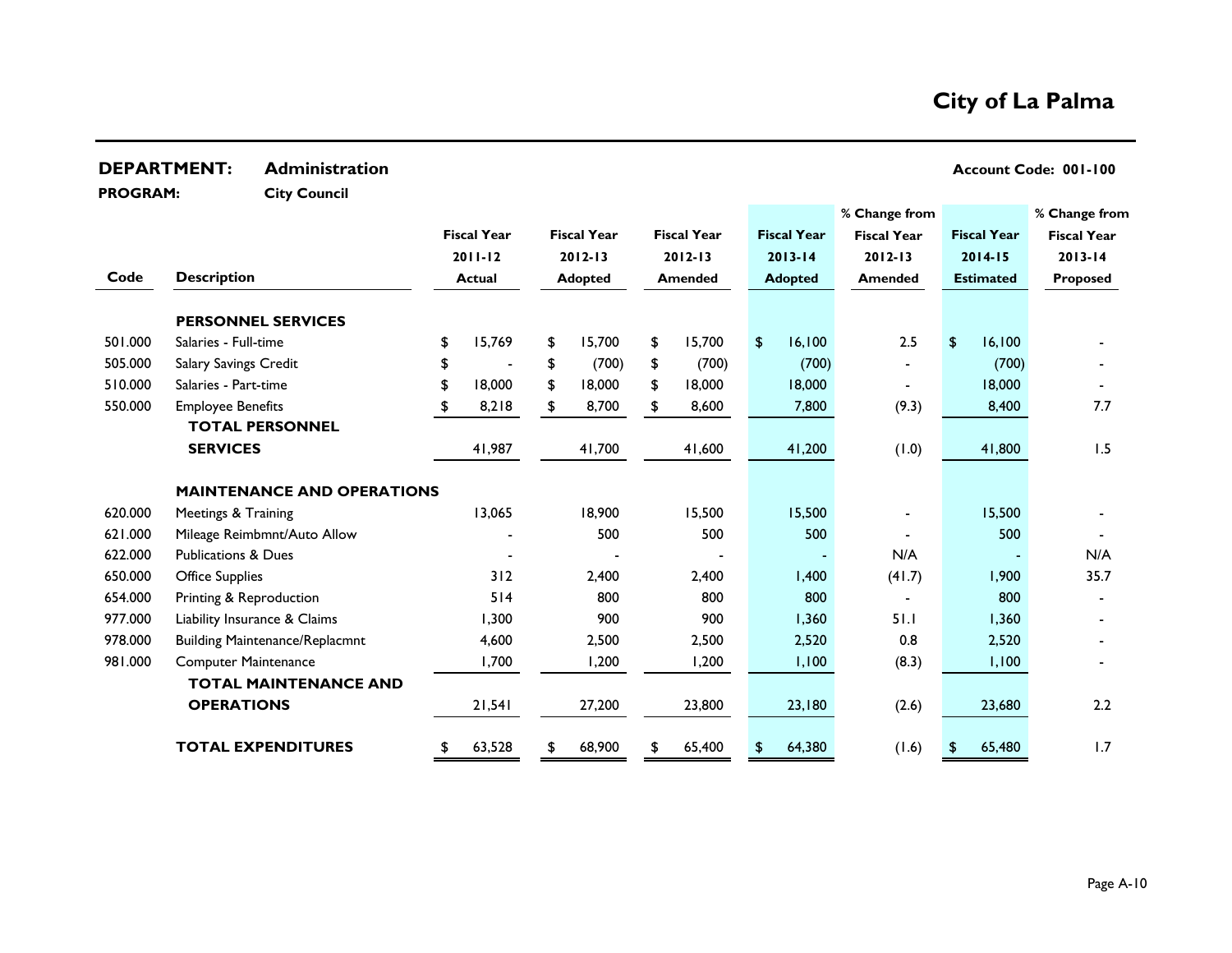**DEPARTMENT:** Administration **Account Code: 001-100 PROGRAM: City Council**



THIS PAGE INTENTIONALLY LEFT BLANK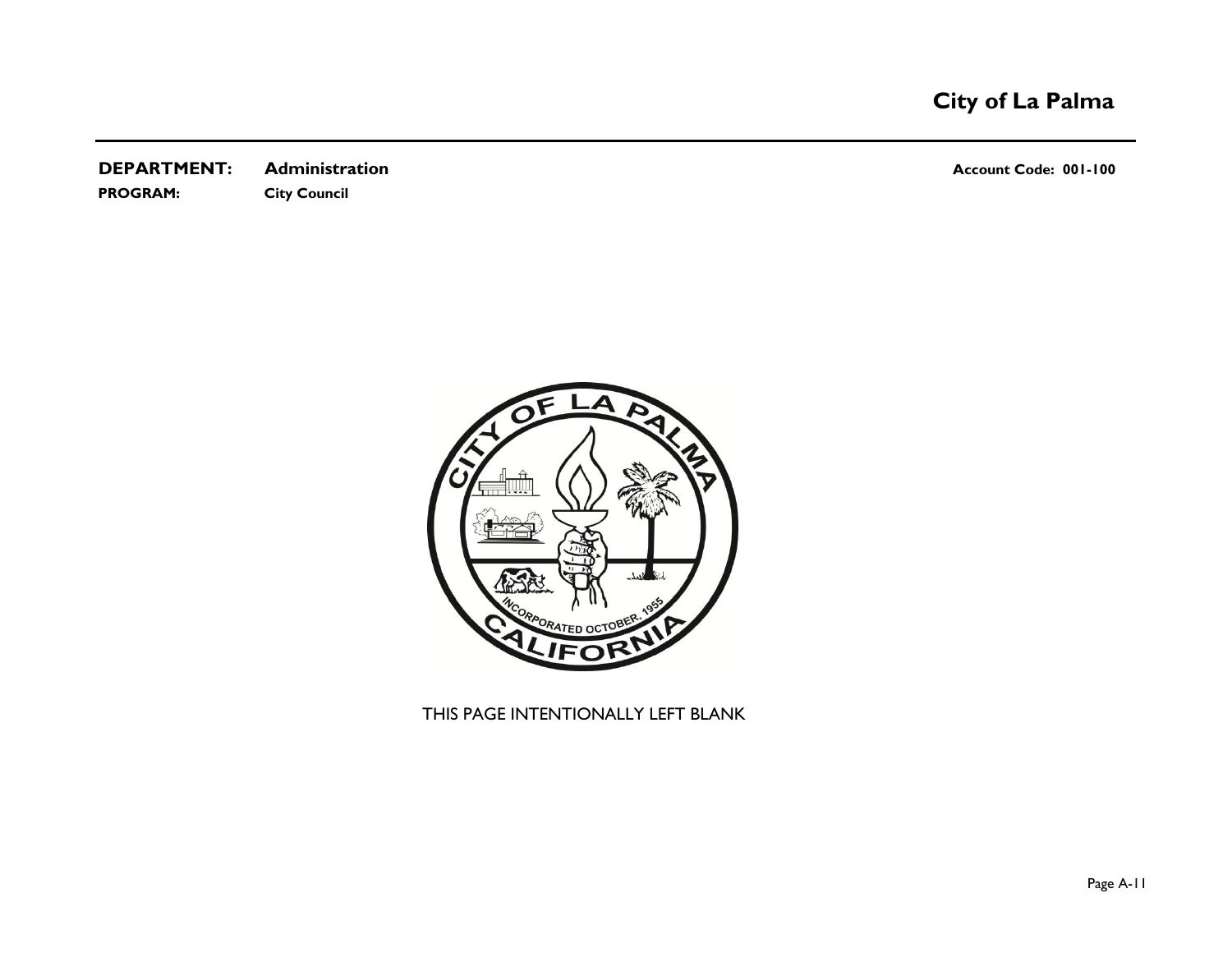#### **DEPARTMENT:** Administration **Account Code: 001-101**

**% Change from % Change from**

**PROGRAM:** 

**Legal Services**

|                             |                          |                    |                    |                    | $\sim$ - $\sim$ $\sim$ $\sim$ $\sim$ $\sim$ $\sim$ $\sim$ |     |     |                    | ,, <del>.</del> ,,,,, ., ., .,,, |
|-----------------------------|--------------------------|--------------------|--------------------|--------------------|-----------------------------------------------------------|-----|-----|--------------------|----------------------------------|
|                             | <b>Fiscal Year</b>       | <b>Fiscal Year</b> | <b>Fiscal Year</b> | <b>Fiscal Year</b> | <b>Fiscal Year</b>                                        |     |     | <b>Fiscal Year</b> | <b>Fiscal Year</b>               |
|                             | $2011 - 12$              | $2012 - 13$        | $2012 - 13$        | $2013 - 14$        | $2012 - 13$                                               |     |     | $2014 - 15$        | $2013 - 14$                      |
|                             | Actual                   | <b>Adopted</b>     | <b>Amended</b>     | <b>Adopted</b>     | <b>Amended</b>                                            |     |     | <b>Estimated</b>   | <b>Proposed</b>                  |
| <b>Personnel Services</b>   | $\sim$                   | $\sim$             | $\blacksquare$     |                    |                                                           | N/A | \$. |                    | N/A                              |
| Maintenance and Operations  | 131,279                  | 134.140            | 133,140            | 134,180            |                                                           | 0.8 |     | 124.260            | (7.4)                            |
| Capital Outlay/Improvements | $\overline{\phantom{0}}$ |                    |                    |                    |                                                           | N/A |     |                    | N/A                              |
| Total                       | 131.279                  | 134.140            | 133.140            | 134,180            |                                                           | 0.8 |     | 124,260            | (7.4)                            |
|                             |                          |                    |                    |                    |                                                           |     |     |                    |                                  |

#### PROGRAM DESCRIPTION:

This program funds the City's legal advisory services, providing legal representation for the City Council, City Manager, and City departments. It includes the preparation and review of ordinances, resolutions, contracts, and other documents. The City Attorney attends 24 regular City Council meetings per year.

#### PROGRAM EXPLANATION:

Code 600: Monthly retainer fee.

Code 601: Personnel attorney services Labor negotiations Miscellaneous services, including cable TV, capital projects, and other needs Funds budgeted in this code include legal services beyond that covered by the retainer for the following: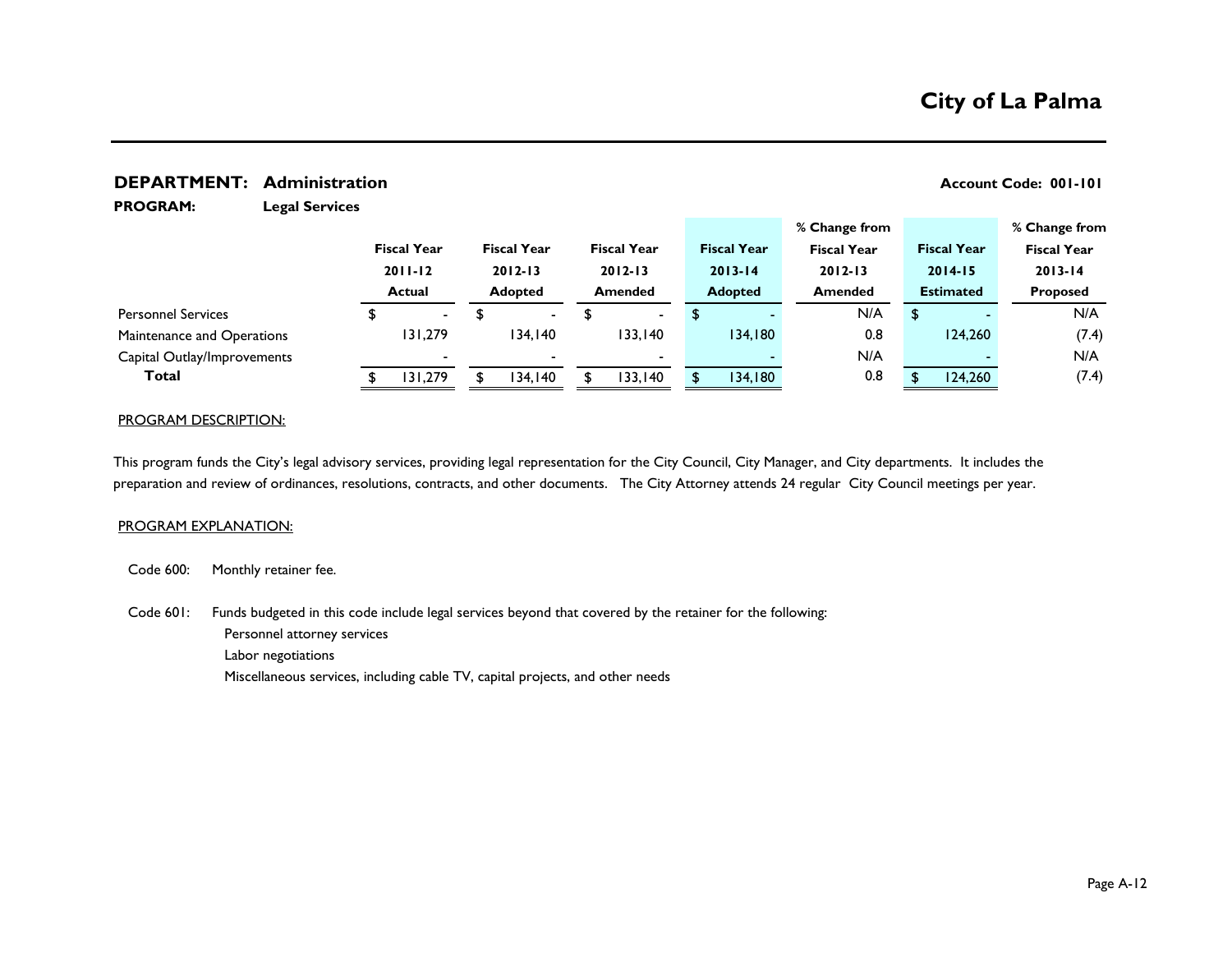### **DEPARTMENT:** Administration **Account Code: 001-101**

#### **PROGRAM: Legal Services**

Code 977: Funds budgeted in this code include this program's pro rata share of Liability Insurance and Claims costs.

Code 981: Funds budgeted in this code include this program's pro rata share of Computer Maintenance costs.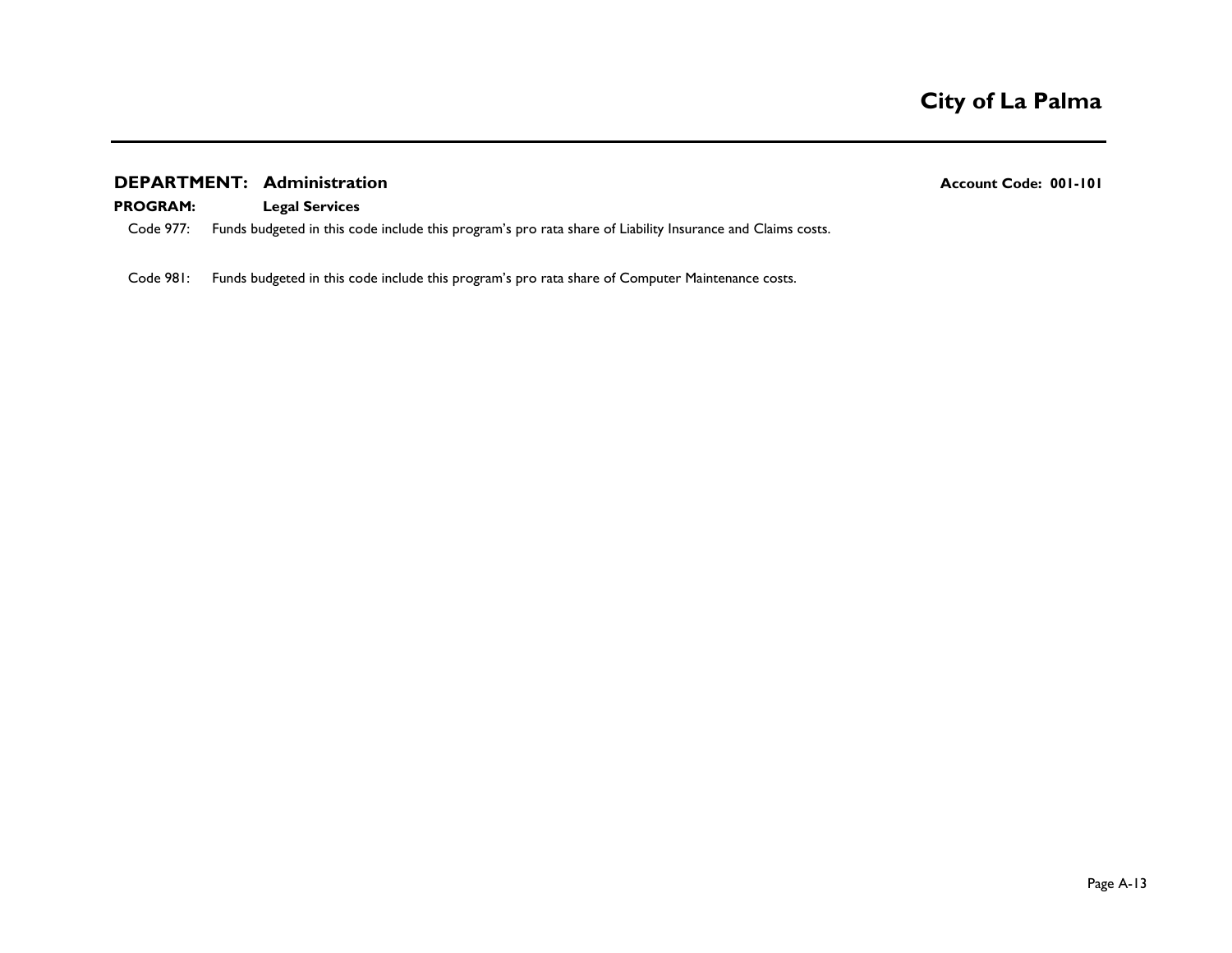# **DEPARTMENT:** Administration **Account Code: 001-101**

**PROGRAM:** 

**Legal Services**

|         |                                       |                    |                    |                          |     |                    | % Change from      |        |                    | % Change from      |
|---------|---------------------------------------|--------------------|--------------------|--------------------------|-----|--------------------|--------------------|--------|--------------------|--------------------|
|         |                                       | <b>Fiscal Year</b> | <b>Fiscal Year</b> | <b>Fiscal Year</b>       |     | <b>Fiscal Year</b> | <b>Fiscal Year</b> |        | <b>Fiscal Year</b> | <b>Fiscal Year</b> |
|         |                                       | $2011 - 12$        | $2012 - 13$        | $2012 - 13$              |     | $2013 - 14$        | $2012 - 13$        |        | $2014 - 15$        | $2013 - 14$        |
| Code    | <b>Description</b>                    | Actual             | <b>Adopted</b>     | <b>Amended</b>           |     | <b>Adopted</b>     | <b>Amended</b>     |        | <b>Estimated</b>   | <b>Proposed</b>    |
|         | <b>MAINTENANCE AND OPERATIONS</b>     |                    |                    |                          |     |                    |                    |        |                    |                    |
| 600.000 | <b>Professional Contract Services</b> | \$<br>47,800       | \$<br>48,000       | \$<br>48,000             | \$. | 37,500             |                    | (21.9) | \$<br>37,500       |                    |
| 601.000 | Legal Services                        | 81,579             | 80,000             | 79,000                   |     | 90,000             |                    | 13.9   | 80,000             | (11.1)             |
| 601.100 | Legal/Litigation                      |                    | $\blacksquare$     | $\overline{\phantom{0}}$ |     |                    |                    | N/A    | $\blacksquare$     | N/A                |
| 977.000 | Liability Insurance & Claims          | 900.١              | 2.640              | 2,640                    |     | 3,680              |                    | 39.4   | 3.760              | 2.2                |
| 981.000 | <b>Computer Maintenance</b>           |                    | 3,500              | 3,500                    |     | 3,000              |                    | (14.3) | 3,000              |                    |
|         | <b>TOTAL MAINTENANCE</b>              |                    |                    |                          |     |                    |                    |        |                    |                    |
|         | <b>AND OPERATIONS</b>                 | 131,279            | 134,140            | 133,140                  |     | 134,180            |                    | 0.8    | 124,260            | (7.4)              |
|         | <b>TOTAL EXPENDITURES</b>             | 131,279            | \$<br>134, 140     | \$133,140                |     | \$134,180          |                    | 0.8    | \$<br>124,260      | (7.4)              |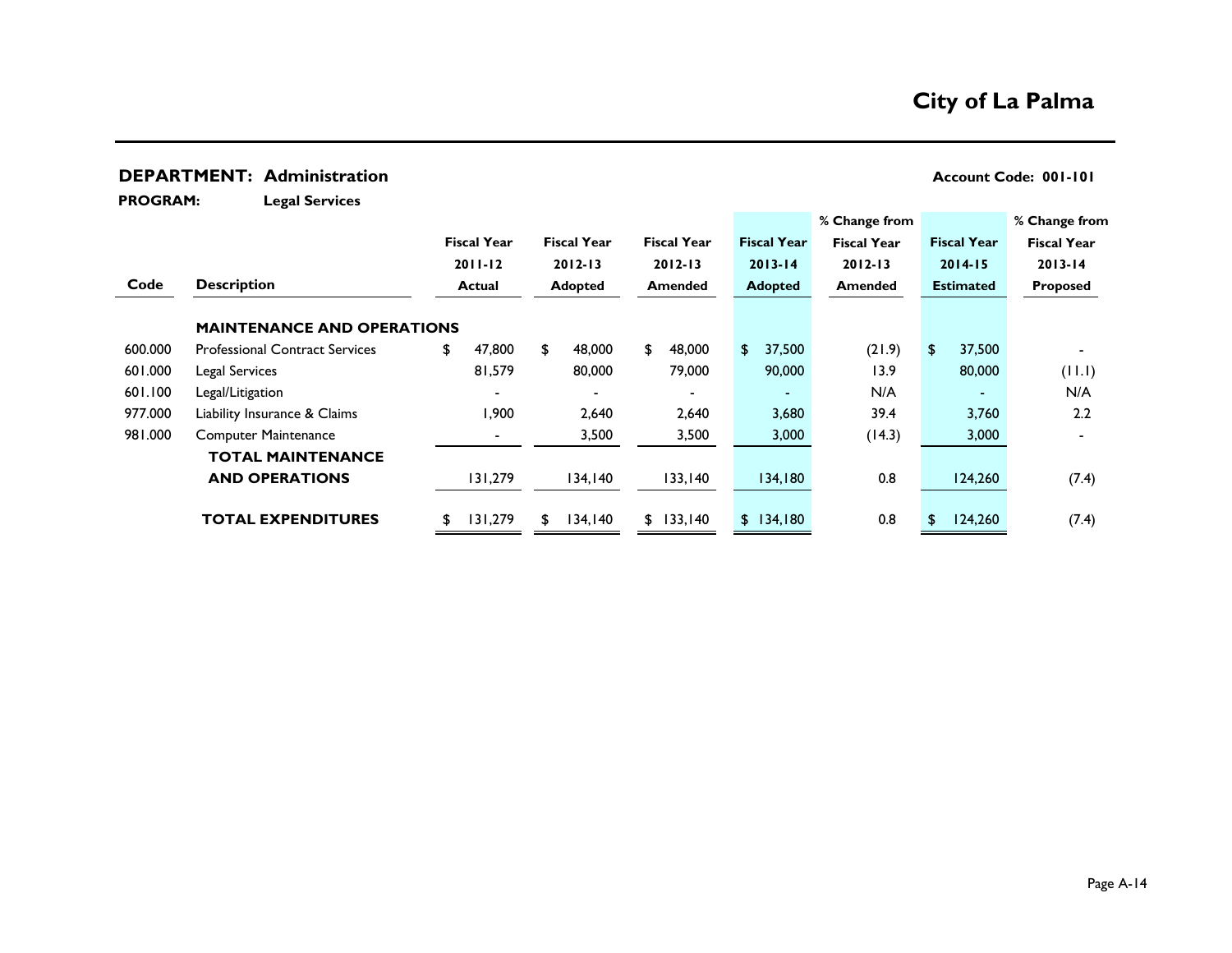**DEPARTMENT:** Administration **Account Code: 001-101 PROGRAM: Legal Services**

`



## THIS PAGE INTENTIONALLY LEFT BLANK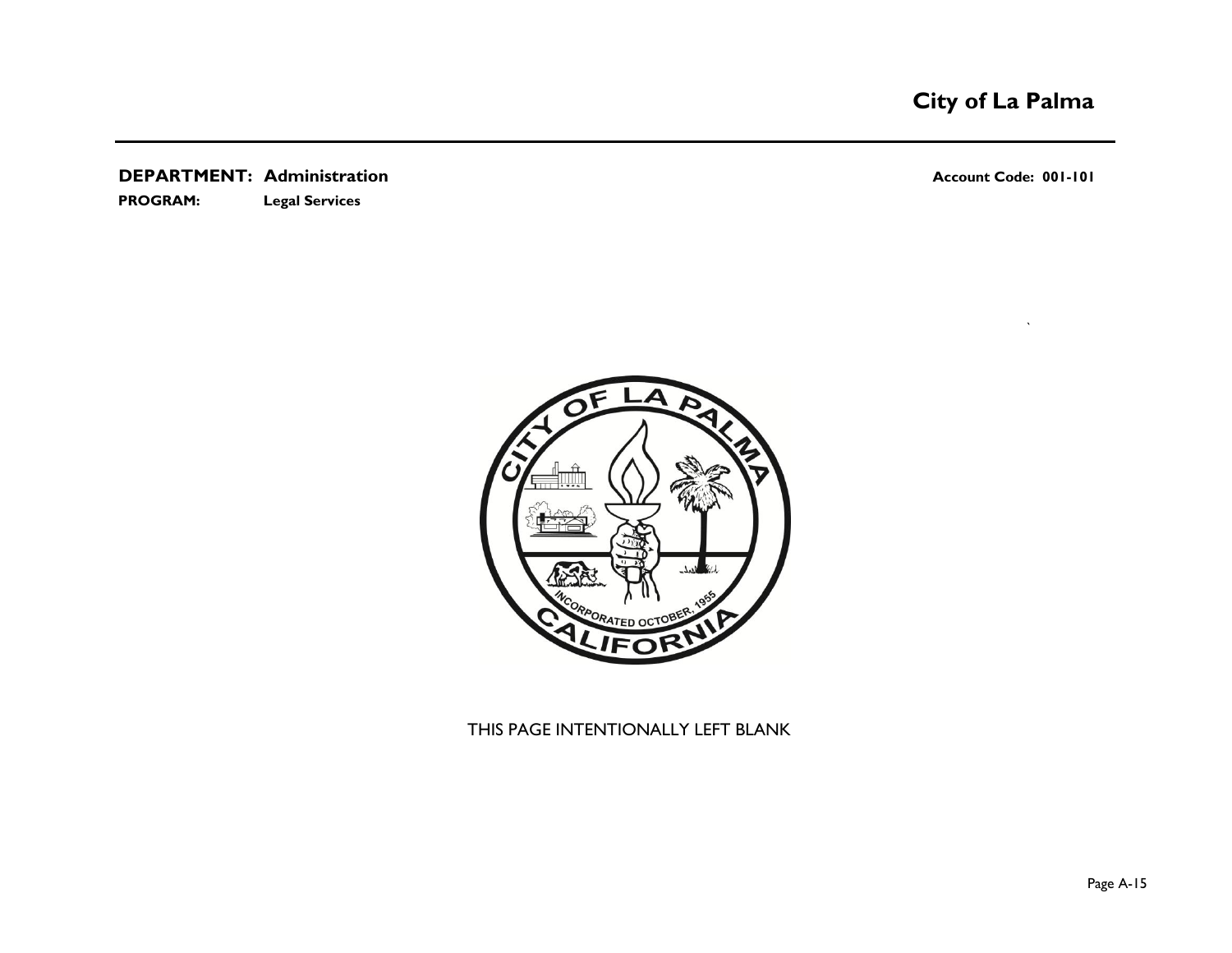| <b>DEPARTMENT:</b>          | <b>Administration</b> |    |                          |   |                    |                    |     |                    |                    |       |                    | Account Code: 001-102 |
|-----------------------------|-----------------------|----|--------------------------|---|--------------------|--------------------|-----|--------------------|--------------------|-------|--------------------|-----------------------|
| <b>PROGRAM:</b>             | <b>City Manager</b>   |    |                          |   |                    |                    |     |                    |                    |       |                    |                       |
|                             |                       |    |                          |   |                    |                    |     |                    | % Change from      |       |                    | % Change from         |
|                             |                       |    | <b>Fiscal Year</b>       |   | <b>Fiscal Year</b> | <b>Fiscal Year</b> |     | <b>Fiscal Year</b> | <b>Fiscal Year</b> |       | <b>Fiscal Year</b> | <b>Fiscal Year</b>    |
|                             |                       |    | $2011 - 12$              |   | $2012 - 13$        | $2012 - 13$        |     | $2013 - 14$        | $2012 - 13$        |       | $2014 - 15$        | $2013 - 14$           |
|                             |                       |    | <b>Actual</b>            |   | <b>Adopted</b>     | <b>Amended</b>     |     | <b>Adopted</b>     | <b>Amended</b>     |       | <b>Estimated</b>   | <b>Proposed</b>       |
| <b>Personnel Services</b>   |                       | Ŧ. | 472,531                  | £ | 486,200            | \$<br>462,000      | \$. | 438,100            |                    | (5.2) | \$<br>451,600      | 3.1                   |
| Maintenance and Operations  |                       |    | 60,652                   |   | 60,550             | 55,990             |     | 57,870             |                    | 3.4   | 58,110             | 0.4                   |
| Capital Outlay/Improvements |                       |    | $\overline{\phantom{0}}$ |   |                    |                    |     |                    |                    | N/A   |                    | N/A                   |
| Total                       |                       |    | 533,183                  |   | 546,750            | 517,990            |     | 495,970            |                    | (4.3) | 509,710            | 2.8                   |

#### PROGRAM DESCRIPTION:

The City Manager Program is a consolidation of the City Manager and Human Resources programs. The City Manager provides overall management and direction for all City programs with the assistance of City Department Heads; functions as head of finance, human resources, and all other administrative services; continually evaluates the City's organizational structure as it pertains to effective, efficient, and economical delivery of services to the public; develops and implements methods of improving services and public infrastructure improvements; assures conformance with City Council policies and directives and all applicable laws; and is responsible for employee relations including benefits administration, management of Worker's Compensation, and Citywide organizational training.

Administrative services provided include: (1) preparation, presentation, and oversight of City operating and capital budgets; (2) dissemination of information to the public; (3) preparation of agendas for the City Council and related hearing bodies; (4) development and implementation of City Administrative procedures; (5) implementation of City Council policies and priorities; (6) implementation of programs mandated by other agencies; (7) administration of human resources services including employee labor relations, medical services/insurance, risk-management, Citywide training, and tuition reimbursement programs.

The City Manager's Office processes 250 to 300 agenda items annually, 3,000 applications for approximately 13 full time and 12 part time recruitments, all Workers' Compensation and first aid cases, and benefit enrollments for 187 lives annually; and attends 25 to 32 City Council meetings/workshops, 350 meetings with department heads, and 150 meetings with outside agencies annually.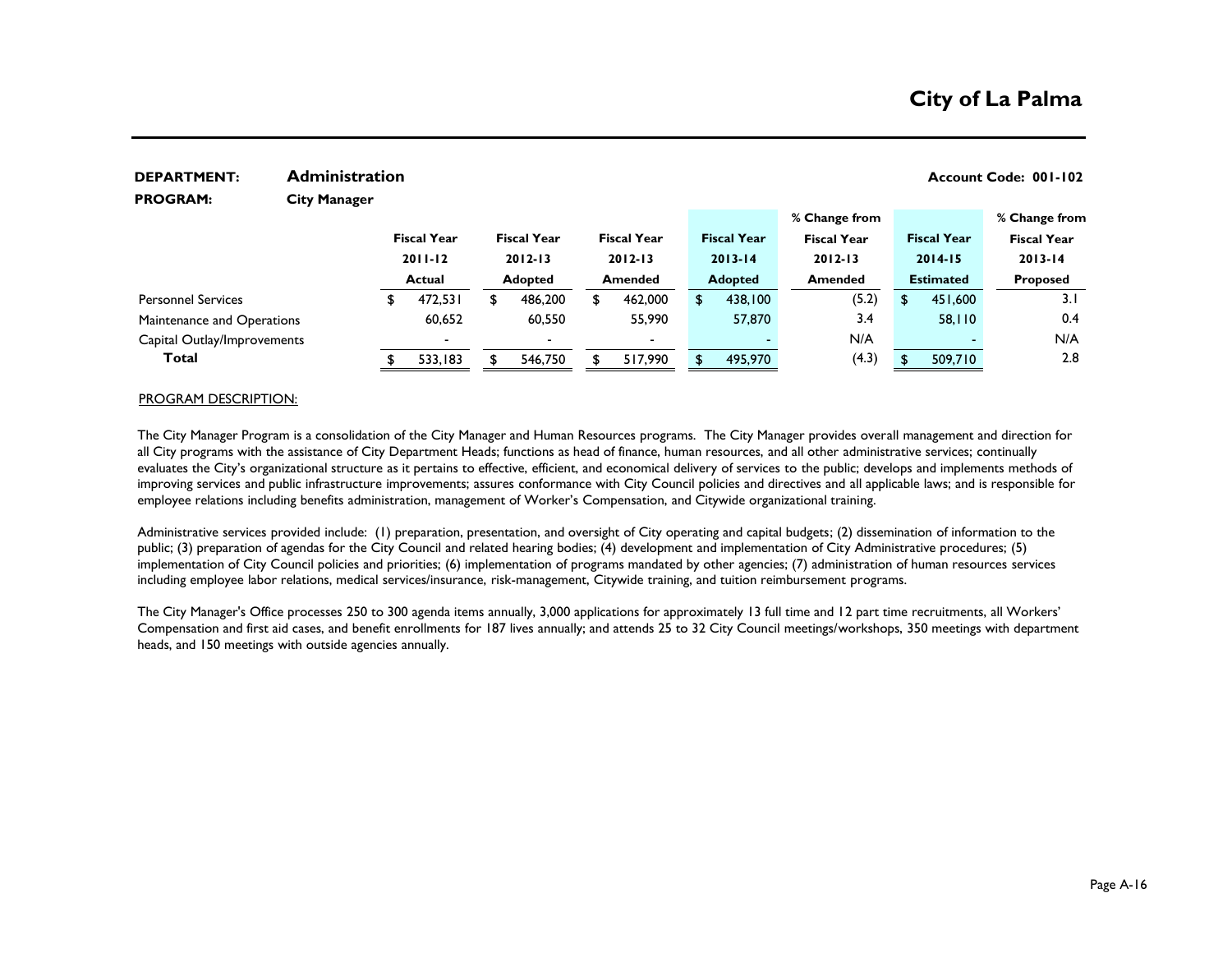### **DEPARTMENT:** Administration **Account Code: 001-102 PROGRAM: City Manager** PROGRAM EXPLANATION:

|                                 | 3.00 |
|---------------------------------|------|
| <b>Executive Assistant</b>      | 0.75 |
| Management Analyst              | 0.50 |
| Administrative Services Manager | 0.75 |
| Code 501: City Manager          | 1.00 |

A portion of the Administrative Services Manager and Management Analyst's salary is paid for from the solid waste contractor's AB 939 set-aside monies.

Code 505: Represents the salary savings anticipated during the year due to vacancies in the workforce. Estimated at three percent (3%).

Code 510: Administrative Intern positions.

Code 530: Provides for personnel overtime.

Code 550: Funds budgeted in this code include this program's pro rata share of Employee Benefits costs.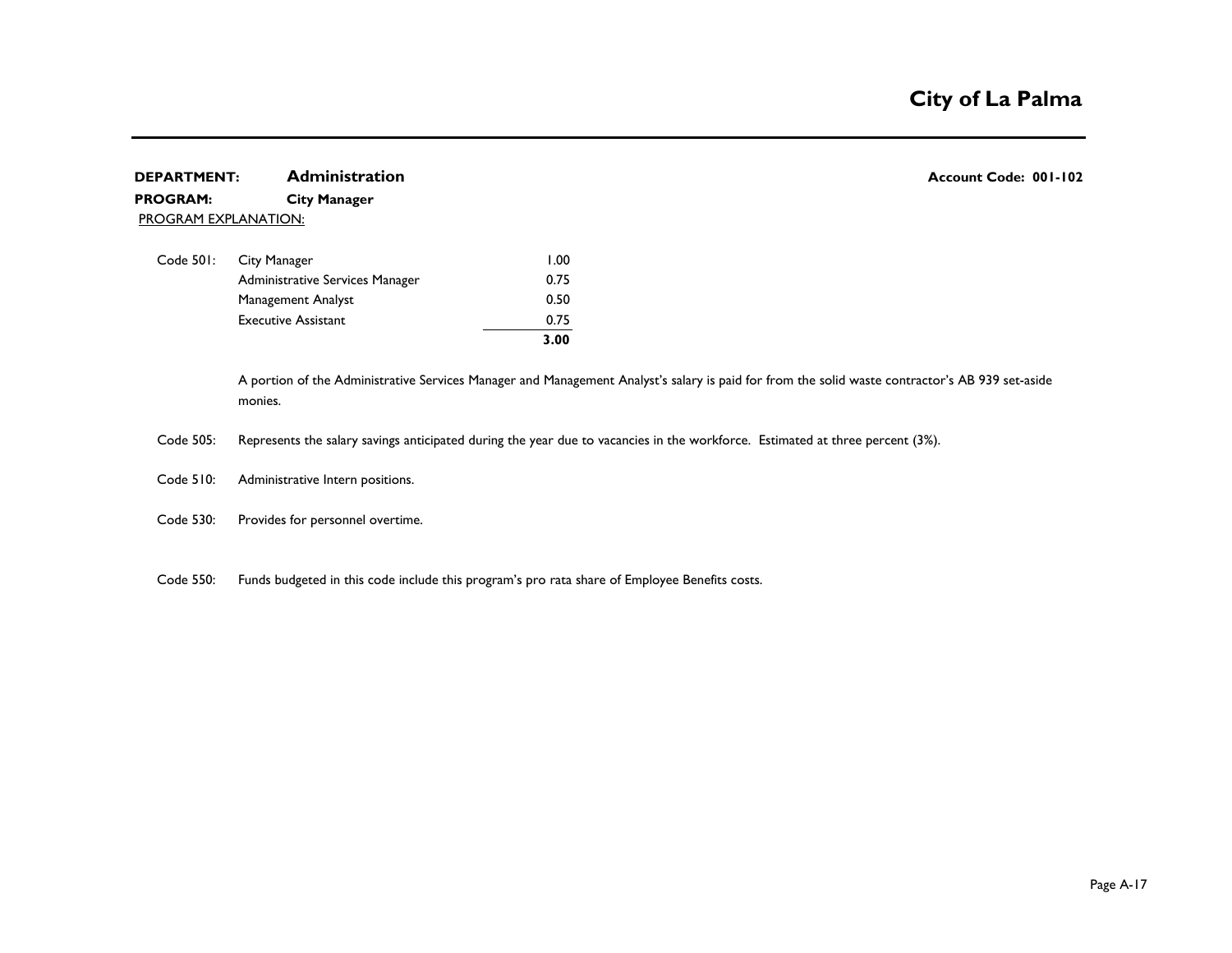| <b>DEPARTMENT:</b> | <b>Administration</b>                                                                           | Account Code: 001-102 |
|--------------------|-------------------------------------------------------------------------------------------------|-----------------------|
| <b>PROGRAM:</b>    | <b>City Manager</b>                                                                             |                       |
| Code 620:          | Funds budgeted in this code include the following meetings and training:                        |                       |
|                    | Management Team Building Retreat                                                                |                       |
|                    | LOCC/ICMA Conference (City Manager attends either LOCC or ICMA, Administrative                  |                       |
|                    | Services Manager attends LOCC)                                                                  |                       |
|                    | LOCC City Manager's Department annual conference                                                |                       |
|                    | Orange County City Managers Association meetings                                                |                       |
|                    | Human Resources annual workshop                                                                 |                       |
|                    | Meetings with other agencies/officials as required and other miscellaneous training for staff   |                       |
| Code 621:          | Funds budgeted in this code include mileage reimbursement and auto allowance for the following: |                       |
|                    | Monthly car allowance for the City Manager                                                      |                       |
|                    | Mileage reimbursement for other Administration staff                                            |                       |
| Code 622:          | Funds budgeted in this code include publications and dues for the following:<br>ICMA dues       |                       |
|                    | National Notary dues                                                                            |                       |
|                    | Public Employers Labor Relations Association of California (PELRAC)/National Public             |                       |
|                    | Employers Association (NPELRA) dues                                                             |                       |
|                    | Miscellaneous publications                                                                      |                       |
|                    |                                                                                                 |                       |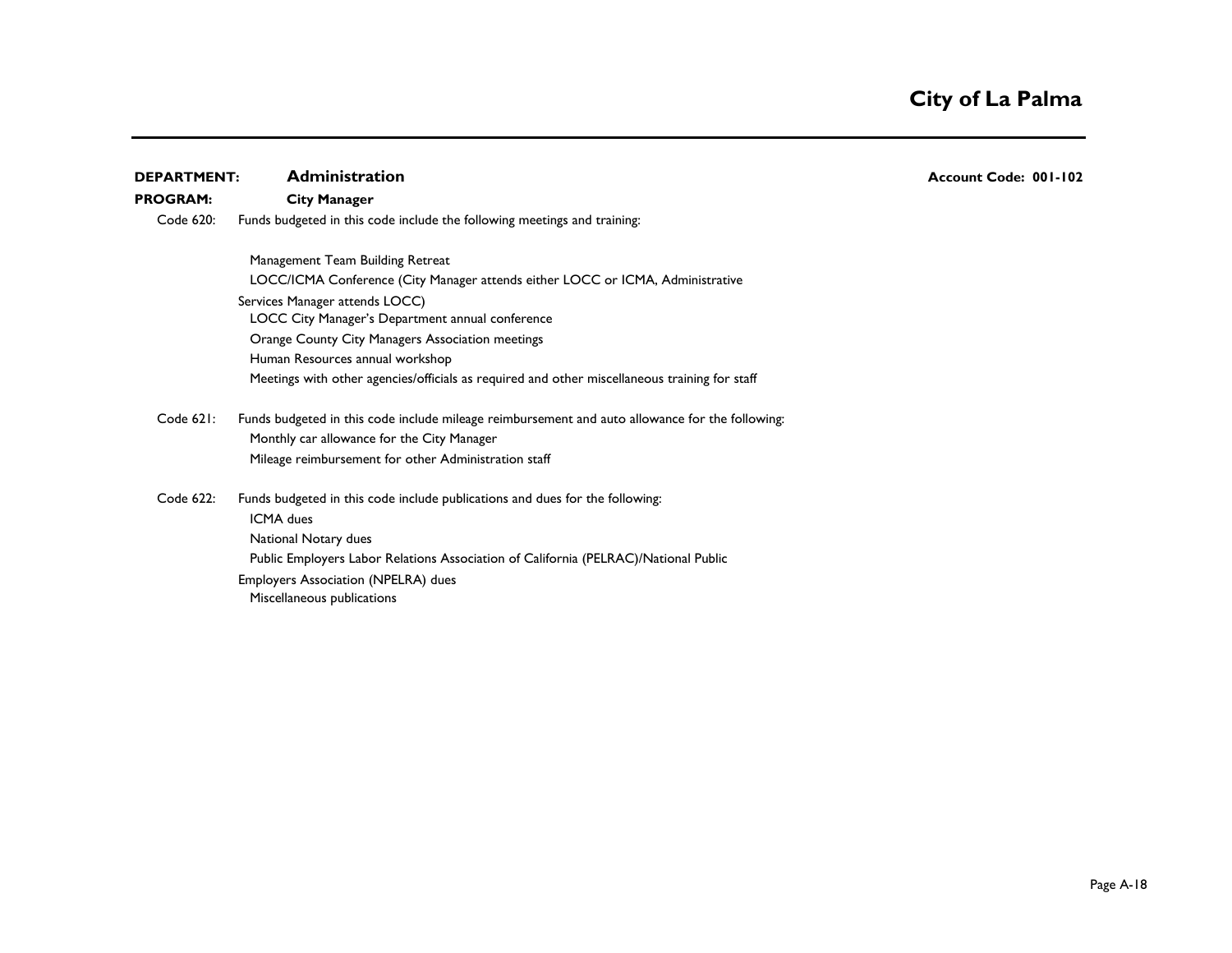| <b>DEPARTMENT:</b> | <b>Administration</b>                                                                                                                                                               | Account Code: 001-102 |
|--------------------|-------------------------------------------------------------------------------------------------------------------------------------------------------------------------------------|-----------------------|
| <b>PROGRAM:</b>    | <b>City Manager</b>                                                                                                                                                                 |                       |
| Code 650:          | Funds budgeted in this code include copying supplies for all departments in City Hall and departmental office supplies as follows:<br>Copier paper<br>Miscellaneous office supplies |                       |
| Code 654:          | Funds budgeted in this code include printing and reproduction as follows:<br>Letterhead and other stationery supplies<br>Miscellaneous printing needs                               |                       |
| Code 691:          | City Manager and Administrative Services Manager cell phone allowances.                                                                                                             |                       |
| Code 733:          | Messenger service (varies with the amount of material sent to attorneys, etc.) and all City Hall kitchen/beverage expenses.                                                         |                       |
| Code 977:          | Funds budgeted in this code include this program's pro rata share of Liability Insurance and Claims costs.                                                                          |                       |
| Code 978:          | Funds budgeted in this code include this program's pro rata share of Building Maintenance and Replacement costs.                                                                    |                       |
| Code 981:          | Funds budgeted in this code include this program's pro rata share of Computer Maintenance costs.                                                                                    |                       |
|                    |                                                                                                                                                                                     |                       |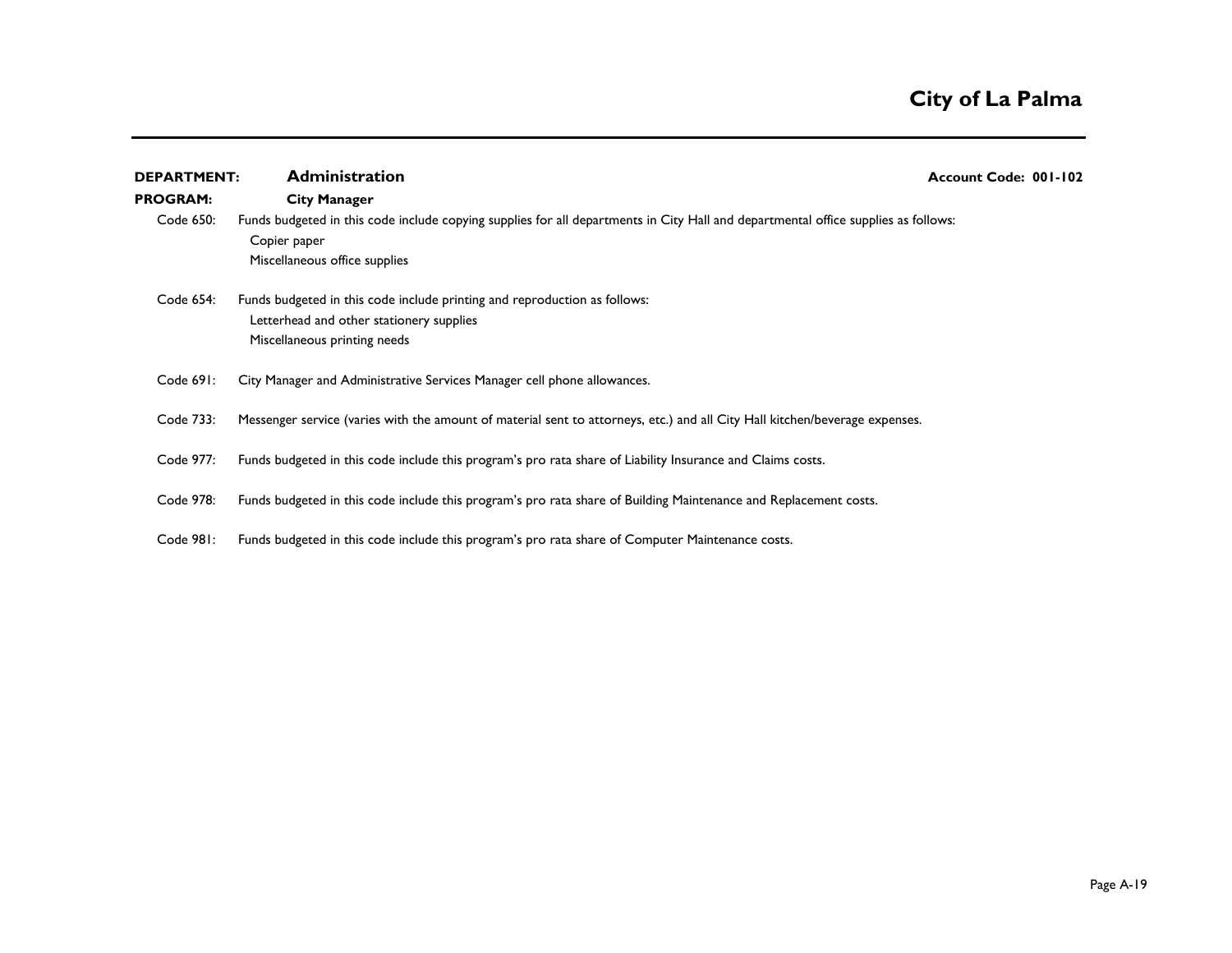| <b>DEPARTMENT:</b><br><b>Administration</b> |                                |                                       |                    |                    |                    |                           |                    |                    | Account Code: 001-102 |
|---------------------------------------------|--------------------------------|---------------------------------------|--------------------|--------------------|--------------------|---------------------------|--------------------|--------------------|-----------------------|
| <b>PROGRAM:</b>                             |                                | <b>City Manager</b>                   |                    |                    |                    |                           |                    |                    |                       |
|                                             |                                |                                       |                    |                    |                    |                           | % Change from      |                    | % Change from         |
|                                             |                                |                                       | <b>Fiscal Year</b> | <b>Fiscal Year</b> | <b>Fiscal Year</b> | <b>Fiscal Year</b>        | <b>Fiscal Year</b> | <b>Fiscal Year</b> | <b>Fiscal Year</b>    |
|                                             |                                |                                       | $2011 - 12$        | $2012 - 13$        | $2012 - 13$        | $2013 - 14$               | $2012 - 13$        | $2014 - 15$        | $2013 - 14$           |
| Code                                        | <b>Description</b>             |                                       | <b>Actual</b>      | <b>Adopted</b>     | <b>Amended</b>     | <b>Adopted</b>            | <b>Amended</b>     | <b>Estimated</b>   | Proposed              |
|                                             |                                | <b>PERSONNEL SERVICES</b>             |                    |                    |                    |                           |                    |                    |                       |
| 501.000                                     | Salaries - Full-time           |                                       | 296,924<br>\$      | 326,100<br>\$      | 316,100<br>\$      | 337,500<br>$\mathfrak{D}$ | 6.8                | 340,000<br>\$      | 0.7                   |
| 505.000                                     | Salary Savings Credit          |                                       |                    | (15,400)           | (15,400)           | (13,700)                  | (0.11)             | (14, 100)          | 2.9                   |
| 510.000                                     | Salaries - Part-time           |                                       | 36,440             | 13,200             |                    |                           | N/A                |                    | N/A                   |
| 530.000                                     | Overtime                       |                                       | 136                | 1,200              | 600                | 1,200                     | 100.0              | 1,200              |                       |
| 550.000                                     | <b>Employee Benefits</b>       |                                       | 139,031            | 161,100            | 160,700            | 113,100                   | (29.6)             | 124,500            | 10.1                  |
|                                             |                                | <b>TOTAL PERSONNEL</b>                |                    |                    |                    |                           |                    |                    |                       |
|                                             | <b>SERVICES</b>                |                                       | 472,531            | 486,200            | 462,000            | 438,100                   | (5.2)              | 451,600            | 3.1                   |
|                                             |                                | <b>MAINTENANCE AND OPERATIONS</b>     |                    |                    |                    |                           |                    |                    |                       |
| 600.000                                     |                                | <b>Professional Contract Services</b> |                    |                    |                    |                           | N/A                |                    | N/A                   |
| 620.000                                     | Meetings & Training            |                                       | 2,290              | 9,530              | 5,530              | 6,500                     | 17.5               | 6,500              |                       |
| 621.000                                     |                                | Mileage Reimbmnt/Auto Allow           | 3,056              | 4,100              | 4,100              | 4,100                     |                    | 4,100              |                       |
| 622.000                                     | <b>Publications &amp; Dues</b> |                                       | 1,750              | 2,000              | 2,000              | 2,000                     |                    | 2,000              |                       |
| 650.000                                     | <b>Office Supplies</b>         |                                       | 2,850              | 3,500              | 3,000              | 3,000                     |                    | 3,000              |                       |
| 654.000                                     | Printing & Reproduction        |                                       | 657                | 2,000              | 2,000              | 2,000                     |                    | 2,000              |                       |
| 691.000                                     | Communications                 |                                       | 1,680              | 1,900              | 1,900              | 1,900                     |                    | 1,900              |                       |
| 733.000                                     |                                | Special Departmental Supplies         | 1,569              | 1,800              | 1,800              | 1,800                     |                    | 1,800              |                       |
| 977.000                                     |                                | Liability Insurance & Claims          | 6,100              | 7,020              | 6,960              | 9,840                     | 41.4               | 10,080             | 2.4                   |
| 978.000                                     |                                | <b>Building Maintenance/Replacmnt</b> | 28,800             | 19,300             | 19,300             | 18,630                    | (3.5)              | 18,630             |                       |
| 981.000                                     | <b>Computer Maintenance</b>    | <b>TOTAL MAINTENANCE AND</b>          | 11,900             | 9,400              | 9,400              | 8,100                     | (13.8)             | 8,100              |                       |
|                                             | <b>OPERATIONS</b>              |                                       | 60,652             | 60,550             | 55,990             | 57,870                    | 3.4                | 58,110             | 0.4                   |
|                                             |                                |                                       |                    |                    |                    |                           |                    |                    |                       |
|                                             |                                | <b>TOTAL EXPENDITURES</b>             | 533,183<br>\$      | 546,750<br>\$      | 517,990<br>\$      | 495,970<br>\$             | (4.3)              | 509,710<br>\$      | 2.8                   |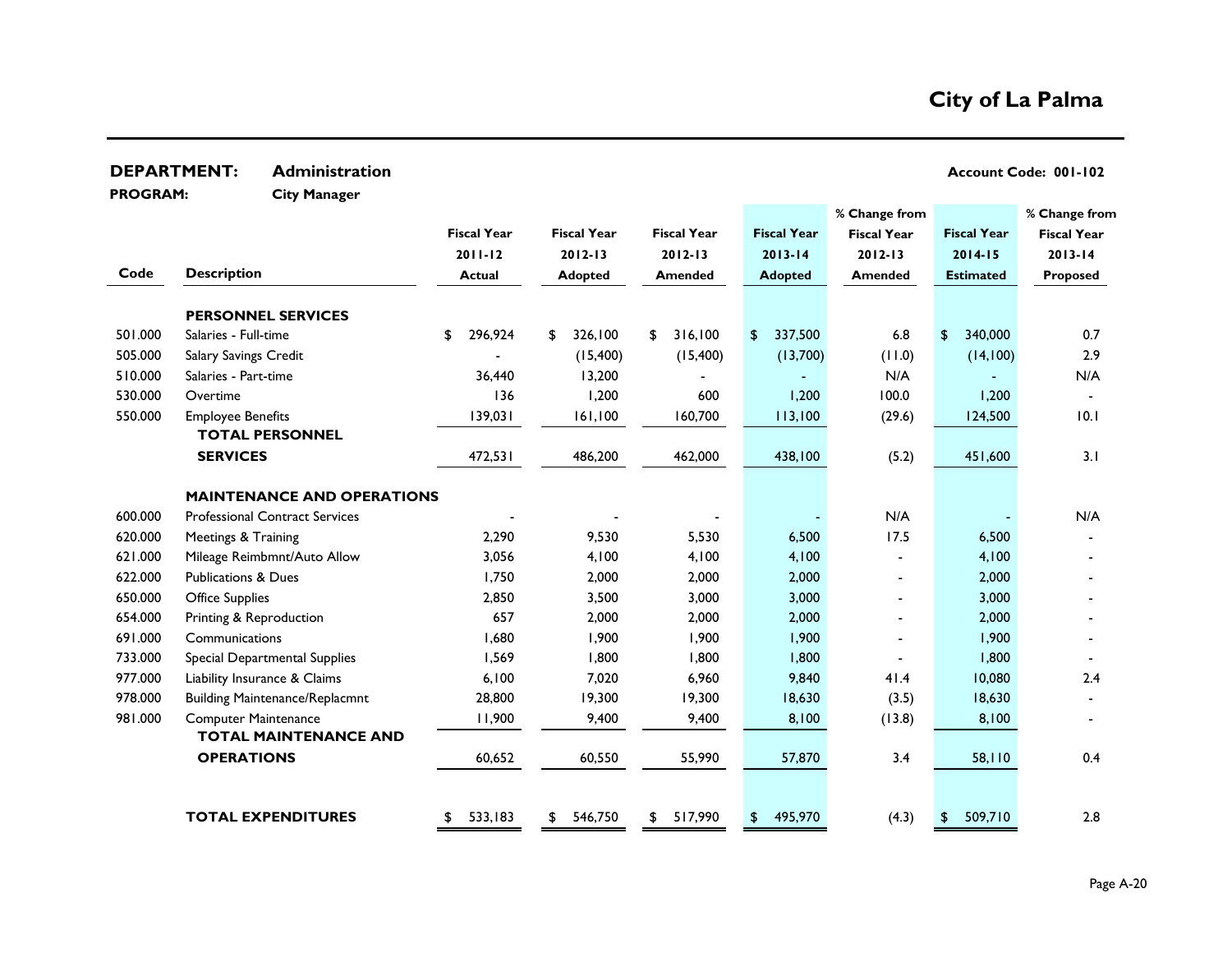**DEPARTMENT:** Administration **Account Code: 001-102 PROGRAM: City Manager**

`



THIS PAGE INTENTIONALLY LEFT BLANK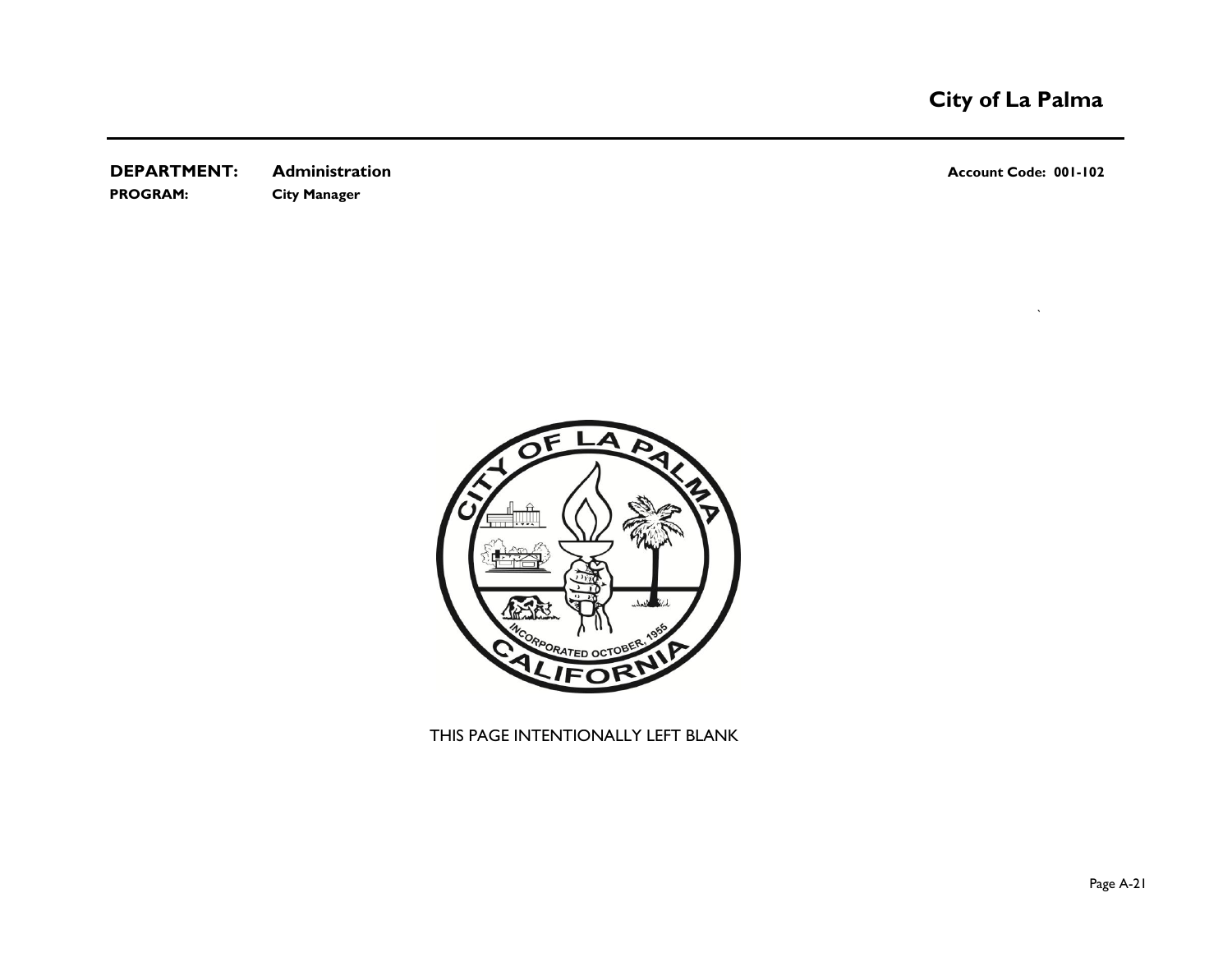#### **DEPARTMENT:** Administration **Account Code: 001-103**

**PROGRAM:** 

**City Clerk**

|                             |                    |                          |                          |                    | % Change from      |                    | % Change from      |
|-----------------------------|--------------------|--------------------------|--------------------------|--------------------|--------------------|--------------------|--------------------|
|                             | <b>Fiscal Year</b> | <b>Fiscal Year</b>       | <b>Fiscal Year</b>       | <b>Fiscal Year</b> | <b>Fiscal Year</b> | <b>Fiscal Year</b> | <b>Fiscal Year</b> |
|                             | $2011 - 12$        | $2012 - 13$              | $2012 - 13$              | $2013 - 14$        | $2012 - 13$        | $2014 - 15$        | $2013 - 14$        |
|                             | <b>Actual</b>      | <b>Adopted</b>           | <b>Amended</b>           | <b>Adopted</b>     | <b>Amended</b>     | <b>Estimated</b>   | <b>Proposed</b>    |
| <b>Personnel Services</b>   | 23,486             | 122,900                  | 114,040                  | 112,600            | (1.3)              | 115,600            | 2.7                |
| Maintenance and Operations  | 19,544             | 54,080                   | 48,880                   | 33,300             | (31.9)             | 49,880             | 49.8               |
| Capital Outlay/Improvements | $\sim$             | $\overline{\phantom{0}}$ | $\overline{\phantom{0}}$ |                    | N/A                |                    | N/A                |
| Total                       | 143,030            | 176,980                  | 162,920                  | 145,900            | (10.4)             | 165,480            | 13.4               |
|                             |                    |                          |                          |                    |                    |                    |                    |

#### PROGRAM DESCRIPTION:

The City Clerk Program is a consolidation of the services provided by the City Clerk's Office to the City Council and public. The City Clerk acts as the City's election official and filing officer for election-related and annual conflict of interest statements; is responsible for the preparation of the agenda, minutes, proclamations, resolutions, ordinances, and other official documents; and the business license function. Documents related to the City Council's bi-monthly meetings are posted to the City of La Palma's official website for immediate access by the public.

The City Clerk is also responsible for the Citywide Document Imaging and Records Management Program that continues to consolidate 58 years of public records. The City Clerk's office prepares 24 to 32 agendas, 24 to 32 sets of minutes, and 30 proclamations; processes approximately 5 to10 ordinances, 90 resolutions, and 718 business licenses annually; scans 5,000 pages of new records; assists 5 to 10 candidates and potential candidates during election years; and spends 300 hours per year preparing minutes, 150 hours per election year assisting candidates, and 50 hours per year assisting Fair Political Practices Commission (FPPC) filers.

#### PROGRAM EXPLANATION:

| Code 501: | Administrative Services Manager/City Clerk | 0.25 |
|-----------|--------------------------------------------|------|
|           | <b>Administrative Secretary</b>            | 1.00 |
|           |                                            | 1.25 |

Code 505: Represents the salary savings anticipated during the year due to vacancies in the workforce. Estimated at three percent (3%).

- Code 530: Overtime for Minutes Clerk to attend City Council meetings.
- Code 550: Funds budgeted in this code includes this program's pro rata share of Employee Benefits costs.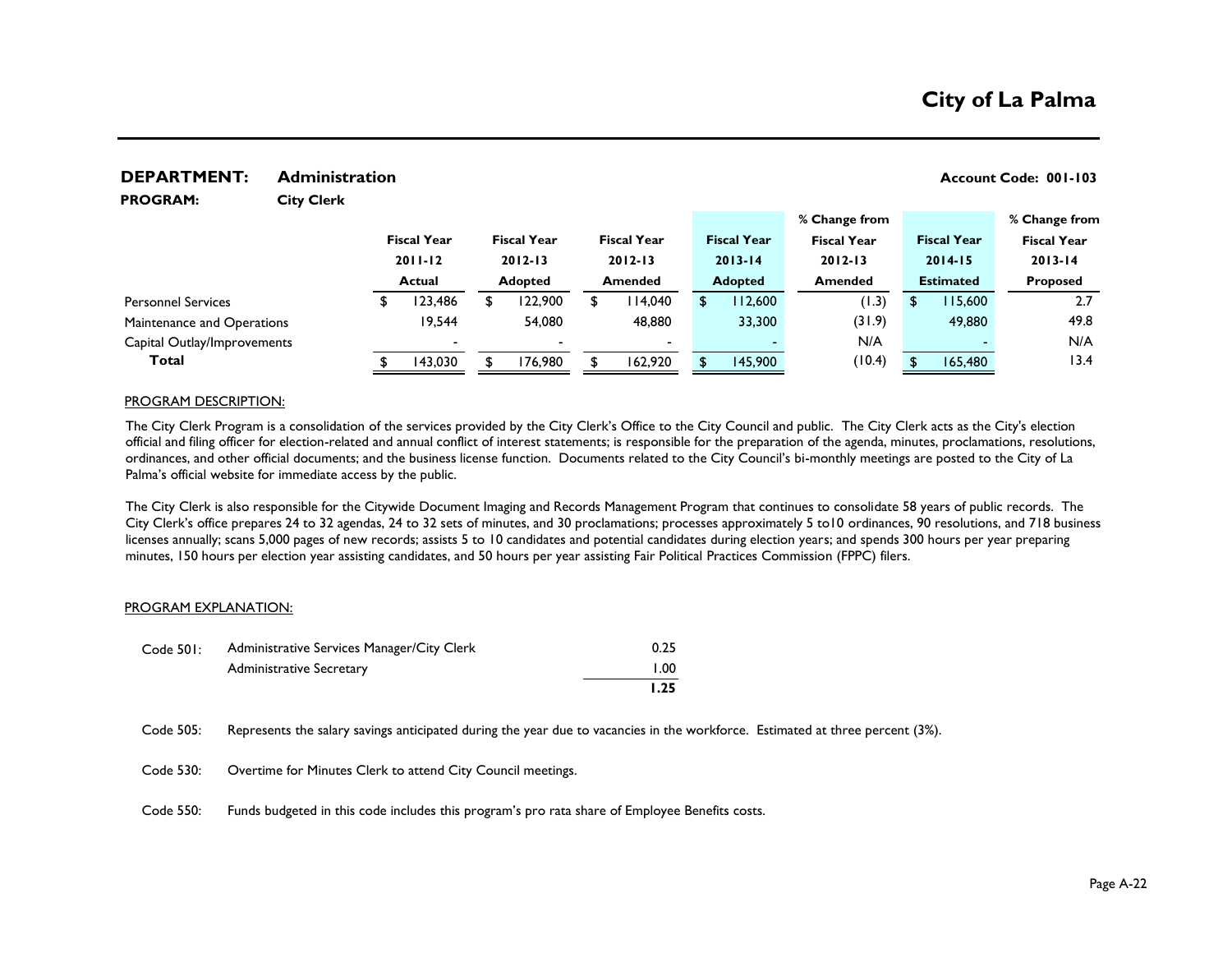### **DEPARTMENT:** Administration **Account Code: 001-103 PROGRAM: City Clerk**

 Code 600: Off-site storage and retrieval of official records Municipal Code update (Carryover) Municipal Code Web Storage Translation services Funds budgeted in this code include contract services for the following:

 Code 604: Funds budgeted in this code include computer software support.

Code 619: Biennial election activities. FY 2014-15 is an election year.

Code 620: Annual City Clerks Association of California (CCAC) conference/LOCC New Law Conference Orange County City Clerks (OCCC) meetings Miscellaneous training for Administrative Secretary Funds budgeted in this code include the following meetings and training: Quarterly Orange County City Clerks (OCCC) meetings

Code 621: Mileage expenses associated with local seminars, meetings and training for administrative staff.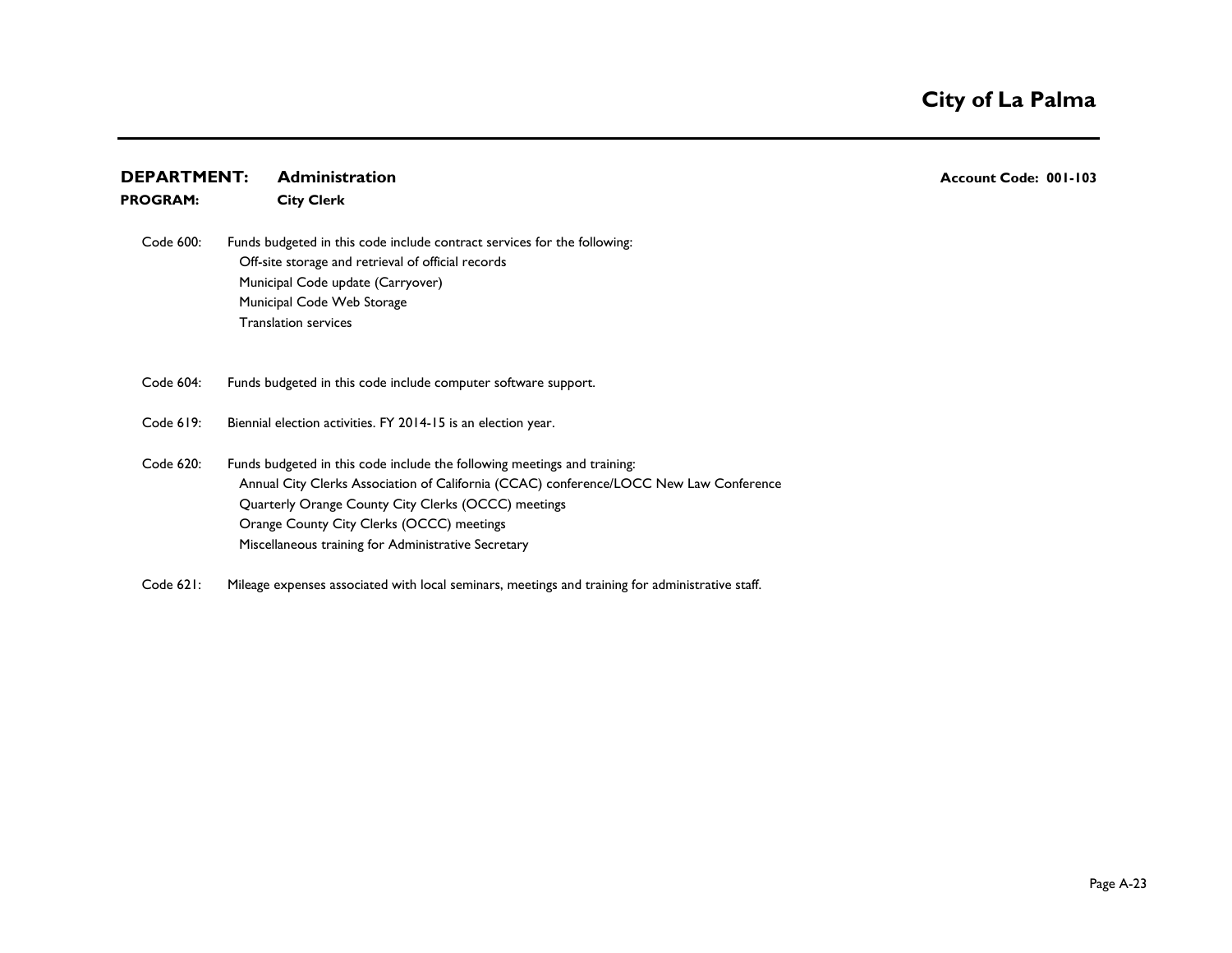| <b>DEPARTMENT:</b> | <b>Administration</b><br>Account Code: 001-103                                                                                                                                                                                                          |
|--------------------|---------------------------------------------------------------------------------------------------------------------------------------------------------------------------------------------------------------------------------------------------------|
| <b>PROGRAM:</b>    | <b>City Clerk</b>                                                                                                                                                                                                                                       |
| Code 622:          | Funds budgeted in this code include publications and dues for the following:<br>Municipal Code supplements and updates to Government Code books<br>Membership dues for International Institute of Municipal Clerks (IIMC)<br>Membership dues for (CCAC) |
| Code 650:          | Office supplies related to the City Clerk and business license functions.                                                                                                                                                                               |
| Code 653:          | Advertising for all required legal notices (e.g., public hearing notices, committee appointments, etc.), excluding public works contracts, which are billed<br>to the specific project.                                                                 |
| Code 654:          | Printing expenses for business license forms and Administrative Secretary business cards.                                                                                                                                                               |
| Code 977:          | Funds budgeted in this code include this program's pro rata share of Liability Insurance and Claims costs.                                                                                                                                              |
|                    |                                                                                                                                                                                                                                                         |

Code 981: Funds budgeted in this code include this program's pro rata share of Computer Maintenance costs.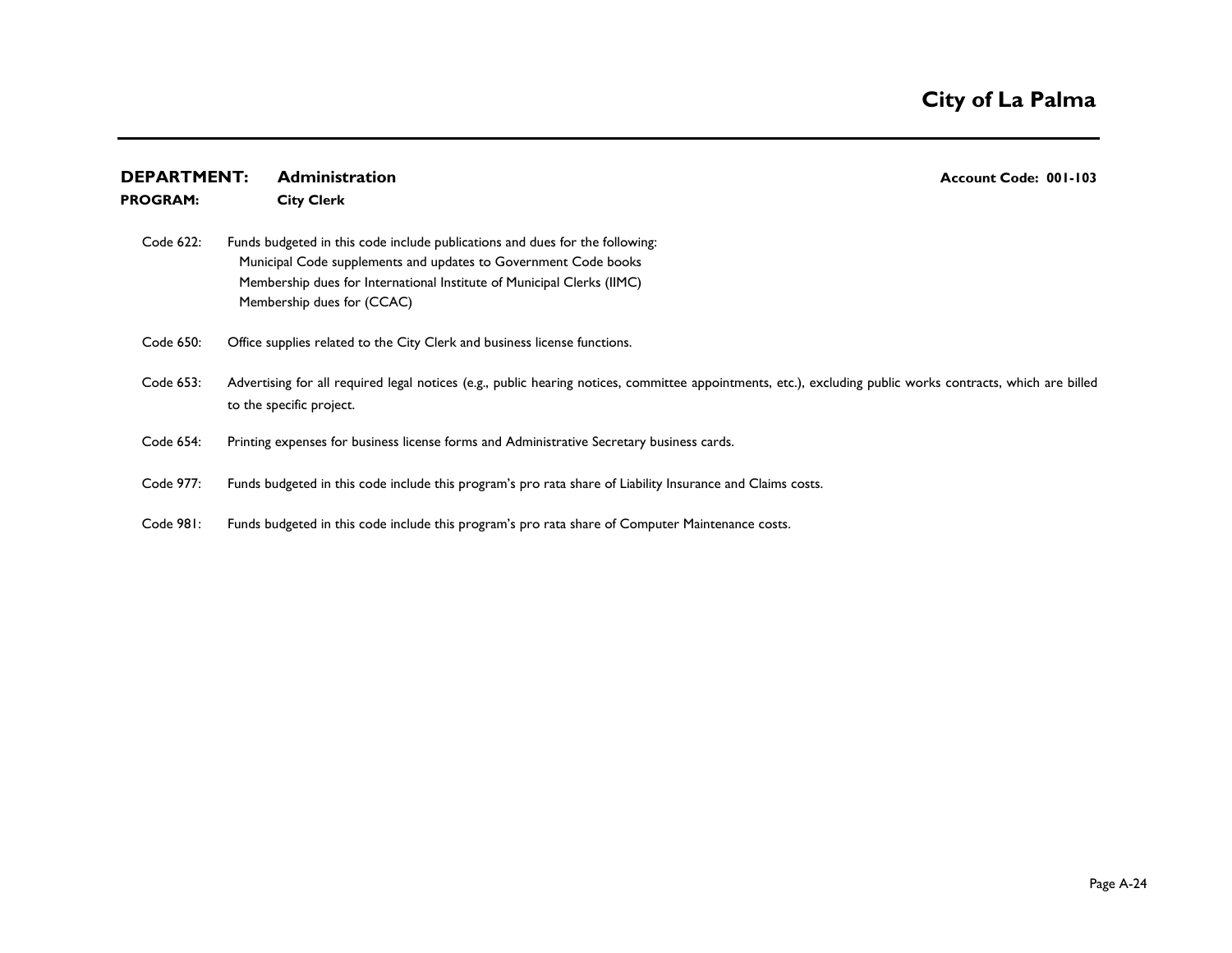**DEPARTMENT:** Administration **Account Code: 001-103 PROGRAM: City Clerk**



THIS PAGE INTENTIONALLY LEFT BLANK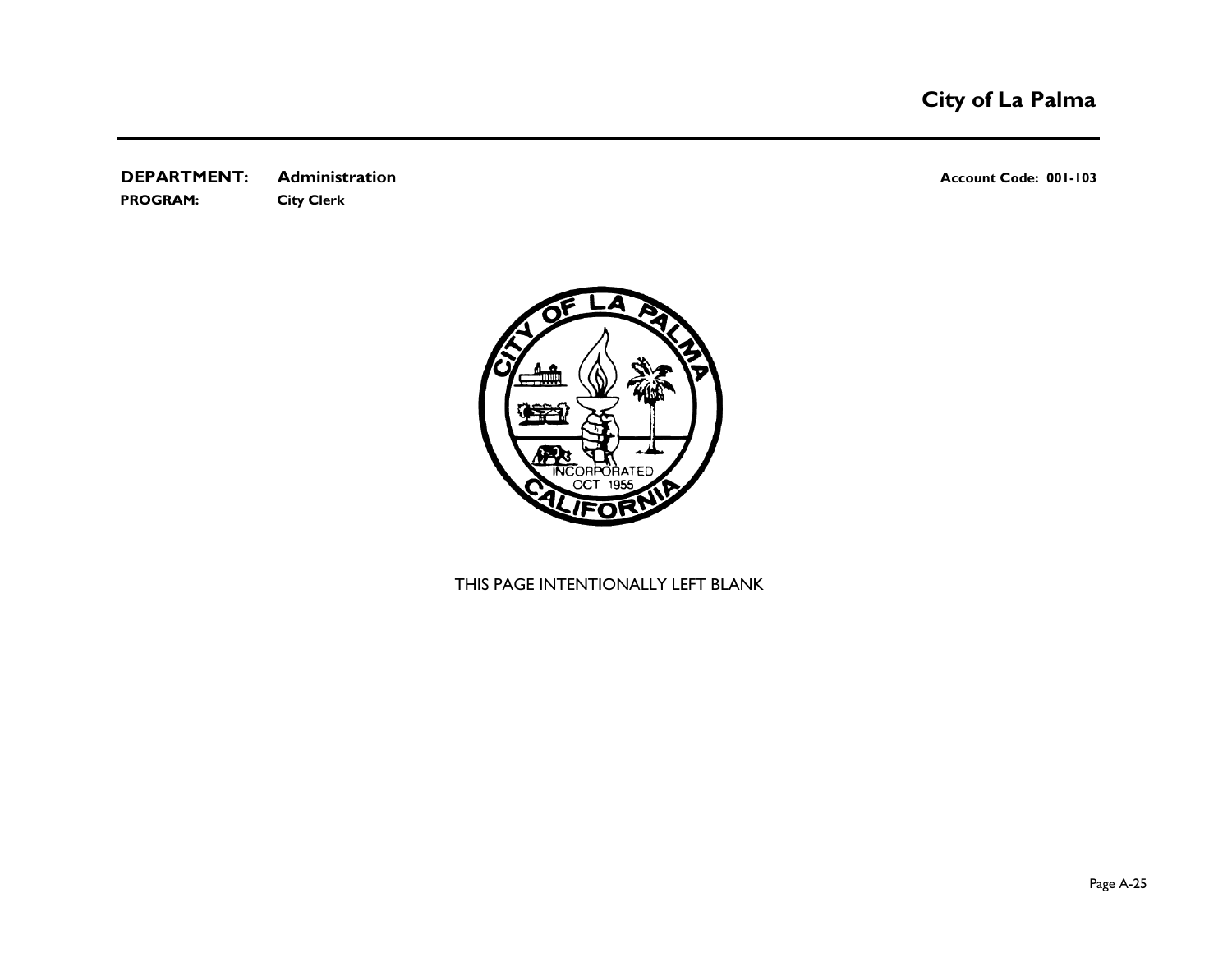| <b>DEPARTMENT:</b> |                                | <b>Administration</b>                 |                    |                    |                    |                |                    |                    |                    | Account Code: 001-103 |
|--------------------|--------------------------------|---------------------------------------|--------------------|--------------------|--------------------|----------------|--------------------|--------------------|--------------------|-----------------------|
| <b>PROGRAM:</b>    |                                | <b>City Clerk</b>                     |                    |                    |                    |                |                    |                    |                    |                       |
|                    |                                |                                       |                    |                    |                    |                |                    | % Change from      |                    | % Change from         |
|                    |                                |                                       | <b>Fiscal Year</b> | <b>Fiscal Year</b> | <b>Fiscal Year</b> |                | <b>Fiscal Year</b> | <b>Fiscal Year</b> | <b>Fiscal Year</b> | <b>Fiscal Year</b>    |
|                    |                                |                                       | $2011 - 12$        | $2012 - 13$        | $2012 - 13$        |                | $2013 - 14$        | $2012 - 13$        | $2014 - 15$        | $2013 - 14$           |
| Code               | <b>Description</b>             |                                       | <b>Actual</b>      | <b>Adopted</b>     | <b>Amended</b>     |                | <b>Adopted</b>     | <b>Amended</b>     | <b>Estimated</b>   | Proposed              |
|                    |                                | <b>PERSONNEL SERVICES</b>             |                    |                    |                    |                |                    |                    |                    |                       |
| 501.000            | Salaries - Full-time           |                                       | \$<br>81,971       | \$<br>84,400       | \$<br>76,300       | $\mathfrak{P}$ | 81,400             | 6.7                | \$<br>81,400       |                       |
| 505.000            | Salary Savings Credit          |                                       |                    | (3,700)            | (3,700)            |                | (3,500)            | (5.4)              | (3,600)            | 2.9                   |
| 530.000            | Overtime                       |                                       | 3,656              | 2,900              | 2,240              |                | 1,400              | (37.5)             | 1,400              |                       |
| 550.000            | <b>Employee Benefits</b>       |                                       | 37,859             | 39,300             | 39,200             |                | 33,300             | (15.1)             | 36,400             | 9.3                   |
|                    |                                | <b>TOTAL PERSONNEL</b>                |                    |                    |                    |                |                    |                    |                    |                       |
|                    | <b>SERVICES</b>                |                                       | 123,486            | 122,900            | 114,040            |                | 112,600            | (1.3)              | 115,600            | 2.7                   |
|                    |                                | <b>MAINTENANCE AND OPERATIONS</b>     |                    |                    |                    |                |                    |                    |                    |                       |
| 600.000            |                                | <b>Professional Contract Services</b> | 7,700              | 20,800             | 17,800             |                | 16,300             | (8.4)              | 17,800             | 9.2                   |
| 604.000            |                                | Computer Software Support             | 2,856              |                    |                    |                |                    | N/A                |                    | N/A                   |
| 619.000            | <b>Other Contract Services</b> |                                       | 157                | 15,000             | 15,000             |                |                    | (100.0)            | 15,000             | N/A                   |
| 620.000            | Meetings & Training            |                                       | 614                | 2,500              | 300                |                | 1,500              | 400.0              | 1,500              |                       |
| 621.000            |                                | Mileage Reimbmnt/Auto Allow           | 17                 | 100                | 100                |                | 100                |                    | 100                |                       |
| 622.000            | <b>Publications &amp; Dues</b> |                                       | 393                | 2,200              | 2,200              |                | 2,200              |                    | 2,200              |                       |
| 650.000            | <b>Office Supplies</b>         |                                       | 275                | 500                | 500                |                | 500                |                    | 500                |                       |
| 653.000            | Advertising                    |                                       | 2,432              | 7,500              | 7,500              |                | 7,500              |                    | 7,500              |                       |
| 654.000            | Printing & Reproduction        |                                       |                    | 100                | 100                |                | 100                |                    | 100                |                       |
| 977.000            |                                | Liability Insurance & Claims          | 1,500              | 2,280              | 2,280              |                | 2,800              | 22.8               | 2,880              | 2.9                   |
| 981.000            | <b>Computer Maintenance</b>    |                                       | 3,600              | 3,100              | 3,100              |                | 2,300              | (25.8)             | 2,300              |                       |
|                    |                                | <b>TOTAL MAINTENANCE AND</b>          |                    |                    |                    |                |                    |                    |                    |                       |
|                    | <b>OPERATIONS</b>              |                                       | 19,544             | 54,080             | 48,880             |                | 33,300             | (31.9)             | 49,880             | 49.8                  |
|                    |                                |                                       |                    |                    |                    |                |                    |                    |                    |                       |
|                    |                                | <b>TOTAL EXPENDITURES</b>             | 143,030            | \$<br>176,980      | \$<br>162,920      | \$             | 145,900            | (10.4)             | 165,480<br>\$      | 13.4                  |
|                    |                                |                                       | \$                 |                    |                    |                |                    |                    |                    |                       |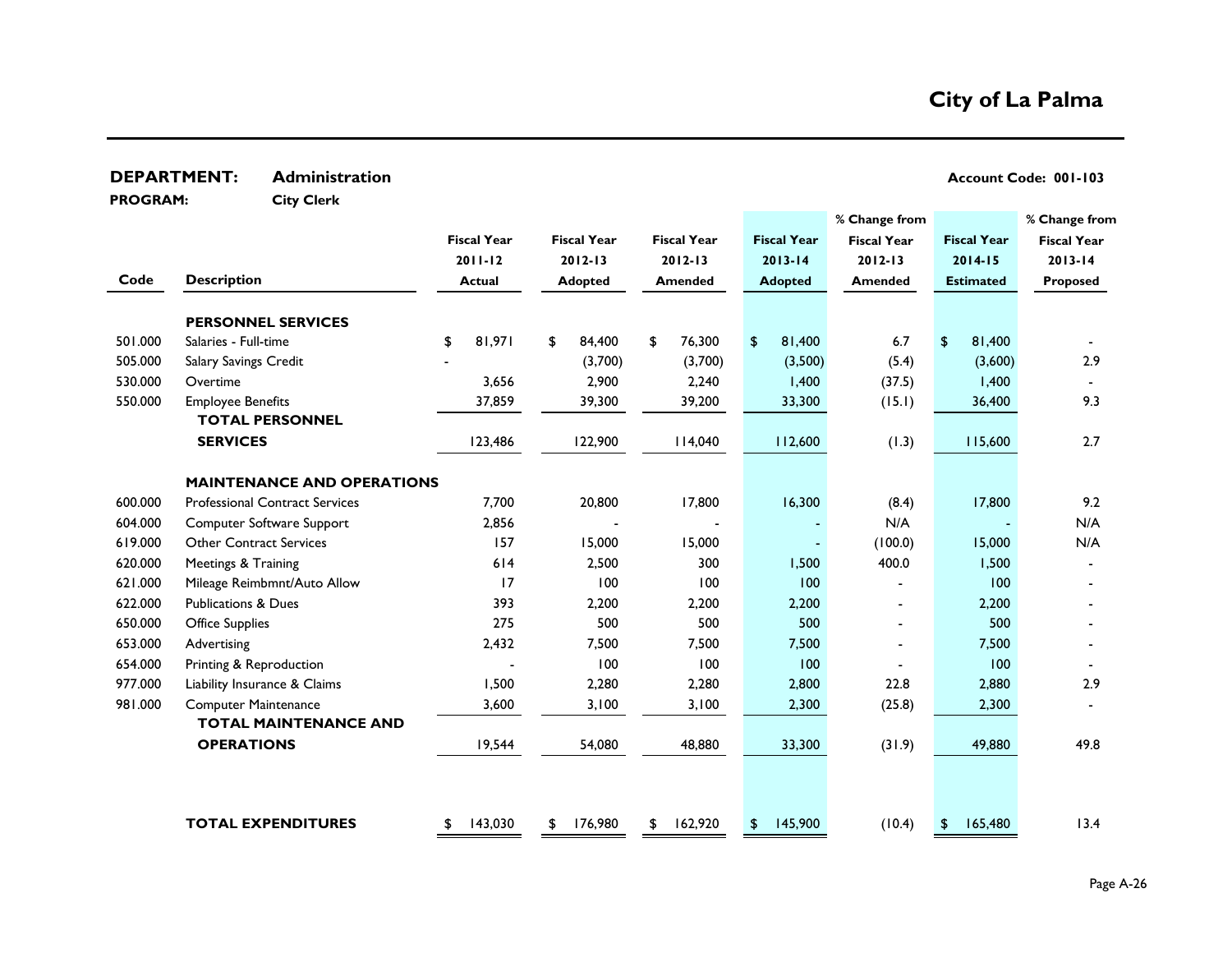**DEPARTMENT:** Administration **Account Code: 001-103 PROGRAM: City Clerk**

`



THIS PAGE INTENTIONALLY LEFT BLANK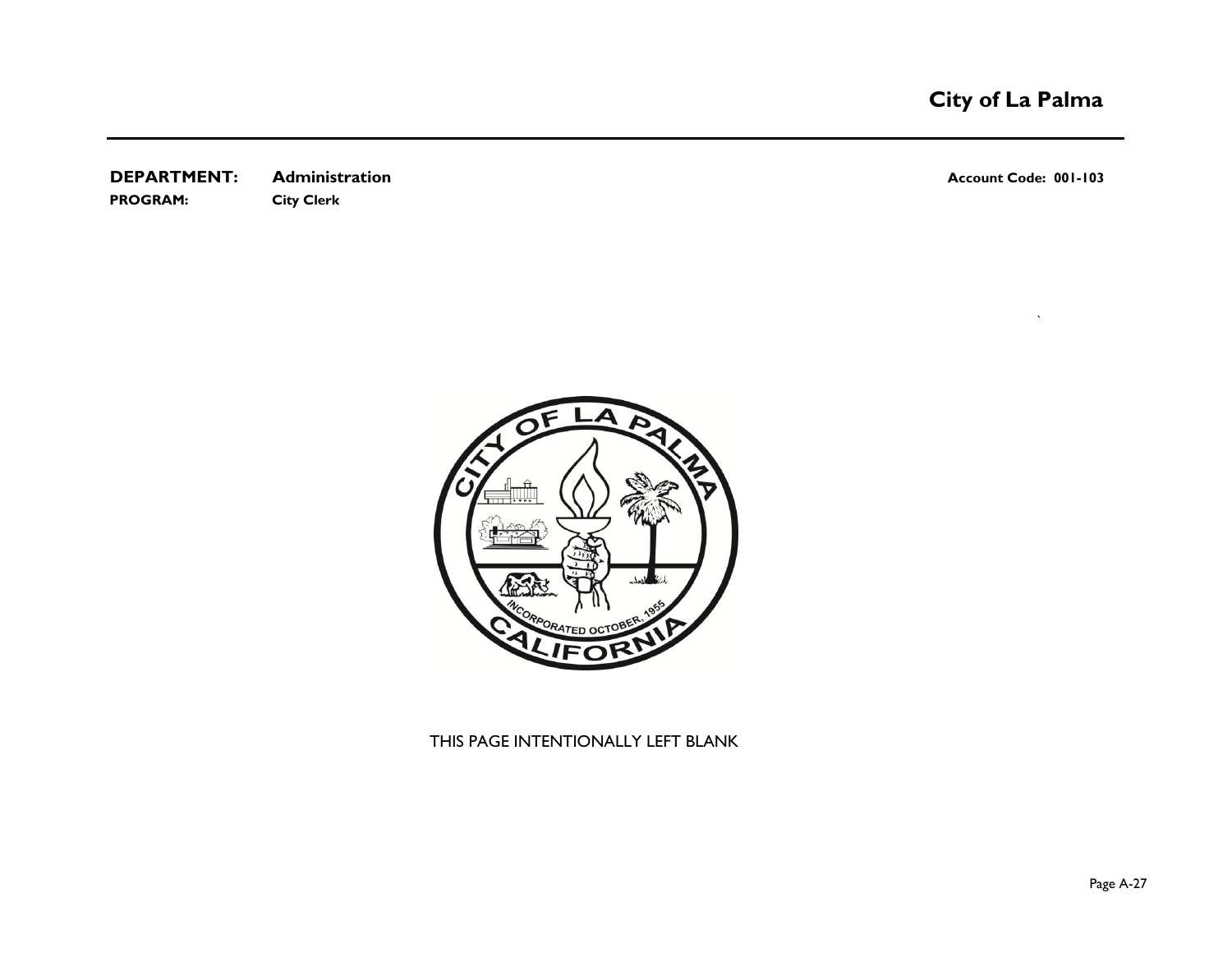### **DEPARTMENT:** Administration **Account Code: 001-105**

**City of La Palma**

#### **Community Promotion/Intergovernmental PROGRAM:**

|                             |             |                          |             |                    |             |                    |                    | % Change from      |         |                    |  | % Change from      |
|-----------------------------|-------------|--------------------------|-------------|--------------------|-------------|--------------------|--------------------|--------------------|---------|--------------------|--|--------------------|
|                             |             | <b>Fiscal Year</b>       |             | <b>Fiscal Year</b> |             | <b>Fiscal Year</b> | <b>Fiscal Year</b> | <b>Fiscal Year</b> |         | <b>Fiscal Year</b> |  | <b>Fiscal Year</b> |
|                             | $2011 - 12$ |                          | $2012 - 13$ |                    | $2012 - 13$ |                    | $2013 - 14$        | $2012 - 13$        |         | $2014 - 15$        |  | $2013 - 14$        |
|                             |             | Actual                   |             | <b>Adopted</b>     |             | <b>Amended</b>     | <b>Adopted</b>     | <b>Amended</b>     |         | <b>Estimated</b>   |  | <b>Proposed</b>    |
| <b>Personnel Services</b>   |             | 56,876                   |             | 55,600             |             | 55,070             | 54,500             |                    | (1.0)   | \$<br>56,000       |  | 2.8                |
| Maintenance and Operations  |             | 117,884                  |             | 148,300            |             | 136,100            | 117,890            |                    | (13.4)  | 125,150            |  | 6.2                |
| Capital Outlay/Improvements |             | $\overline{\phantom{a}}$ |             | 3,500              |             | 3,500              |                    |                    | (100.0) |                    |  | N/A                |
| Total                       |             | 174.760                  |             | 207,400            |             | 194,670            | 172,390            |                    | (11.4)  | 181,150            |  | 5.I                |
|                             |             |                          |             |                    |             |                    |                    |                    |         |                    |  |                    |

#### PROGRAM DESCRIPTION:

This program covers various community promotion activities and intergovernmental relations. Community promotions include awards and commendations, highlighting worthy achievements and occasions within the City demonstrating positive community attributes.

This program also provides for the animal care services contract with the Southeast Area Animal Care Agency (SEAACA).

Intergovernmental relations involves enhancing working relationships and advocating the City's needs with other governmental agencies. Dues for the League of California Cities and other governmental organizations are included here.

#### PROGRAM EXPLANATION:

Code 501: Management Analyst 0.50

- Code 505: Represents the salary savings anticipated during the year due to vacancies in the workforce. Estimated at three percent (3%).
- Code 550: Funds budgeted in this code includes this program's pro rata share of Employee Benefits costs.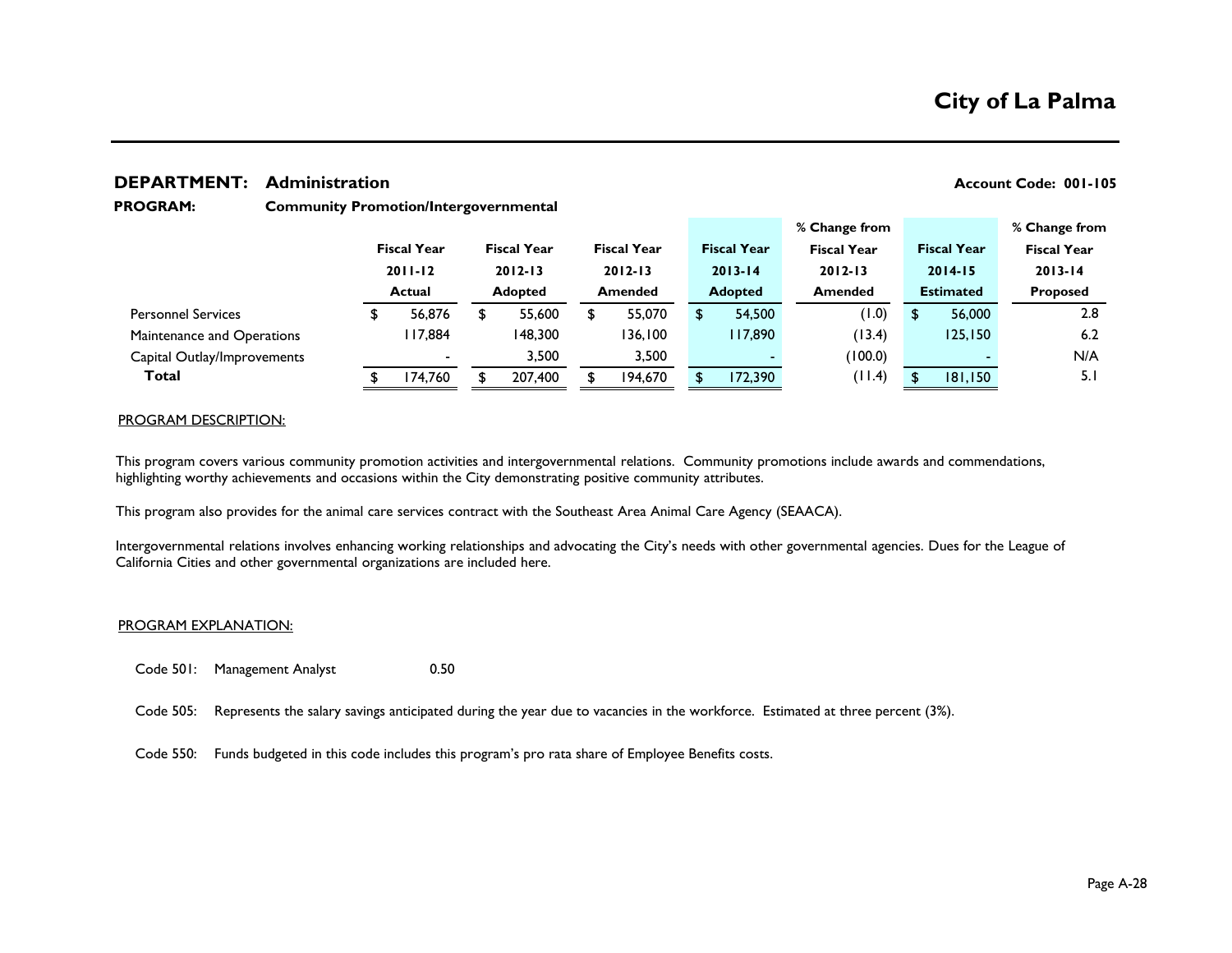| <b>DEPARTMENT:</b> |  | <b>Administration</b>                                                                                                                                 |             | Account Code: 001-105 |
|--------------------|--|-------------------------------------------------------------------------------------------------------------------------------------------------------|-------------|-----------------------|
| <b>PROGRAM:</b>    |  | <b>Community Promotion/Intergovernmental</b>                                                                                                          |             |                       |
| Code 600:          |  | Funds budgeted in this code include contract services for the following:<br>Animal Control Care Services under contract with SEAACA<br>Graphic design |             |                       |
| Code 620:          |  | Miscellaneous meetings and training.                                                                                                                  |             |                       |
| Code $621$ :       |  | Mileage reimbursements for administrative staff for events/activities covered in this program.                                                        |             |                       |
| Code 622:          |  | Funds budgeted in this code include City publications and dues for the following:                                                                     |             |                       |
|                    |  | Southern California Association of Governments (SCAG) dues                                                                                            | \$<br>1,600 |                       |
|                    |  | League of California Cities (LOCC) dues                                                                                                               | 6,800       |                       |
|                    |  | Association of California Cities - Orange County (ACC-OC) dues                                                                                        | 7,800       |                       |
|                    |  | Local Agency Formation Commission (LAFCO) dues                                                                                                        | 1,500       |                       |
|                    |  | Orange County Council of Governments (OCCOG)                                                                                                          | 2,900       |                       |
|                    |  | Orange County Human Relations Commission dues                                                                                                         | 2,400       |                       |
|                    |  | Miscellaneous memberships and newspaper and other subscriptions                                                                                       | 900         |                       |
| Code 650:          |  | Office supplies specifically related to Community Promotions.                                                                                         |             |                       |

Code 654: Miscellaneous printing needs.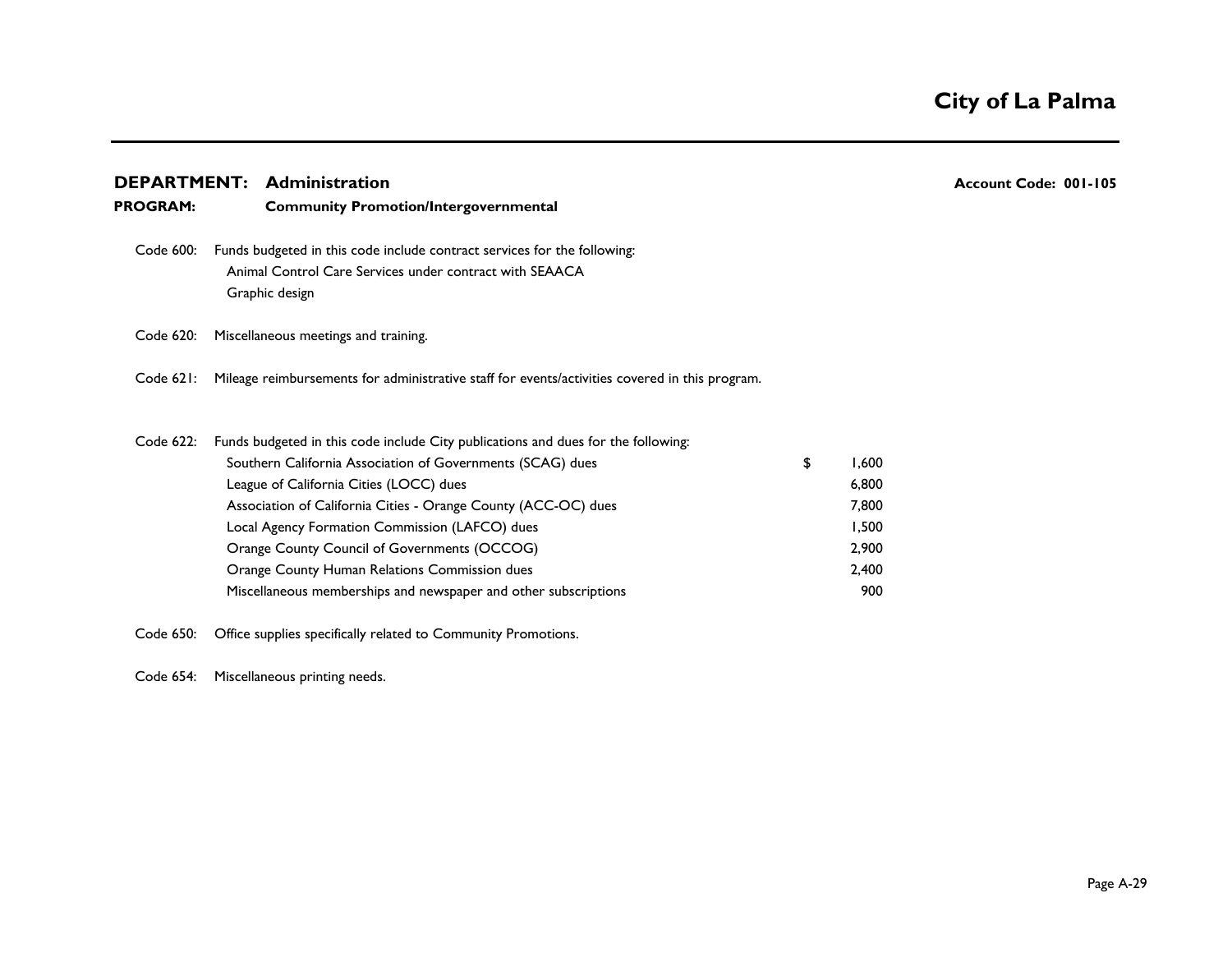#### **DEPARTMENT:** Administration **Account Code: 001-105**

#### **PROGRAM: Community Promotion/Intergovernmental**

- Code 733: Funds budgeted in this code include special departmental supplies for the following: Street Banners / Community Events
- Code 738: Funds budgeted in this code include: Community event that provides education on public services. Annual State of the City Program Neighborhood Grant Program
- Code 740: Funds budgeted in this code include other awards costs for the following:

#### Framed proclamations

Code 804: Funds budgeted in this code are related to one-time equipment costs for the installation of WiFi equipment at City Hall and Central Park per City Council direction.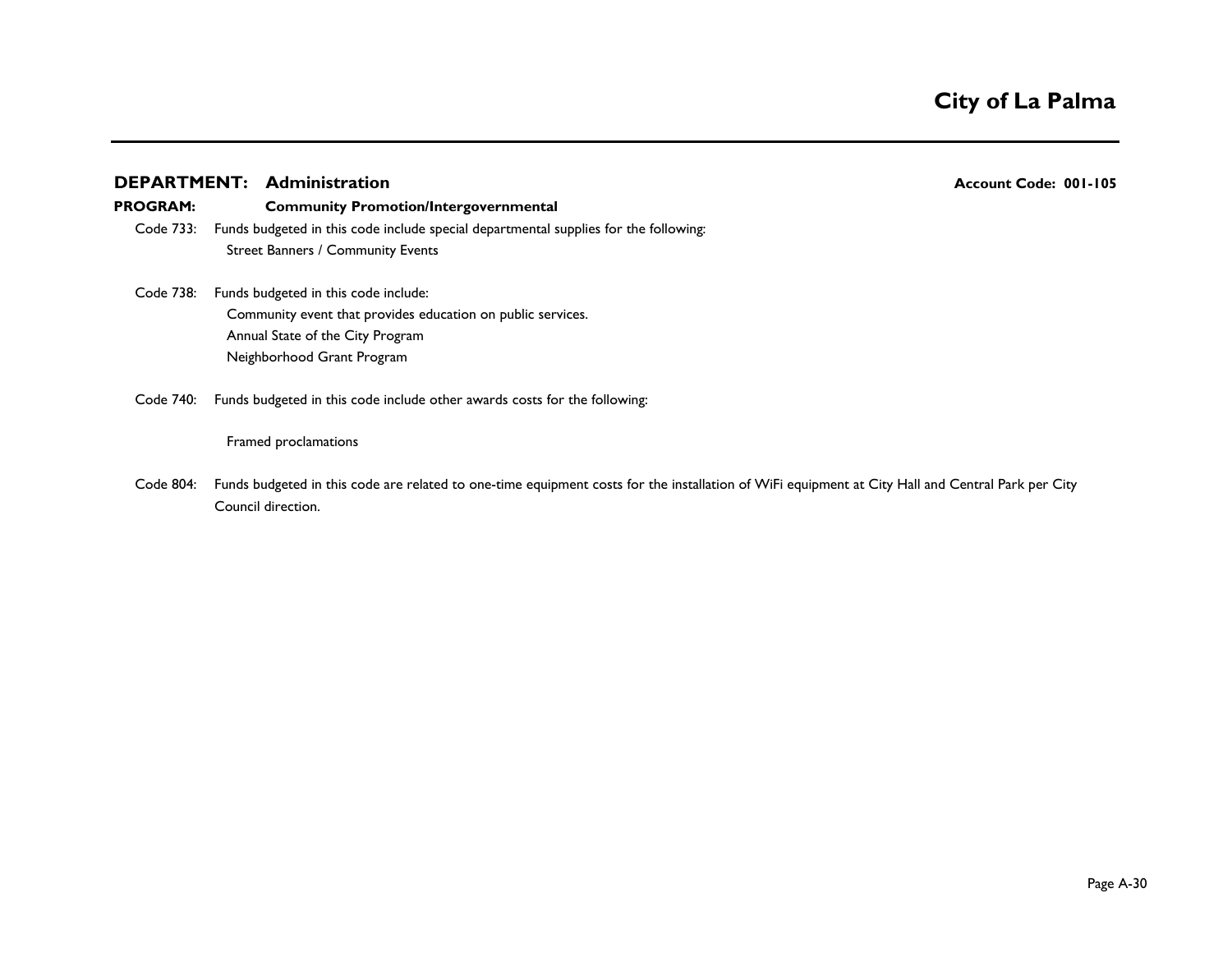### **DEPARTMENT:** Administration **Account Code: 001-105**

#### **PROGRAM: Community Promotion/Intergovernmental**

- Code 977: Funds budgeted in this code include this program's pro rata share of Liability Insurance and Claims costs.
- Code 978: Funds budgeted in this code include this program's pro rata share of Building Maintenance and Replacement costs.
- Code 981: Funds budgeted in this code include this program's pro rata share of Computer Replacement costs.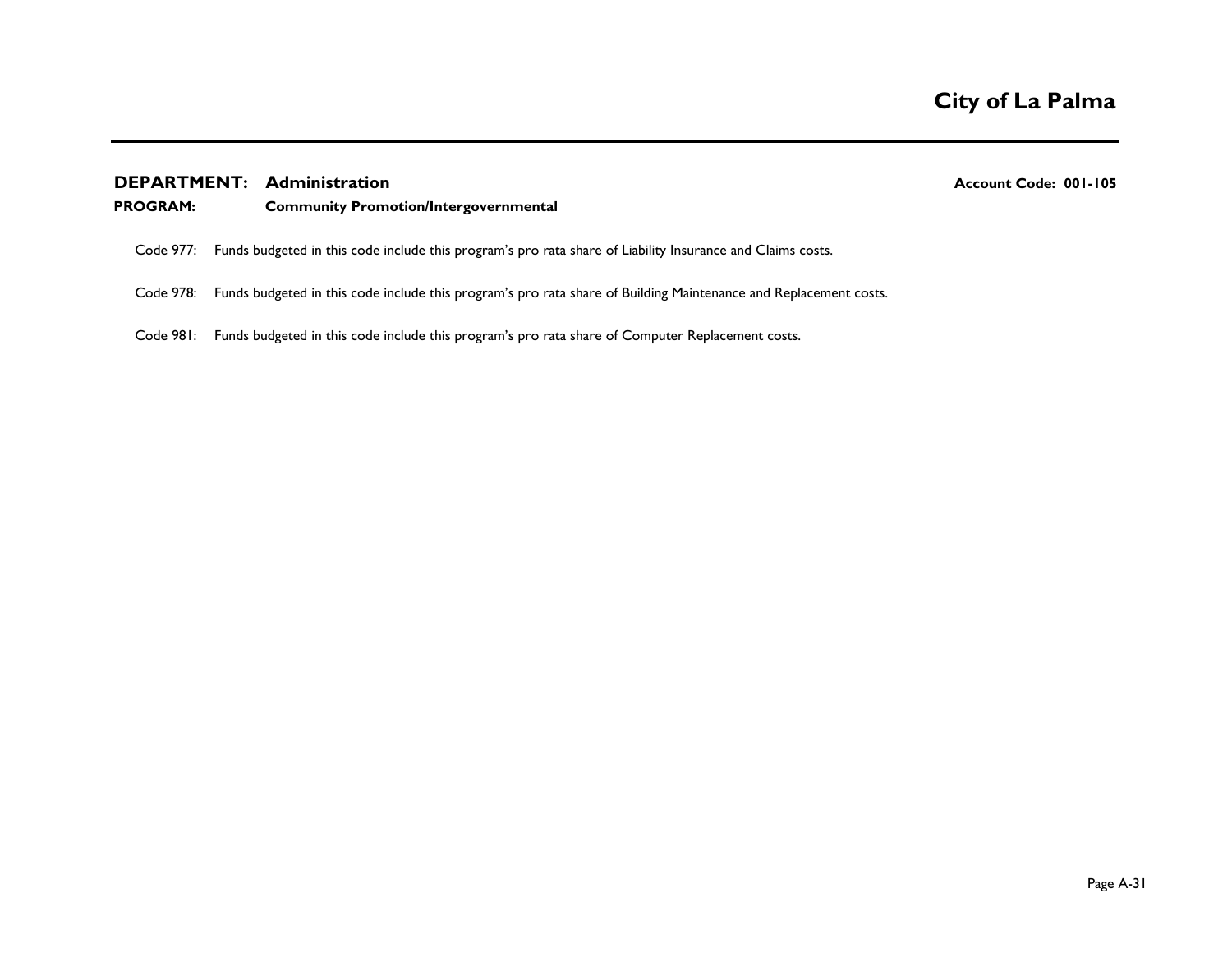### **DEPARTMENT:** Administration **Account Code: 001-105** Account Code: 001-105

**PROGRAM:** 

**Community Promotions/Intergovernmental**

|         |                                       |                    |                    |                    |                    | % Change from      |                    | % Change from      |
|---------|---------------------------------------|--------------------|--------------------|--------------------|--------------------|--------------------|--------------------|--------------------|
|         |                                       | <b>Fiscal Year</b> | <b>Fiscal Year</b> | <b>Fiscal Year</b> | <b>Fiscal Year</b> | <b>Fiscal Year</b> | <b>Fiscal Year</b> | <b>Fiscal Year</b> |
|         |                                       | $2011 - 12$        | 2012-13            | $2012 - 13$        | $2013 - 14$        | $2012 - 13$        | 2014-15            | $2013 - 14$        |
| Code    | <b>Description</b>                    | <b>Actual</b>      | <b>Adopted</b>     | <b>Amended</b>     | <b>Adopted</b>     | Amended            | <b>Estimated</b>   | <b>Proposed</b>    |
|         |                                       |                    |                    |                    |                    |                    |                    |                    |
|         | <b>PERSONNEL SERVICES</b>             |                    |                    |                    |                    |                    |                    |                    |
| 501.000 | Salaries - Full-time                  | 38,266<br>\$       | 38,200<br>\$       | \$<br>38,200       | 39,000<br>\$       | 2.1                | 39,000<br>\$       |                    |
| 505.000 | Salary Savings Credit                 |                    | (1,700)            | (1,700)<br>\$      | (1,700)            |                    | (1,700)            |                    |
| 530.000 | Overtime                              | 936                | 1,300              | 870<br>\$          | 1,300              | 49.4               | 1,300              |                    |
| 550.000 | <b>Employee Benefits</b>              | 17,674             | 17,800             | 17,700<br>\$       | 15,900             | (10.2)             | 17,400             | 9.4                |
|         | <b>TOTAL PERSONNEL</b>                |                    |                    |                    |                    |                    |                    |                    |
|         | <b>SERVICES</b>                       | 56,876             | 55,600             | 55,070             | 54,500             | (0.1)              | 56,000             | 2.8                |
|         |                                       |                    |                    |                    |                    |                    |                    |                    |
|         | <b>MAINTENANCE AND OPERATIONS</b>     |                    |                    |                    |                    |                    |                    |                    |
| 600.000 | <b>Professional Contract Services</b> | 67,359             | 85,500             | 80,300             | 71,500             | (11.0)             | 74,300             | 3.9                |
| 620.000 | Meetings & Training                   |                    | 500                |                    |                    | N/A                |                    | N/A                |
| 621.000 | Mileage Reimbmnt/Auto Allow           |                    | 100                | 100                | 100                |                    | 100                |                    |
| 622.000 | <b>Publications &amp; Dues</b>        | 21,906             | 23,900             | 23,900             | 23,900             |                    | 23,900             |                    |
| 654.000 | Printing & Reproduction               | 2,123              | 1,000              |                    |                    | N/A                |                    | N/A                |
| 733.000 | Special Departmental Supplies         | 302                | 1,800              | 300                | 300                |                    | 300                |                    |
| 738.000 | <b>Community Events</b>               | 6,430              | 11,000             | 10,000             | 6,700              | (33.0)             | 6,700              |                    |
| 740.000 | Other Awards                          | 2,464              | 7,700              | 4,700              | 700                | (85.1)             | 4,700              | 571.4              |
| 977.000 | Liability Insurance & Claims          | 1,800              | 3,300              | 3,300              | 3,920              | 18.8               | 4,080              | 4.1                |
| 978.000 | <b>Building Maintenance/Replacmnt</b> | 9,800              | 9,100              | 9,100              | 7,470              | (17.9)             | 7,470              |                    |
| 981.000 | <b>Computer Maintenance</b>           | 5,700              | 4,400              | 4,400              | 3,300              | (25.0)             | 3,600              | 9.1                |
|         | <b>TOTAL MAINTENANCE AND</b>          |                    |                    |                    |                    |                    |                    |                    |
|         | <b>OPERATIONS</b>                     | 117,884            | 148,300            | 136,100            | 117,890            | (13.4)             | 125, 150           | 6.2                |
|         |                                       |                    |                    |                    |                    |                    |                    |                    |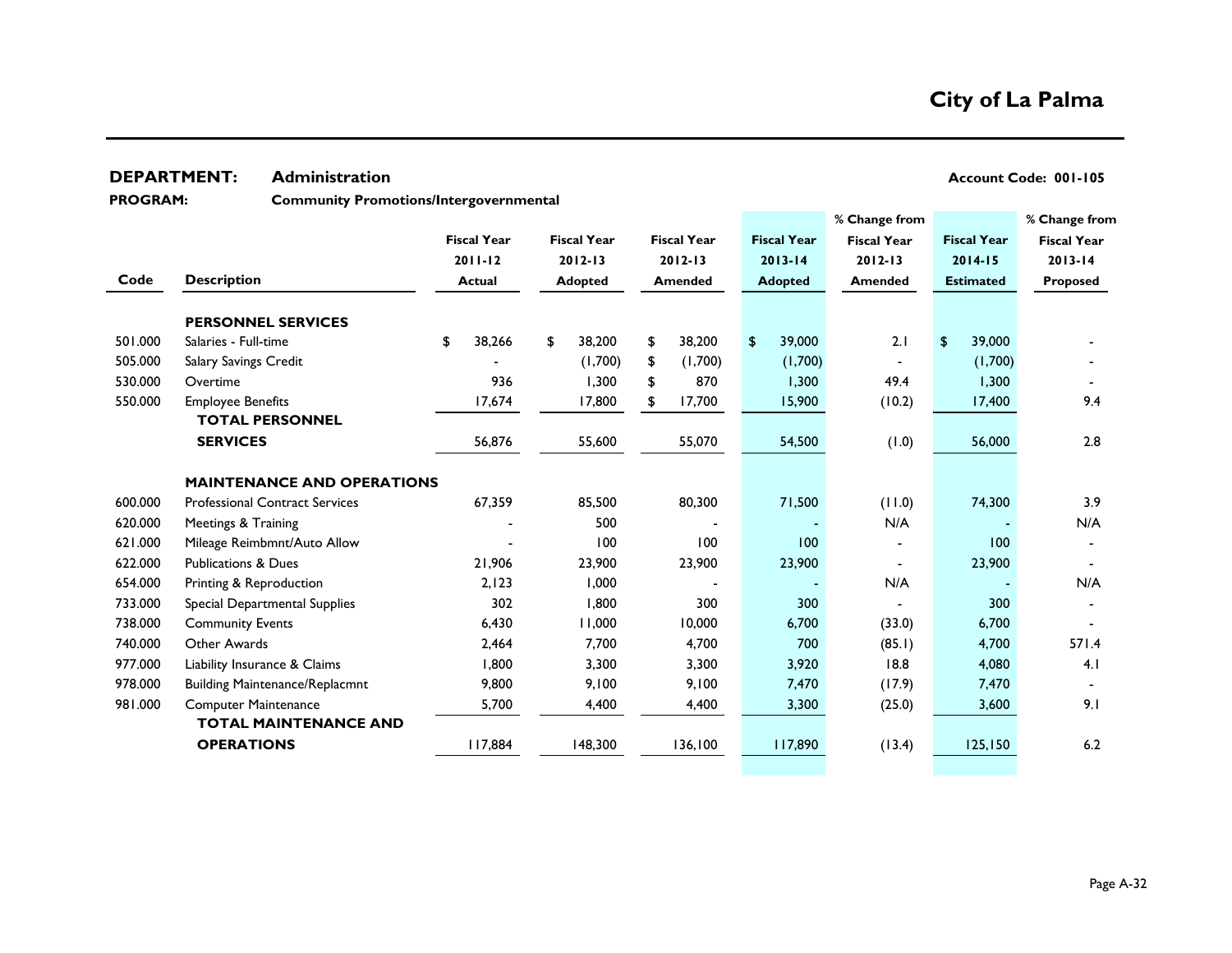|                            | <b>DEPARTMENT:</b>                            | <b>Administration</b>              |                                               |                    |     |                    |    |                    |    |                    |                    |                    |                    |  |
|----------------------------|-----------------------------------------------|------------------------------------|-----------------------------------------------|--------------------|-----|--------------------|----|--------------------|----|--------------------|--------------------|--------------------|--------------------|--|
| <b>PROGRAM:</b>            |                                               |                                    | <b>Community Promotions/Intergovernmental</b> |                    |     |                    |    |                    |    |                    |                    |                    |                    |  |
|                            |                                               |                                    |                                               |                    |     |                    |    |                    |    |                    | % Change from      |                    | % Change from      |  |
|                            |                                               |                                    |                                               | <b>Fiscal Year</b> |     | <b>Fiscal Year</b> |    | <b>Fiscal Year</b> |    | <b>Fiscal Year</b> | <b>Fiscal Year</b> | <b>Fiscal Year</b> | <b>Fiscal Year</b> |  |
|                            |                                               |                                    |                                               | $2011 - 12$        |     | $2012 - 13$        |    | $2012 - 13$        |    | $2013 - 14$        | $2012 - 13$        | $2014 - 15$        | $2013 - 14$        |  |
| Code<br><b>Description</b> |                                               |                                    | <b>Actual</b>                                 |                    |     | <b>Adopted</b>     |    | <b>Amended</b>     |    | <b>Adopted</b>     | <b>Amended</b>     | <b>Estimated</b>   | Proposed           |  |
|                            |                                               | <b>CAPITAL OUTLAY/IMPROVEMENTS</b> |                                               |                    |     |                    |    |                    |    |                    |                    |                    |                    |  |
|                            |                                               |                                    |                                               |                    |     |                    |    |                    |    |                    |                    |                    |                    |  |
| 804.000                    | Machinery & Equipment<br><b>TOTAL CAPITAL</b> |                                    |                                               |                    |     | 3,500              |    | 3,500              |    |                    | (100.0)            |                    | N/A                |  |
|                            |                                               | <b>OUTLAY/IMPROVEMENTS</b>         |                                               |                    |     | 3,500              |    | 3,500              |    |                    | (100.0)            |                    | N/A                |  |
|                            |                                               | <b>TOTAL EXPENDITURES</b>          |                                               | 174,760            | SS. | 207,400            | S. | 194,670            | S. | 172,390            | (11.4)             | 181,150            | 5.1                |  |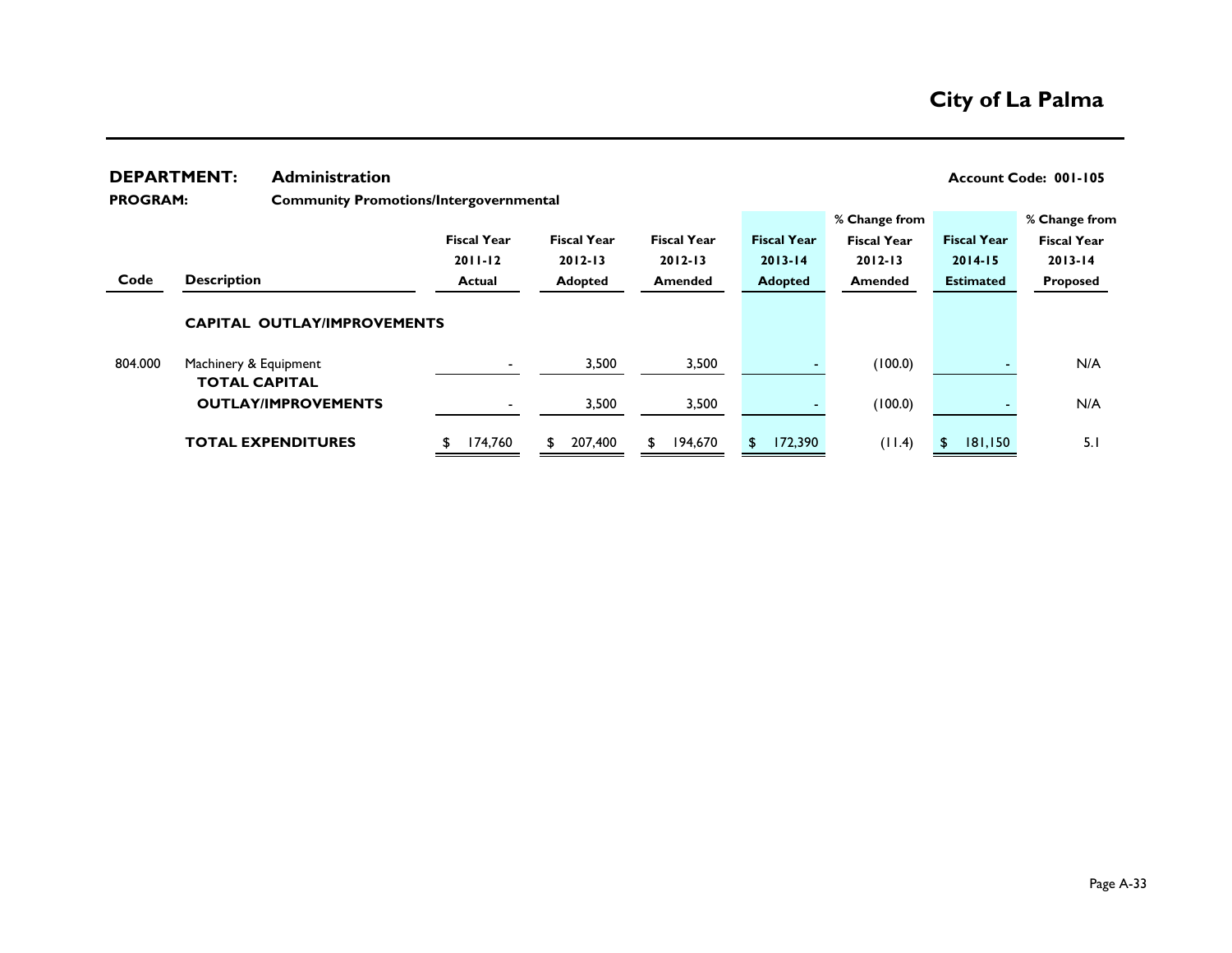# **Finance**

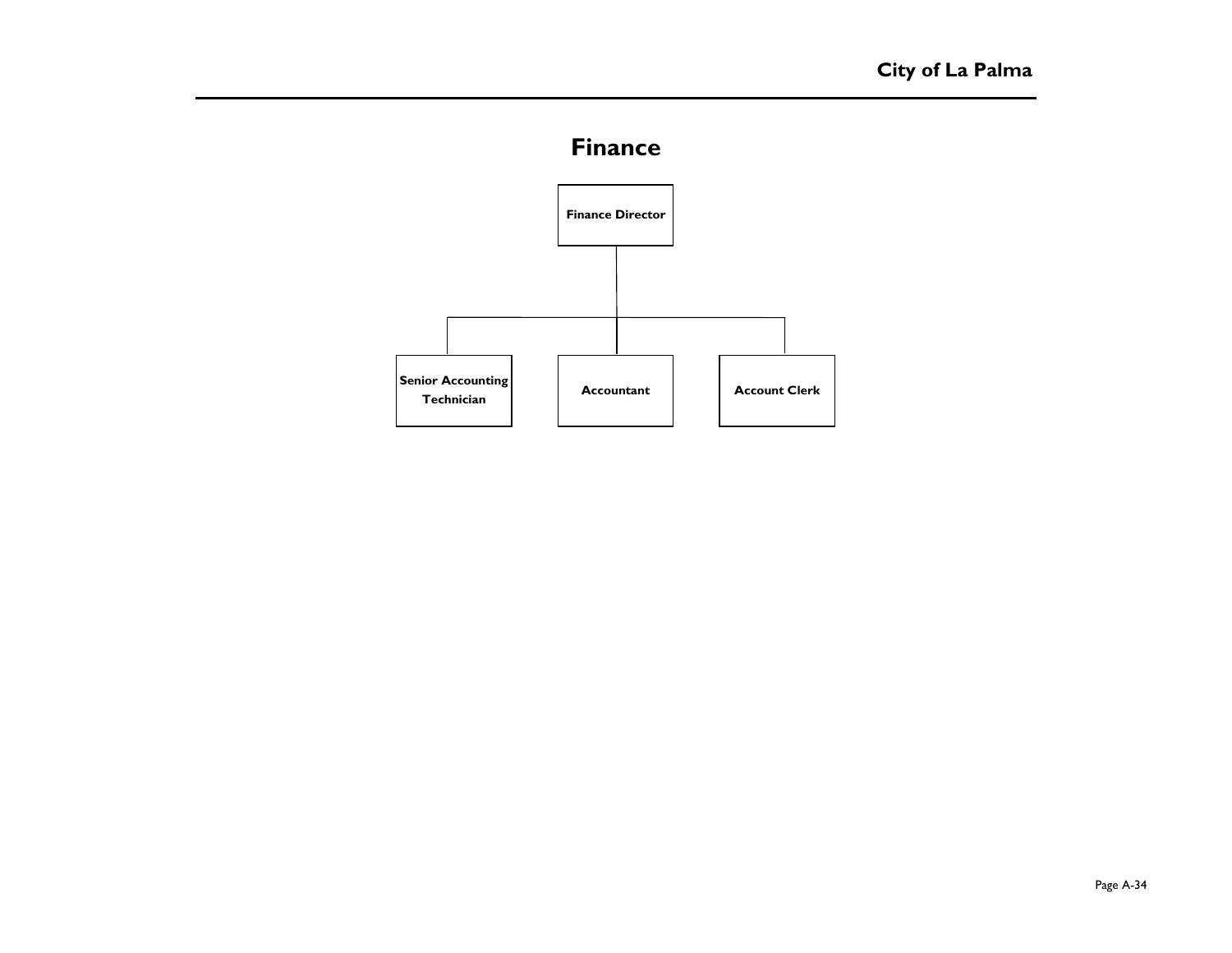## **Finance**

#### *General Fund Positions*

|                              | FY 2012-13     | FY 2012-13     | FY 2013-14     | FY 2014-15       |
|------------------------------|----------------|----------------|----------------|------------------|
|                              | <b>ADOPTED</b> | <b>AMENDED</b> | <b>ADOPTED</b> | <b>ESTIMATED</b> |
| Finance Director             | 0.60           | 0.60           | 0.60           | 0.60             |
| Accountant                   | 1.00           | 1.00           | 1.00           | 1.00             |
| Sr. Accounting Technician    | 0.80           | 0.80           | 0.80           | 0.80             |
| <b>Account Clerk</b>         | 0.25           | 0.25           | 0.25           | 0.25             |
|                              | 2.65           | 2.65           | 2.65           | 2.65             |
| <b>Other Funds Positions</b> |                |                |                |                  |
| Finance Director             | 0.4            | 0.4            | 0.4            | 0.4              |
| Accountant                   | $\mathbf 0$    | 0              | $\mathbf 0$    | 0                |
| Sr. Accounting Technician    | 0.2            | 0.2            | 0.2            | 0.2              |
| <b>Account Clerk</b>         | 0.75           | 0.75           | 0.75           | 0.75             |
|                              | 1.35           | 1.35           | 1.35           | 1.35             |
|                              |                |                |                |                  |
| <b>TOTAL FTE:</b>            | 4.00           | 4.00           | 4.00           | 4.00             |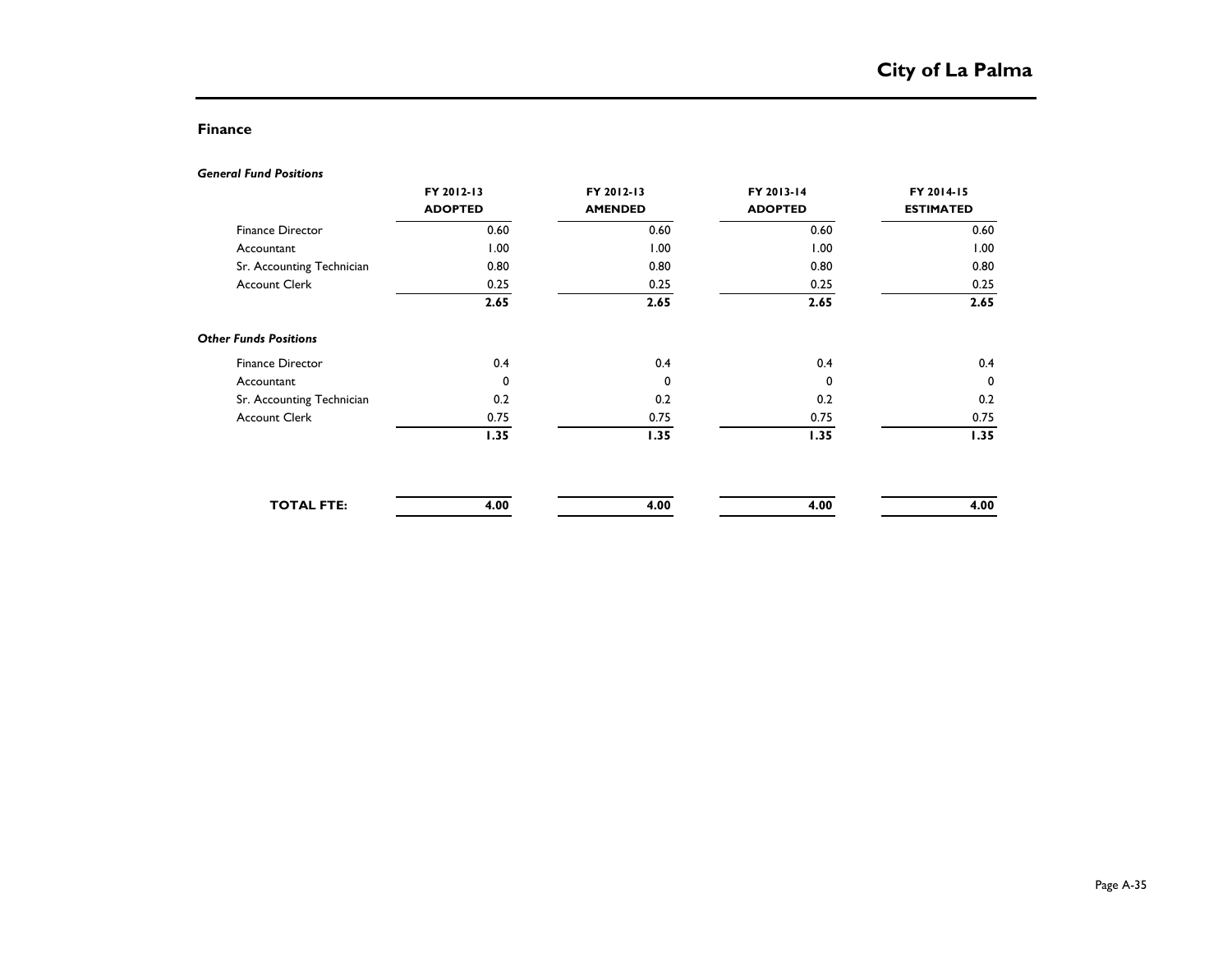#### **Department Description and Functions**

**Finance**

#### **Budget/Financial Management**

Prepare annual operating and capital budget for City Council adoption which incorporates City Council goals and policies Ensure fiscal stability through sound long-term financial planning Evaluate fiscal impact of proposals that may impact City operations Prepare annual audit and financial statements to ensure compliance with generally accepted accounting principles

#### **Accounting**

Maintain accuracy of general ledger through regular input and updating of journal entries Verify and approve disbursement requests on a bi-monthly basis to ensure timely payment of invoices Serve as liaison with Tyler Technologies/Fund Balance to maintain City's enterprise/accounting system Ensure all goods/services received are within scope of purchase agreement Review, analyze and ensure accuracy of all financial statements Communicate with utility companies to maintain compliance with City's utility tax code

#### **Payroll**

Accurately process bi-weekly payroll Maintain leave balances and update as necessary (vacation, sick, compensatory, etc.) Maintain accuracy of CalPERS reporting Fulfill all State Controller and Grand Jury requests for payroll data

#### **Accounts Payable / Receivable**

Analyze projected expenses to ensure accurate cash flow Assist with revenue projections by accurately coding revenue Reconcile daily and monthly deposits to assist with cash reconciliation

#### **Utility Billing**

Provide full spectrum of water billing customer service: new account set-up, answer billing inquiries, prepare bi-monthly billing

Maintain accurate utility billing

Provide exceptional customer service as City Hall receptionist

Process utility user tax remittances to update general ledger revenue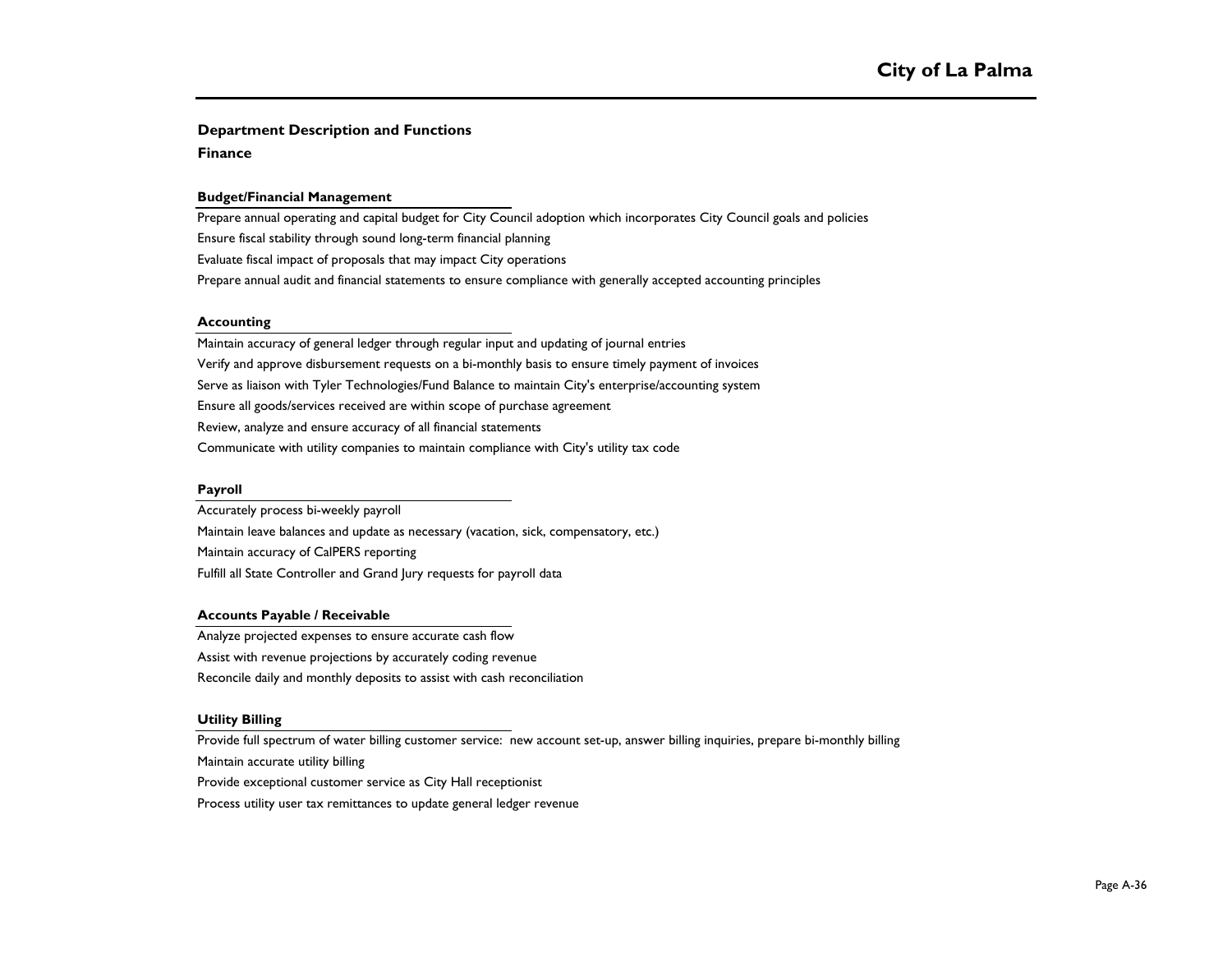# **Performance Indicators**

# **Finance**

| Performance<br><b>Measure</b>                                                                                                                                                                             | FY 2013-14<br><b>Target / Baseline</b>                                       | <b>Vision</b><br><b>Values</b> | <b>City Council / Management</b><br><b>Goals / Objectives</b> |
|-----------------------------------------------------------------------------------------------------------------------------------------------------------------------------------------------------------|------------------------------------------------------------------------------|--------------------------------|---------------------------------------------------------------|
| Utilizing Orange County Local Agency Formation<br>Commission (LAFCO) fiscal trends data, maintain current<br>liabilities net of operating revenues below rolling five year<br>average of County of Orange | Maintain current<br>liabilities net of<br>operating<br>revenues below<br>24% | Vision                         | Reduce General Fund expenditures                              |
| Promote use of auto pay/credit card payment options for all<br>utility customers                                                                                                                          | Increase by 10%                                                              | Pride and<br>Ownership         | Reduce General Fund expenditures                              |
| Implement an "ePayables" invoice payment process                                                                                                                                                          | Increase by 50%                                                              | Vision                         |                                                               |
| Project General Fund revenue and expenditures within<br>acceptable tolerance levels of actuals received (i.e., year-end<br>totals)                                                                        | Project within<br>$2%$ of<br>projections                                     | Vision                         |                                                               |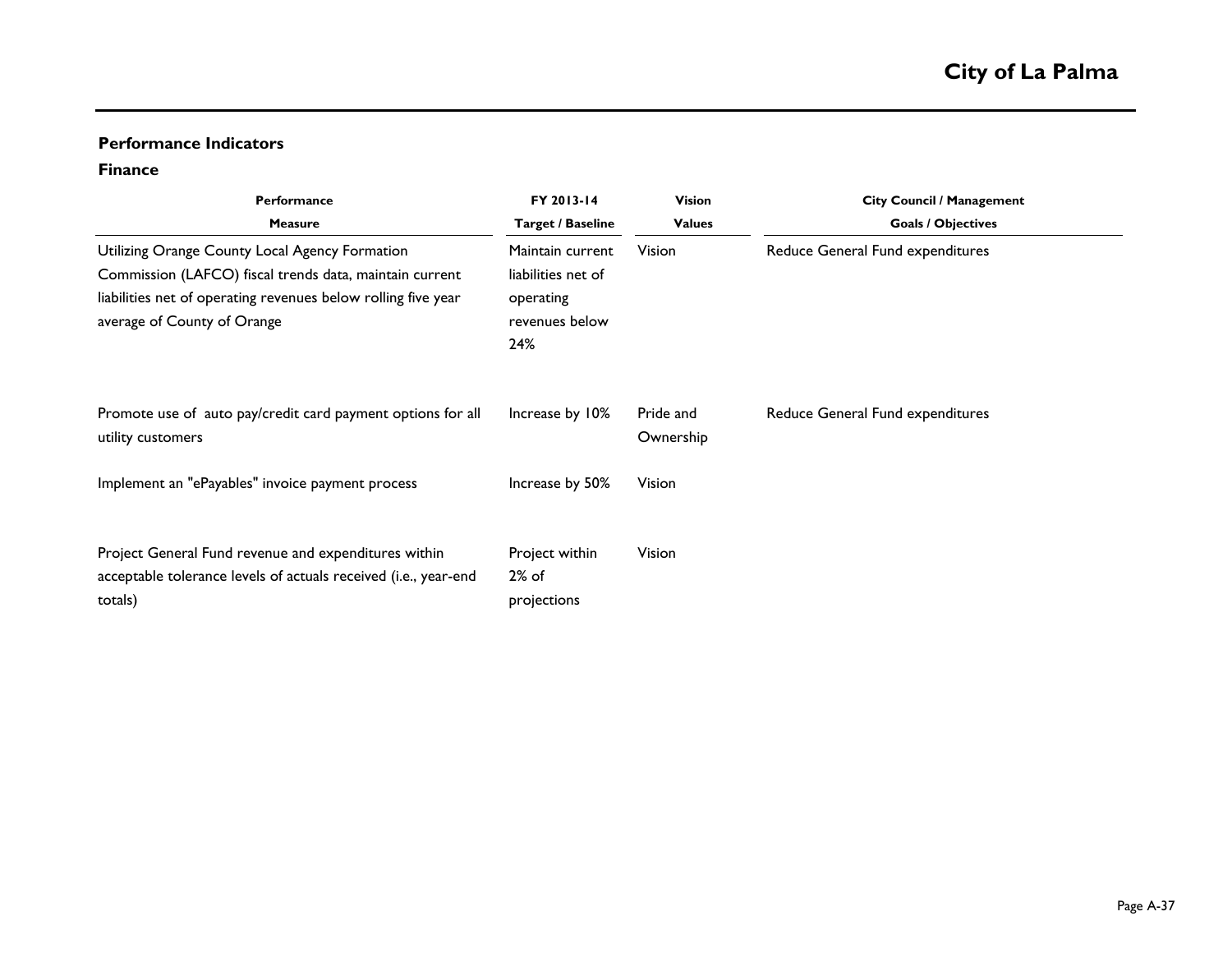# **Performance Indicators Finance**

Having a goal of maintaining liabilities below the Orange County average shows the commitment to reasonably paying for operations from existing, ongoing revenue sources. Other than long-term debt obligations -- the City currently has two tax allocation bond issuances related to the former Community Development Commission -- it is prudent and fiscally conservative to minimize liabilities. This performance measure should allow an ongoing measure of how La Palma is doing in relation to other agencies in Orange County.

Promoting the use of auto pay/credit card payments for utility customers will help increase efficiency of the utility billing function. The more customers who utilize the service, the fewer "walk-in" and check payments will be received and processed. Decreasing manual payments (i.e., payments made via check or cash) will improve overall efficiency of this function.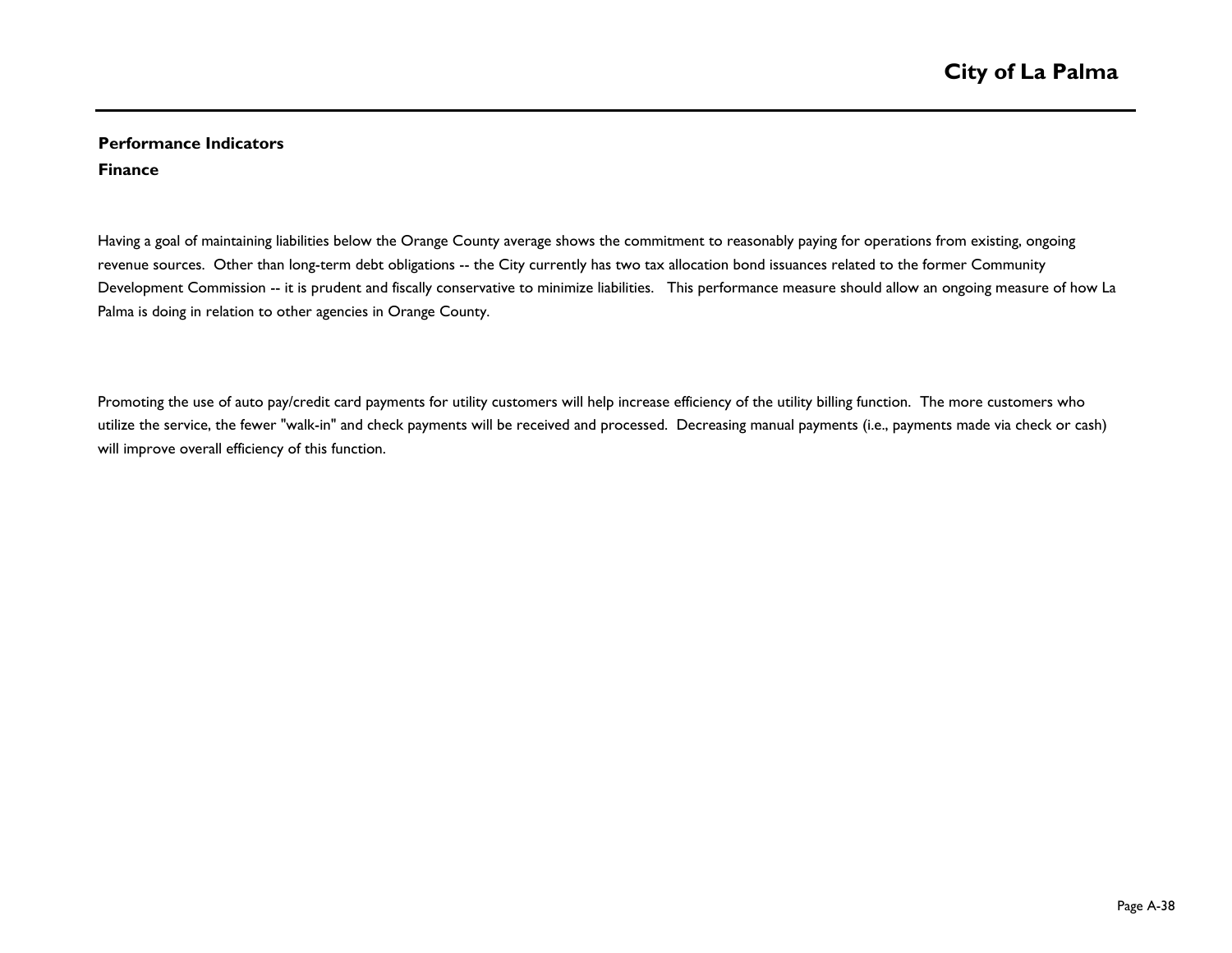**Performance Indicators**

**Finance**



# THIS PAGE INTENTIONALLY LEFT BLANK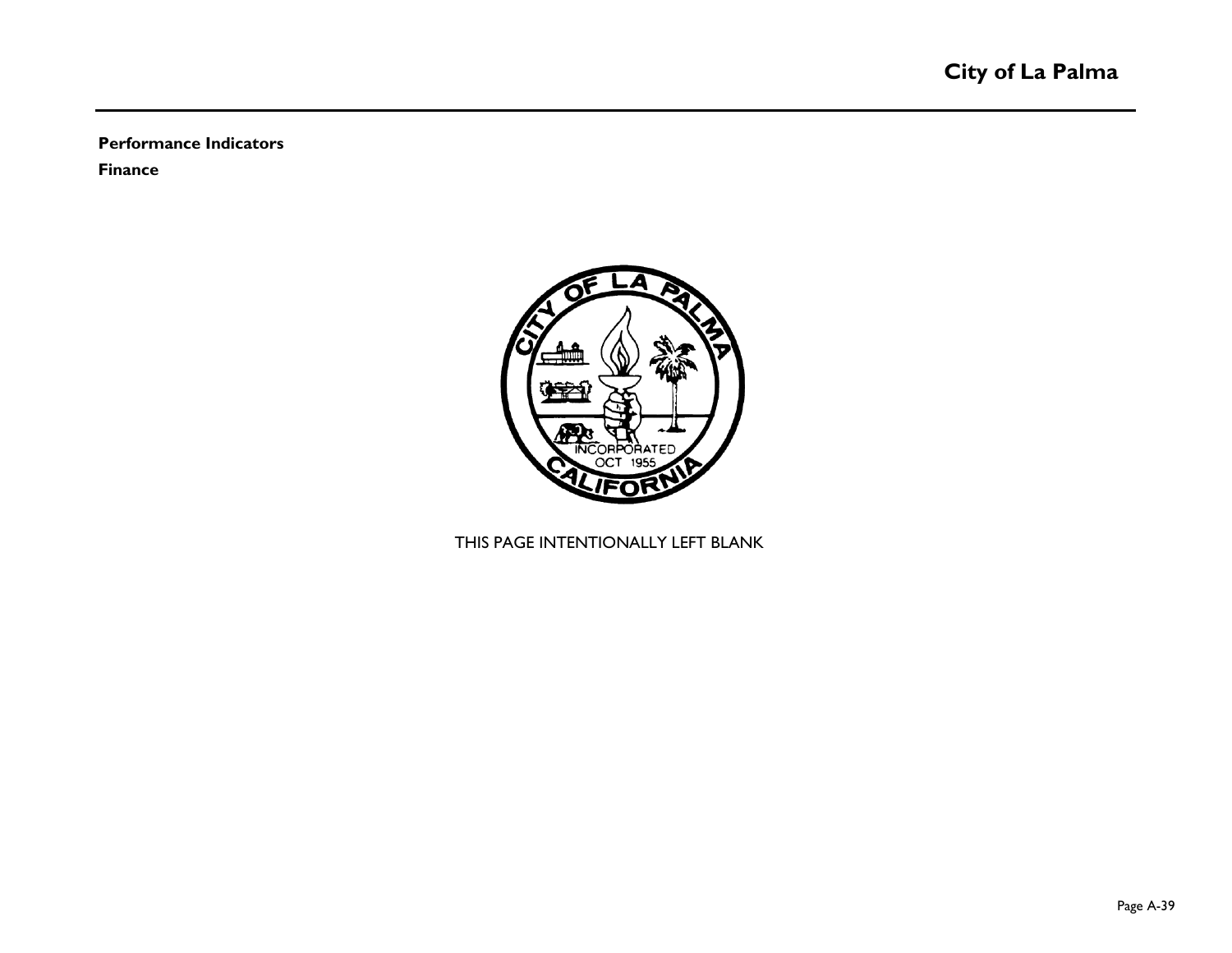| <b>DEPARTMENT:</b>          | <b>Finance</b> |                    |                    |                    |                    |                    |   |                    | Account Code: 001-104 |
|-----------------------------|----------------|--------------------|--------------------|--------------------|--------------------|--------------------|---|--------------------|-----------------------|
| <b>PROGRAM:</b>             | <b>Finance</b> |                    |                    |                    |                    |                    |   |                    |                       |
|                             |                |                    |                    |                    |                    | % Change from      |   |                    | % Change from         |
|                             |                | <b>Fiscal Year</b> | <b>Fiscal Year</b> | <b>Fiscal Year</b> | <b>Fiscal Year</b> | <b>Fiscal Year</b> |   | <b>Fiscal Year</b> | <b>Fiscal Year</b>    |
|                             |                | $2011 - 12$        | $2012 - 13$        | $2012 - 13$        | $2013 - 14$        | $2012 - 13$        |   | $2014 - 15$        | $2013 - 14$           |
|                             |                | <b>Actual</b>      | <b>Adopted</b>     | <b>Amended</b>     | <b>Adopted</b>     | <b>Amended</b>     |   | <b>Estimated</b>   | <b>Proposed</b>       |
| <b>Personnel Services</b>   |                | \$<br>282,481      | 313,800            | 313,500            | \$<br>320,900      | 2.4                | S | 335,900            | 4.7                   |
| Maintenance and Operations  |                | 135,512            | 119,130            | 111,070            | 102,710            | (7.5)              |   | 102,950            | 0.2                   |
| Capital Outlay/Improvements |                |                    |                    |                    |                    | N/A                |   |                    | N/A                   |
| Total                       |                | 417,993            | 432.930            | 424,570            | 423,610            | (0.2)              |   | 438,850            | 3.6                   |

#### PROGRAM DESCRIPTION:

The Finance Department assists other departments in meeting their service objectives by allocating and monitoring the City's financial resources through coordination of the budget development process and quarterly reporting of revenues, expenditures and investments. The Finance Department also has the responsibility of processing payroll for City personnel, processing disbursements for goods and services, collecting and monitoring City revenues, overseeing treasury activity, and administration of the City's debt. The City's annual audit, preparation of the Comprehensive Annual Financial Report (CAFR), and other reporting functions are handled by the Finance Department.

#### PROGRAM EXPLANATION:

|           |                              | 2.65 |
|-----------|------------------------------|------|
|           | <b>Account Clerk</b>         | 0.25 |
|           | Senior Accounting Technician | 0.80 |
|           | Accountant                   | 1.00 |
| Code 501: | <b>Finance Director</b>      | 0.60 |

#### Page A-40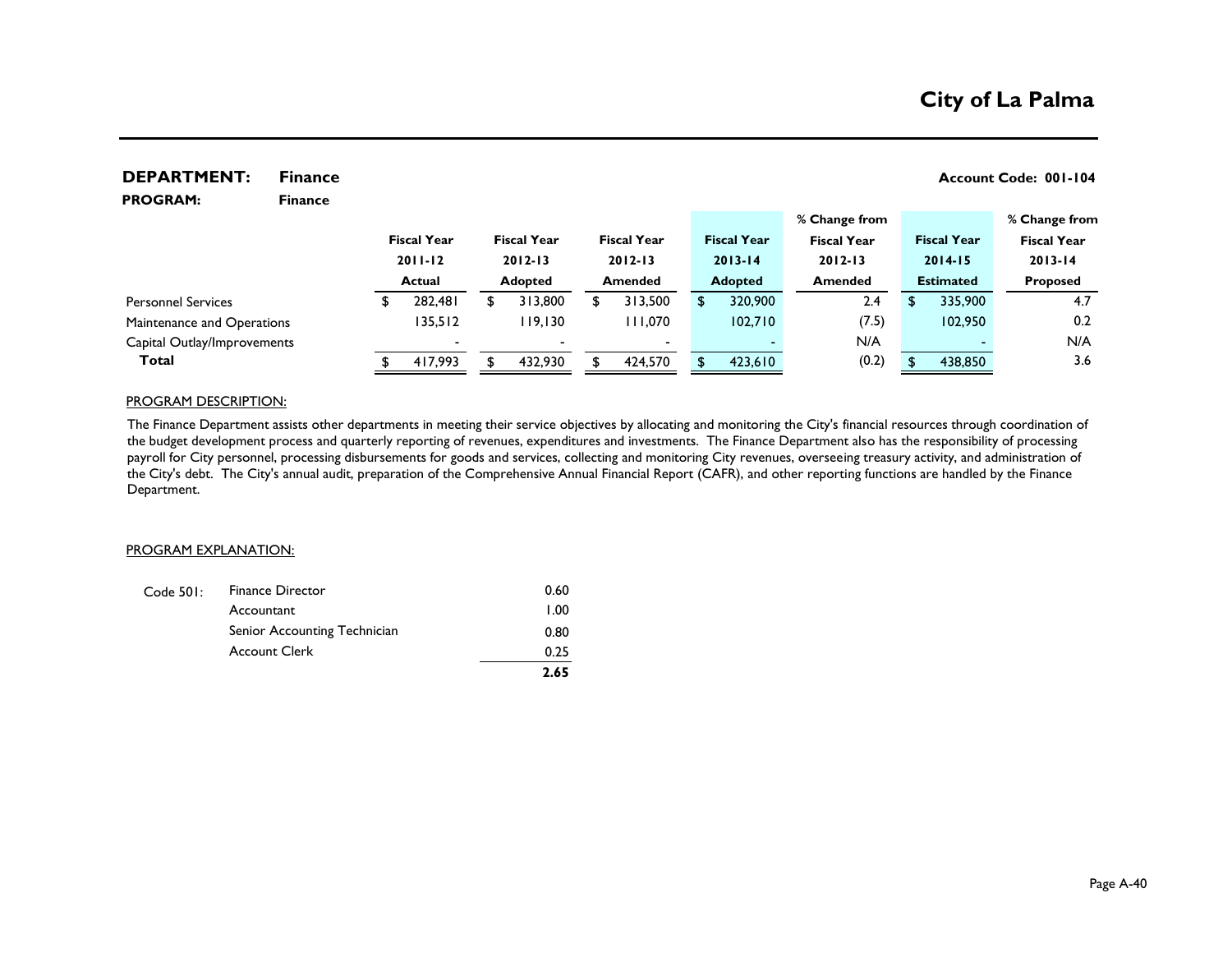| <b>DEPARTMENT:</b> | <b>Finance</b>                                                                                                                                                                                                                    | Account Code: 001-104 |
|--------------------|-----------------------------------------------------------------------------------------------------------------------------------------------------------------------------------------------------------------------------------|-----------------------|
| <b>PROGRAM:</b>    | <b>Finance</b>                                                                                                                                                                                                                    |                       |
| Code 505:          | Represents the salary savings anticipated during the year due to vacancies in the workforce. Estimated at three percent (3%).                                                                                                     |                       |
| Code 530:          | Provides for personnel overtime.                                                                                                                                                                                                  |                       |
| Code 550:          | Funds budgeted in this code include this program's pro rata share of Employee Benefits costs.                                                                                                                                     |                       |
| Code 600:          | Funds budgeted in this code include contract services for the following:<br>Annual audit services<br>Other financial reporting services<br>Payroll processing and reporting services<br>Other miscellaneous professional services |                       |
| Code 602:          | Funds budgeted in this code include sales tax audit services for the following:<br>Quarterly sales tax information services<br>As needed sales tax recovery assistance                                                            |                       |
| Code 604:          | Annual maintenance fee for Fund Balance financial services software.                                                                                                                                                              |                       |
| Code 619:          | Funds budgeted in this code include bank service fees for the following:<br>Monthly bank account maintenance fees                                                                                                                 |                       |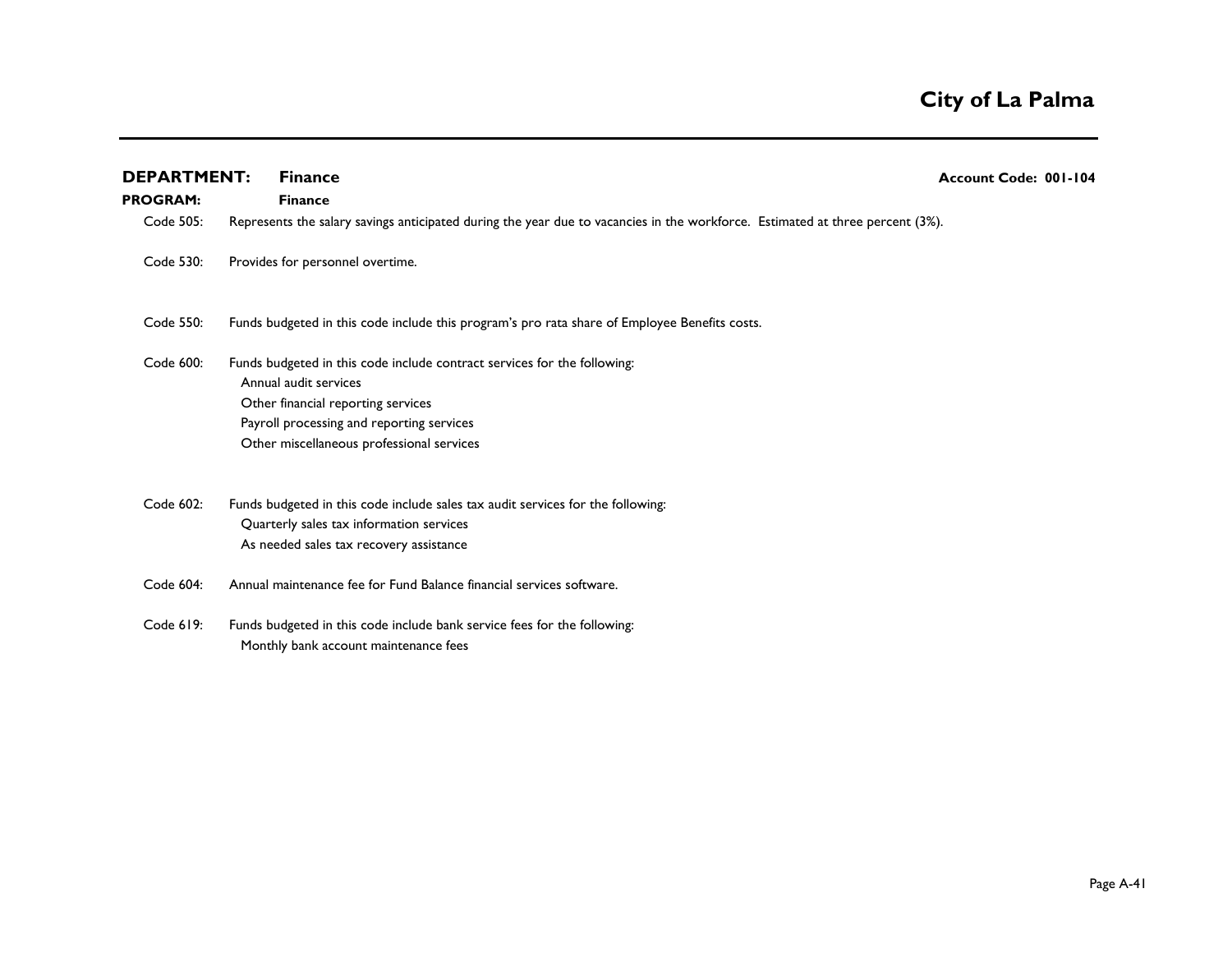| <b>DEPARTMENT:</b> |  | <b>Finance</b>                                                                                          | Account Code: 001-104 |
|--------------------|--|---------------------------------------------------------------------------------------------------------|-----------------------|
| <b>PROGRAM:</b>    |  | <b>Finance</b>                                                                                          |                       |
| Code 620:          |  | Funds budgeted in this code include the following meetings and training:<br><b>GFOA</b> teleconferences |                       |
|                    |  | California Society of Municipal Finance Officers (CSMFO) annual conference                              |                       |
|                    |  | Annual tax seminar (2 attendees)                                                                        |                       |
| Code 621:          |  | Mileage expenses associated with local seminars, meetings and training for Finance staff.               |                       |
| Code 622:          |  | Funds budgeted in this code include publications and dues for the following:                            |                       |
|                    |  | GFOA dues (2)                                                                                           |                       |
|                    |  | CSMFO dues (3)                                                                                          |                       |
|                    |  | California Municipal Treasurers Association (CMTA) dues (1)                                             |                       |
|                    |  | GASB annual standards update                                                                            |                       |
| Code 650:          |  | Office supplies specifically related to Finance.                                                        |                       |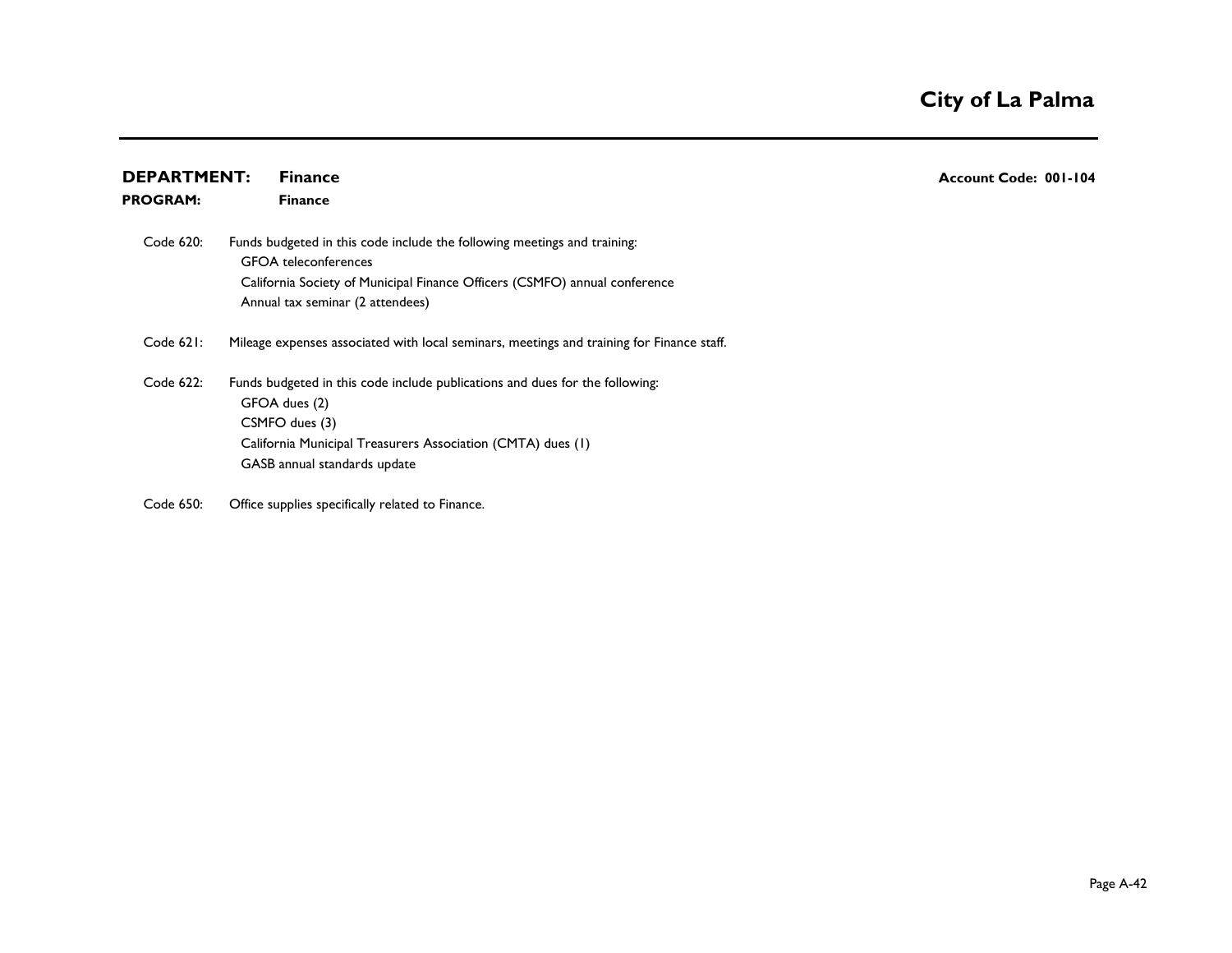| <b>DEPARTMENT:</b><br><b>PROGRAM:</b> | <b>Finance</b><br><b>Finance</b>                                                                                                                                                              | <b>Account Code: 001-104</b> |
|---------------------------------------|-----------------------------------------------------------------------------------------------------------------------------------------------------------------------------------------------|------------------------------|
| Code 654:                             | Funds budgeted in this code include printing and reproduction for the following:<br>Comprehensive Annual Financial Report (CAFR) printing supplies<br>Annual budget document<br><b>Checks</b> |                              |
| Code 691:                             | Finance Director cell phone allowance.                                                                                                                                                        |                              |
| Code 704:                             | Annual maintenance costs of departmental cash registers, calculators, printers, and check signer.                                                                                             |                              |
| Code 977:                             | Funds budgeted in this code include this program's pro rata share of Liability Insurance and Claims costs.                                                                                    |                              |
| Code 978:                             | Funds budgeted in this code include this program's pro rata share of Building Maintenance and Replacement costs.                                                                              |                              |
| Code 981:                             | Funds budgeted in this code include this program's pro rata share of Computer Replacement costs.                                                                                              |                              |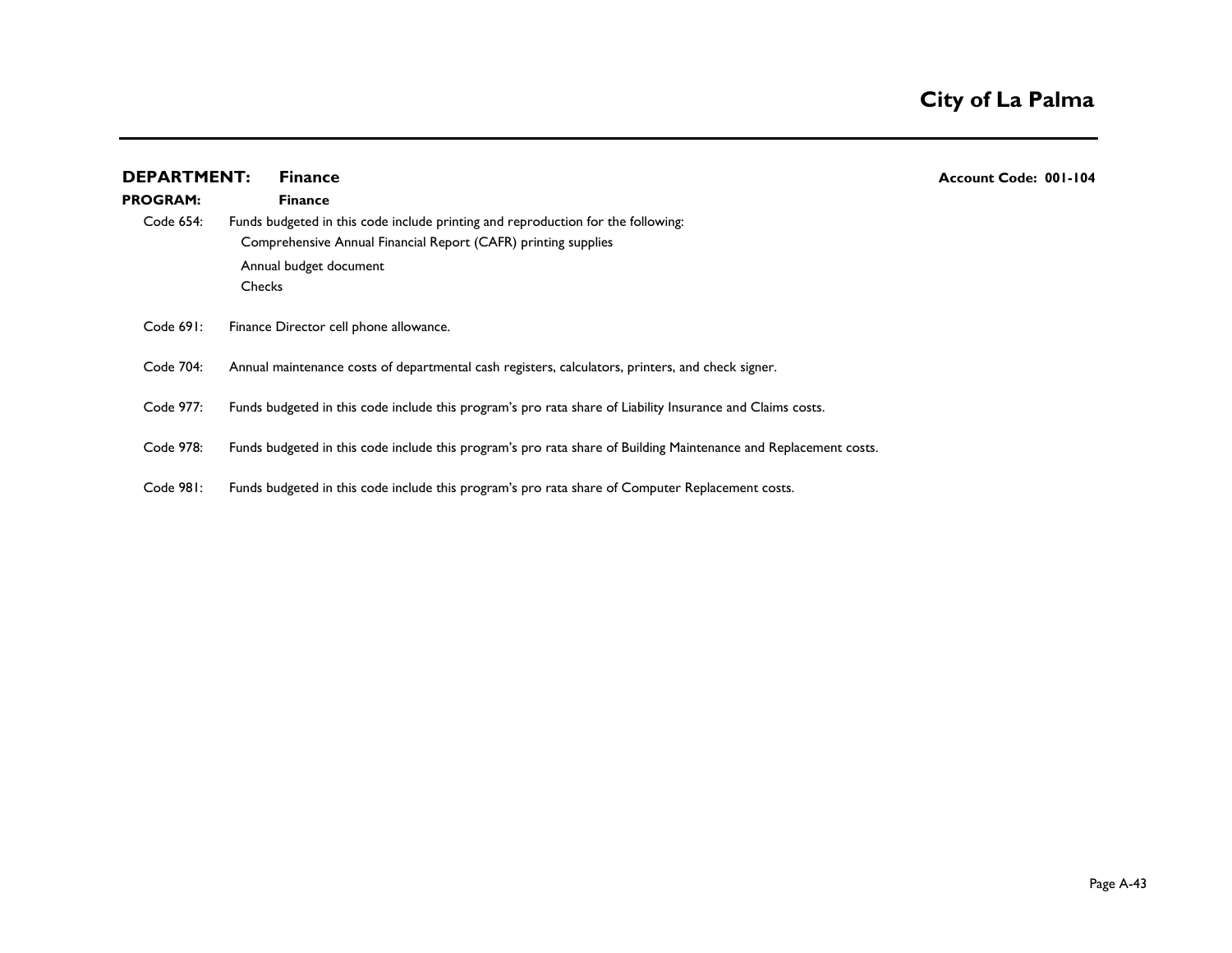## **DEPARTMENT:** Finance **Account Code: 001-104**

**PROGRAM:** 

**Finance**

|         |                                       |                    |                    |                    |                    | % Change from      |                    | % Change from      |
|---------|---------------------------------------|--------------------|--------------------|--------------------|--------------------|--------------------|--------------------|--------------------|
|         |                                       | <b>Fiscal Year</b> | <b>Fiscal Year</b> | <b>Fiscal Year</b> | <b>Fiscal Year</b> | <b>Fiscal Year</b> | <b>Fiscal Year</b> | <b>Fiscal Year</b> |
|         |                                       | $2011 - 12$        | $2012 - 13$        | 2012-13            | $2013 - 14$        | $2012 - 13$        | $2014 - 15$        | $2013 - 14$        |
| Code    | <b>Description</b>                    | Actual             | <b>Adopted</b>     | <b>Amended</b>     | <b>Adopted</b>     | <b>Amended</b>     | <b>Estimated</b>   | <b>Proposed</b>    |
|         | <b>PERSONNEL SERVICES</b>             |                    |                    |                    |                    |                    |                    |                    |
| 501.000 | Salaries - Full-time                  | 191,347<br>\$      | 224,500<br>\$      | 224,500<br>\$      | 233,100<br>\$      | 3.8                | 237,500<br>\$      | 1.9                |
| 505.000 | Salary Savings Credit                 |                    | (9,700)            | (9,700)            | (10,000)           | 3.1                | (10, 400)          | 4.0                |
| 530.000 | Overtime                              | 2,760              | 2,500              | 2,500              | 2,500              |                    | 2,500              |                    |
| 550.000 | <b>Employee Benefits</b>              | 88,374             | 96,500             | 96,200             | 95,300             | (0.9)              | 106,300            | 11.5               |
|         | <b>TOTAL PERSONNEL</b>                |                    |                    |                    |                    |                    |                    |                    |
|         | <b>SERVICES</b>                       | 282,481            | 313,800            | 313,500            | 320,900            | 2.4                | 335,900            | 4.7                |
|         | <b>MAINTENANCE AND OPERATIONS</b>     |                    |                    |                    |                    |                    |                    |                    |
| 600.000 | <b>Professional Contract Services</b> | 78,452             | 62,800             | 56,800             | 50,800             | (10.6)             | 50,800             |                    |
| 602.000 | <b>Sales Tax Audit Services</b>       | 5,836              | 6,300              | 6,300              | 6,300              |                    | 6,300              |                    |
| 603.000 | Property Tax Administration           |                    |                    |                    | $\blacksquare$     | N/A                |                    | N/A                |
| 604.000 | Computer Software Support             | 4,049              | 5,000              | 5,000              | 5,000              | $\blacksquare$     | 5,000              |                    |
| 619.440 | <b>Bank Service Charges</b>           | 2,687              | 3,500              | 3,500              | 3,500              |                    | 3,500              |                    |
| 620.000 | Meetings & Training                   | 1,512              | 3,900              | 2,900              | 1,900              | (34.5)             | 1,900              |                    |
| 621.000 | Mileage Reimbmnt/Auto Allow           | 100                | 50                 | 50                 | 50                 |                    | 50                 |                    |
| 622.000 | <b>Publications &amp; Dues</b>        | 1,071              | 1,000              | 1,000              | 1,000              |                    | 1,000              |                    |
| 623.000 | <b>Uniforms</b>                       |                    |                    |                    |                    | N/A                |                    | N/A                |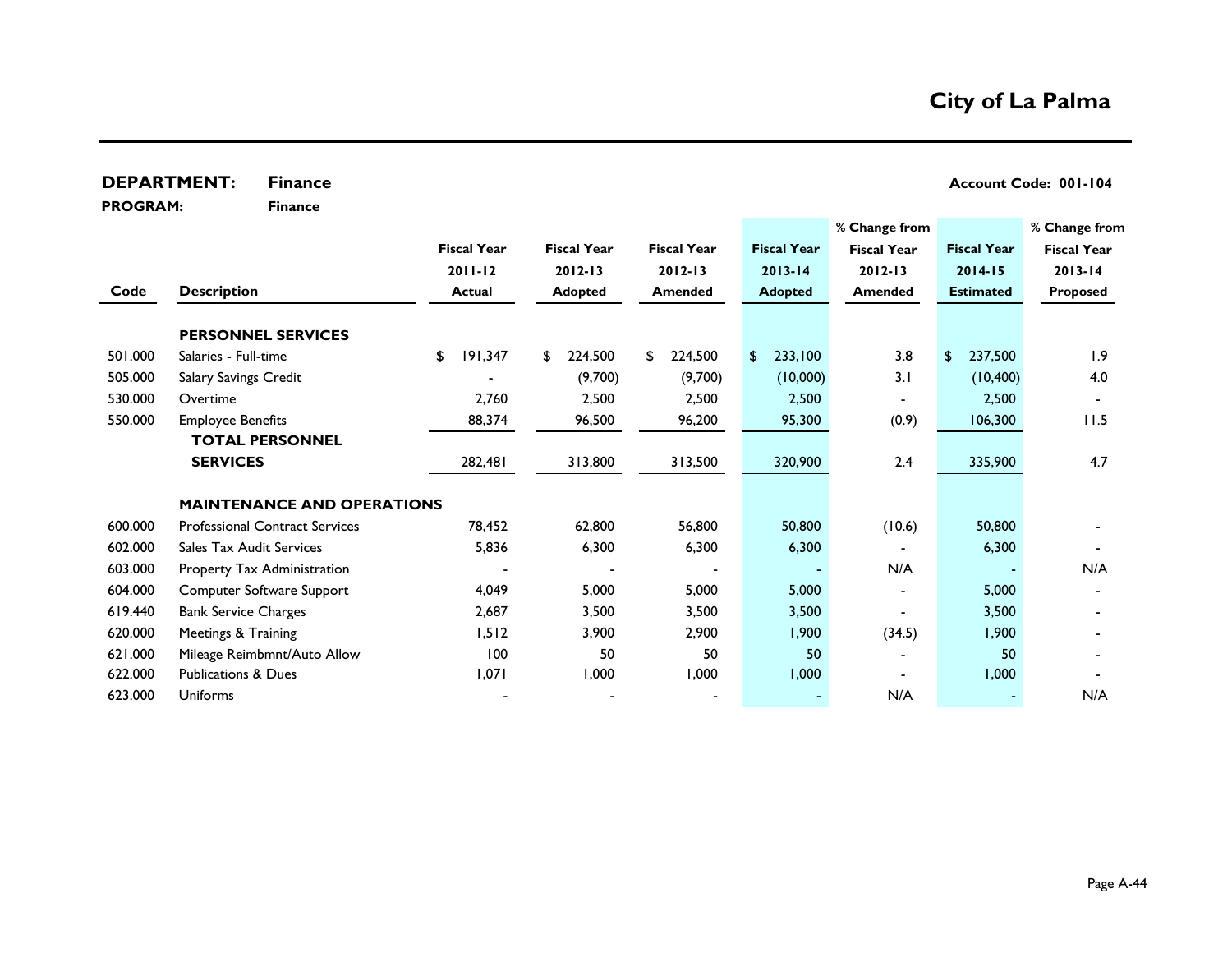## **DEPARTMENT:** Finance **Account Code: 001-104**

**PROGRAM:** 

**Finance**

|         |                                       |                    |                    |                    |                    | % Change from      |                    | % Change from      |
|---------|---------------------------------------|--------------------|--------------------|--------------------|--------------------|--------------------|--------------------|--------------------|
|         |                                       | <b>Fiscal Year</b> | <b>Fiscal Year</b> | <b>Fiscal Year</b> | <b>Fiscal Year</b> | <b>Fiscal Year</b> | <b>Fiscal Year</b> | <b>Fiscal Year</b> |
|         |                                       | $2011 - 12$        | $2012 - 13$        | $2012 - 13$        | $2013 - 14$        | $2012 - 13$        | $2014 - 15$        | $2013 - 14$        |
| Code    | <b>Description</b>                    | <b>Actual</b>      | Adopted            | <b>Amended</b>     | <b>Adopted</b>     | <b>Amended</b>     | <b>Estimated</b>   | <b>Proposed</b>    |
| 650.000 | <b>Office Supplies</b>                | 701                | 1,000              | 000,1              | 1,000              |                    | 000, 1             |                    |
| 654.000 | Printing and Reproduction             | 2,432              | 3,000              | 2,000              | 1,000              | (50.0)             | 1,000              |                    |
| 691.000 | Communication                         | 320                | 960                | 960                | 960                |                    | 960                |                    |
| 704.000 | Office Equipment Maintenance          | 752                | 500                | 500                | 500                |                    | 500                |                    |
| 977.000 | Liability Insurance & Claims          | 4,600              | 6, 120             | 6,060              | 8,240              | 36.0               | 8,480              | 2.9                |
| 978.000 | <b>Building Maintenance/Replacmnt</b> | 22,800             | 16,800             | 16,800             | 15,660             | (6.8)              | 15,660             |                    |
| 981.000 | <b>Computer Maintenance</b>           | 10,200             | 8,200              | 8,200              | 6,800              | (17.1)             | 6,800              |                    |
|         | <b>TOTAL MAINTENANCE AND</b>          |                    |                    |                    |                    |                    |                    |                    |
|         | <b>OPERATIONS</b>                     | 135,512            | 119,130            | 111,070            | 102,710            | (7.5)              | 102,950            | 0.2                |
|         |                                       |                    |                    |                    |                    |                    |                    |                    |
|         | <b>TOTAL EXPENDITURES</b>             | 417,993<br>\$      | 432,930<br>\$      | 424,570<br>\$      | 423,610<br>\$      | (0.2)              | 438,850            | 3.6                |